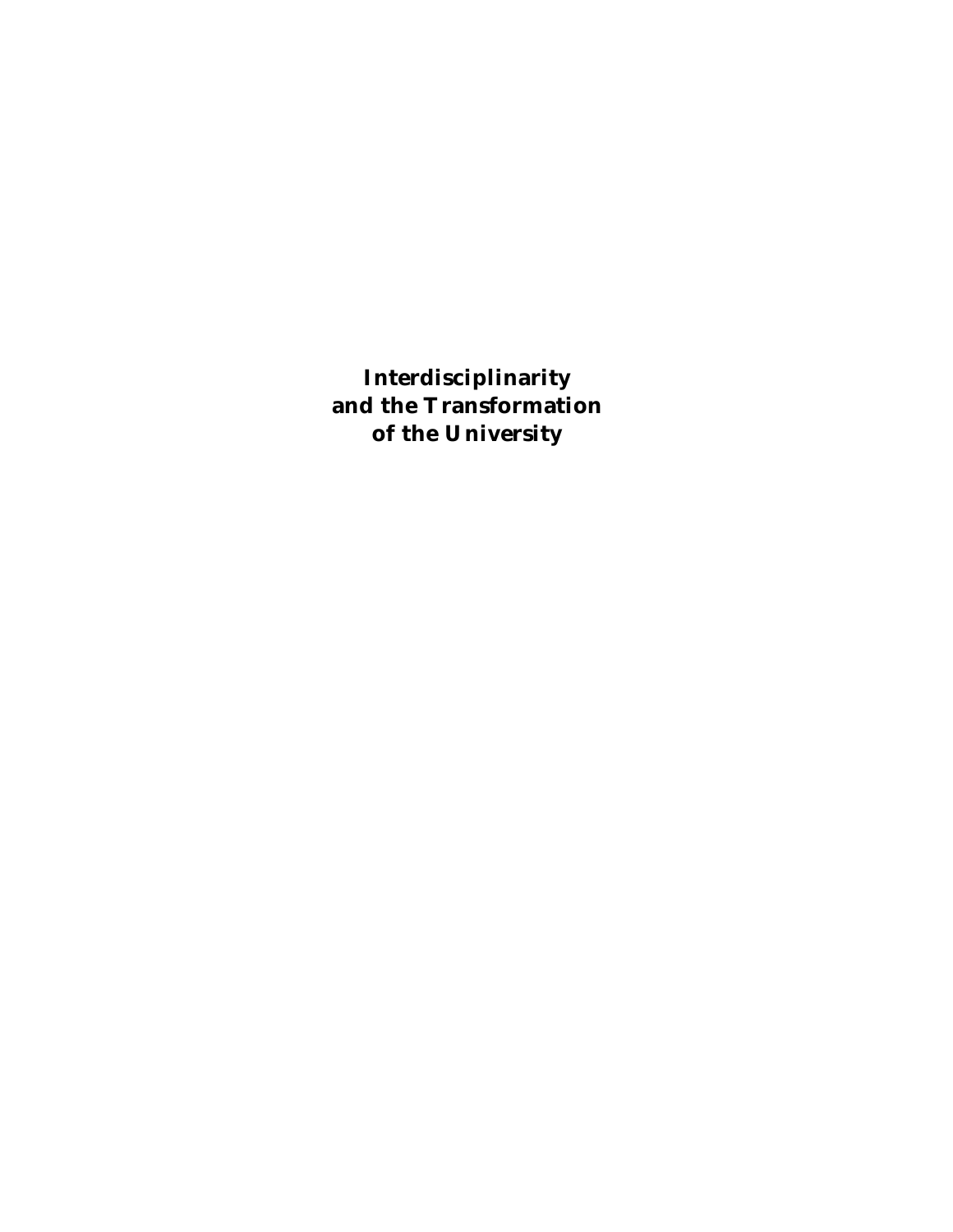# **Interdisciplinarity and the Transformation of the University**

BRETT FAIRBAIRN & MURRAY FULTON



**Centre for the Study of Co-operatives University of Saskatchewan**

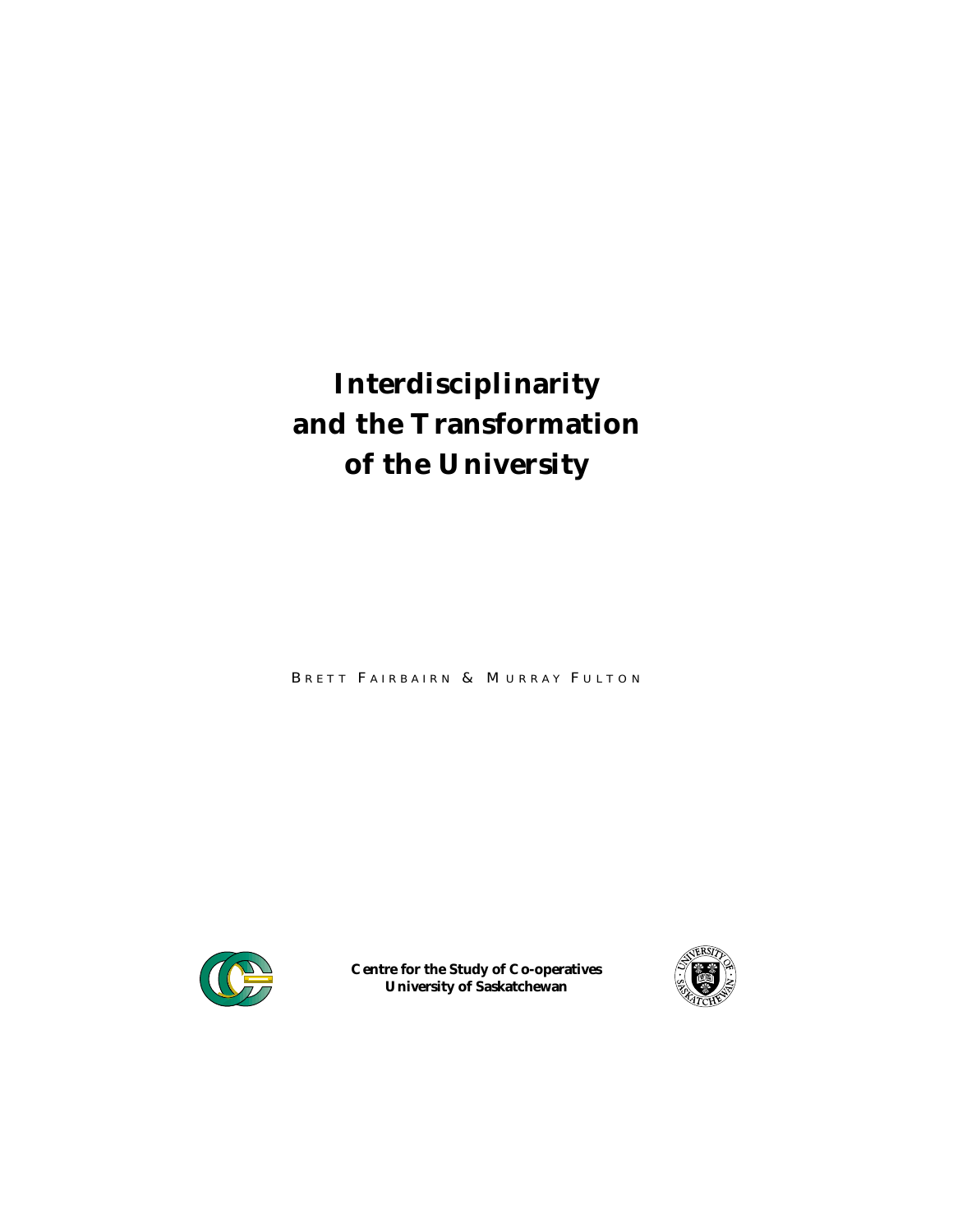Copyright © 2000 Centre for the Study of Co-operatives University of Saskatchewan, Saskatoon, SK, Canada

All rights reserved. No part of this publication may be reproduced in any form or by any means without the prior written permission of the publisher. Please request permission in writing from the Centre at the address below. In the case of photocopying or other forms of reprographic reproduction, please consult the Canadian Copyright Licensing Agency at 1–800–893–5777.

Cover and logo design by Byron Henderson Editing, interior layout, and design by Nora Russell

CANADIAN CATALOGUING IN PUBLICATION DATA

Fairbairn, Brett, 1959–

Interdisciplinarity and the transformation of the university ISBN 0–88880–408–3

1. Interdisciplinary approach to knowledge. 2. Universities and colleges. 3. Education, Higher--Philosophy. I. Fulton, Murray E. II. University of Saskatchewan. Centre for the Study of Co-operatives. III. Title.

HD255.F34 2000 001.2 C00–920124–6

Printed in Canada 04 03 02 01 00 / 5 4 3 2 1

Centre for the Study of Co-operatives Room 196, 101 Diefenbaker Place University of Saskatchewan Saskatoon SK Canada S7N 5B8 Phone: (306) 966–8509 / Fax: (306) 966–8517 E-mail: coop.studies@usask.ca Website: http://coop-studies.usask.ca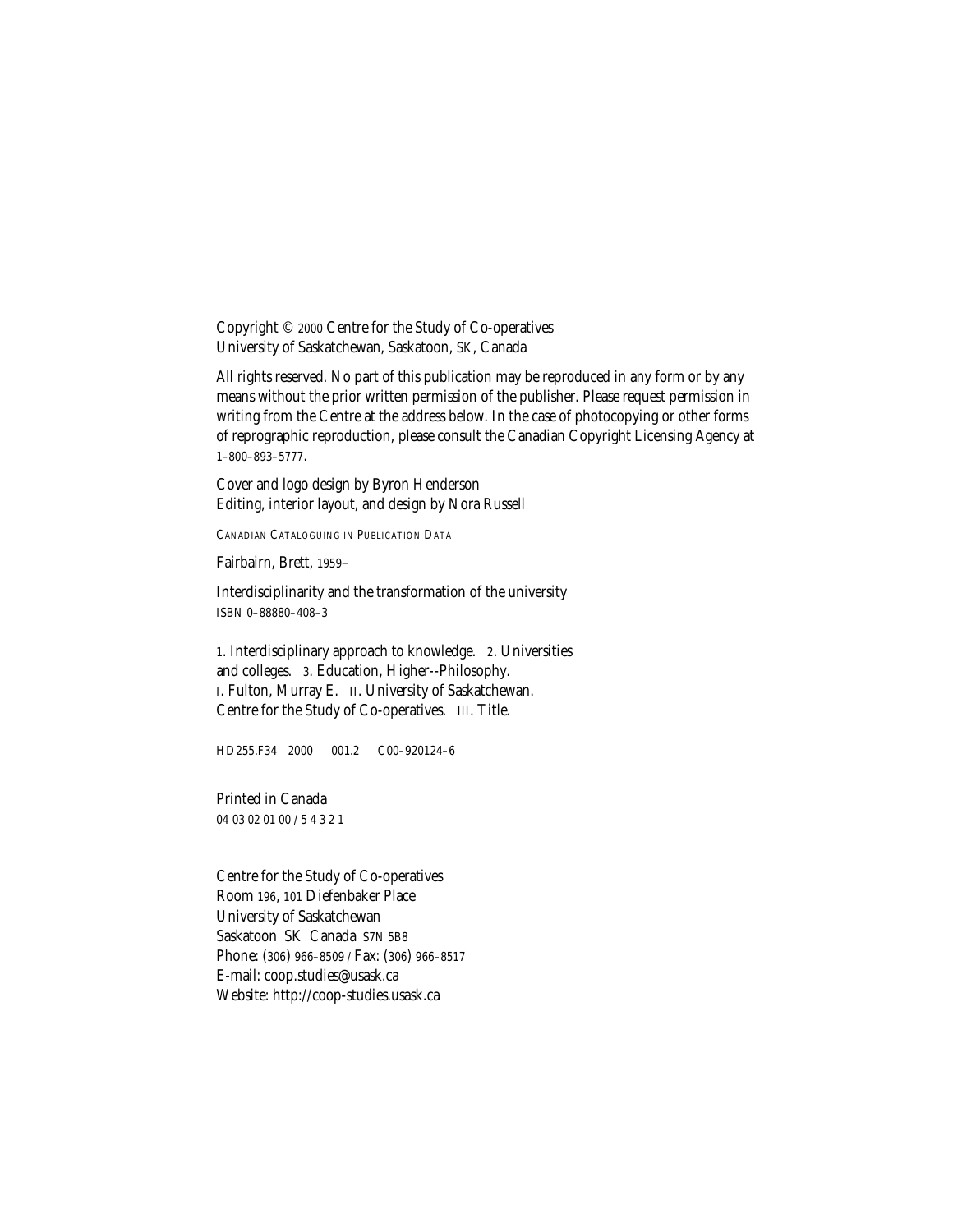# **Contents**

| Introduction                                   | 1  |
|------------------------------------------------|----|
| <b>Misconceptions</b>                          | 1  |
| <b>Putting Matters in Context</b>              | 3  |
| Interdisciplinarity in Action: A Problem-Based |    |
| Approach to Economic and Social Development    | 3  |
| Centre for the Study of Co-operatives          | 4  |
| <b>Crossing Boundaries</b>                     | 7  |
| <b>Keys to Success</b>                         | 9  |
| The Old and the New Economy in Agriculture     | 10 |
| The Industrial Model of Organization           | 14 |
| The Structure                                  | 15 |
| Specialization                                 | 16 |
| <b>A Reductionist Viewpoint</b>                | 17 |
| Unpredictability                               | 18 |
| The Industrial Model and the University        | 19 |
| A Bastion of the Compartmentalized Model       | 21 |
| Is the Whole the Sum of Its Parts?             | 23 |
| The Necessity for Shared Missions              | 24 |
| <b>Complexity and Mutualism</b>                | 25 |
| <b>Network Models</b>                          | 28 |
| <b>Synergies and Complementarities</b>         | 29 |
| A Network Model of a University                | 31 |
| A Problem-Based Approach                       | 31 |
| <b>A Supportive Culture</b>                    | 33 |
| <b>Faculty Concerns</b>                        | 34 |
| <b>Becoming Interdisciplinary</b>              | 35 |
| Challenges                                     | 37 |
| <b>Our Vision</b>                              | 39 |
| <b>Selected Bibliography</b>                   | 41 |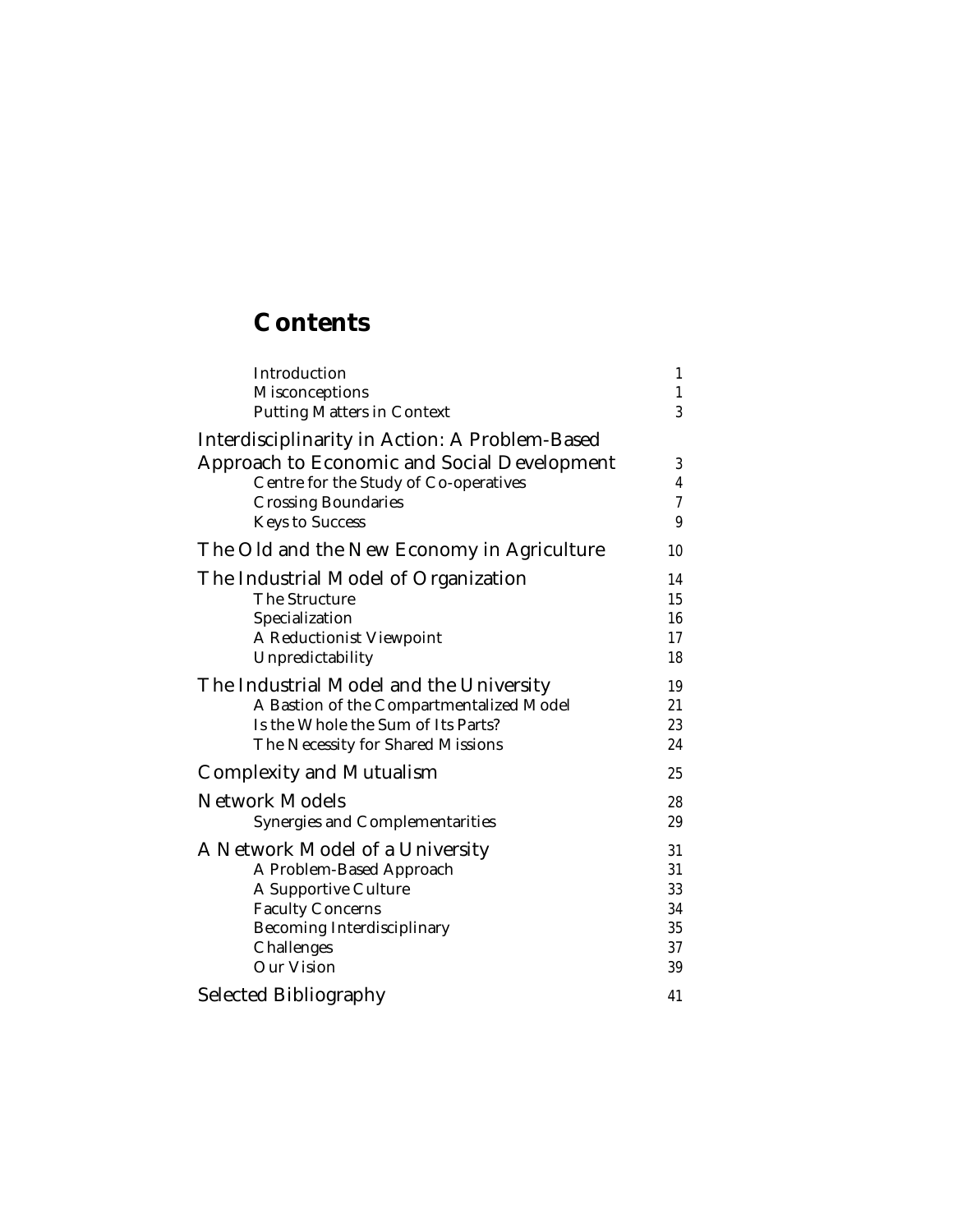*Special thanks to our colleagues who commented on earlier drafts We look forward to future collaborations*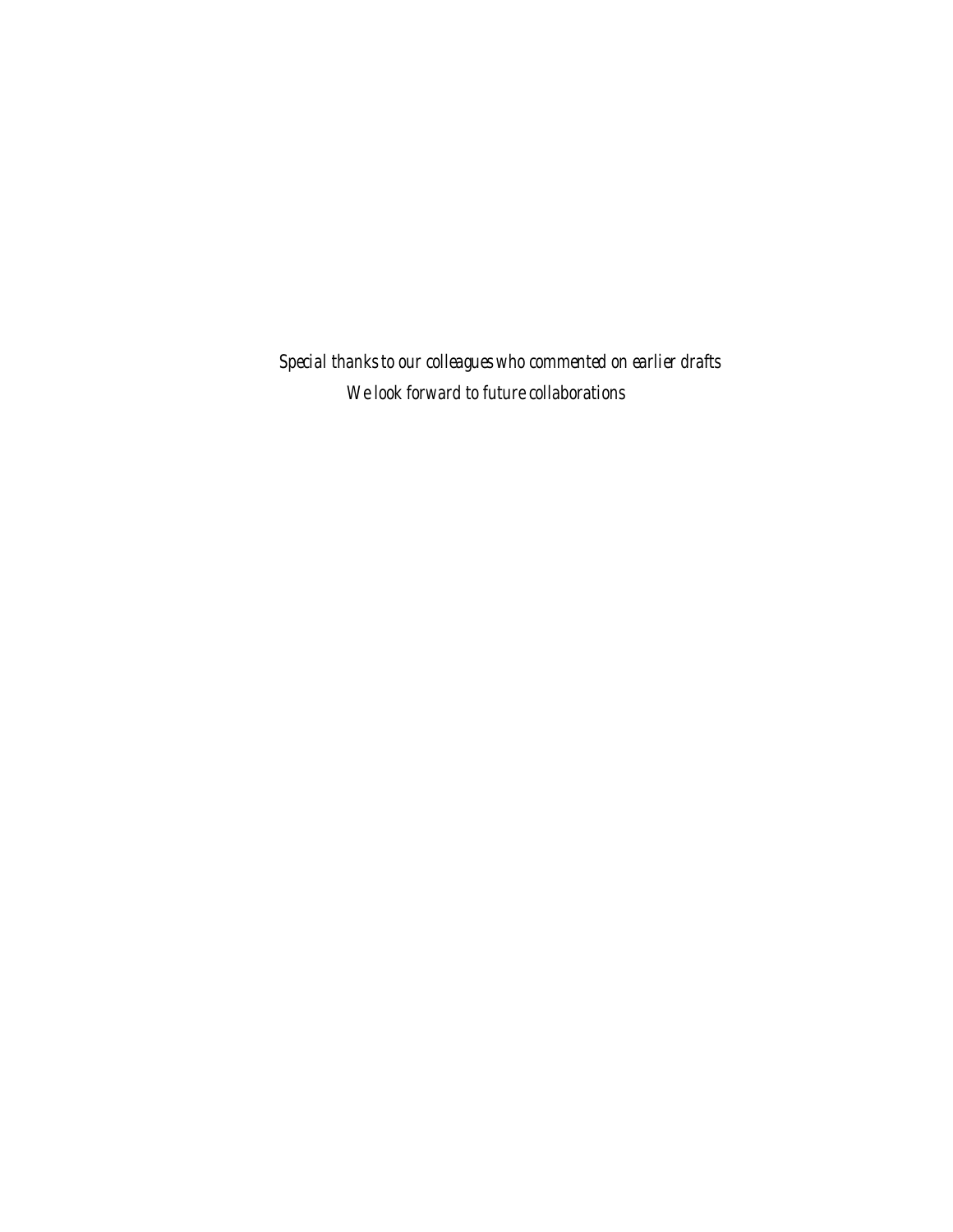# *Introduction*

There is a good deal of talk these days in universities and grant-<br>ing agencies about interdisciplinarity, although in many cases<br>tied invaligations of the term numeric uncess. Of service many needs the practical implications of the term remain vague. Of course, many people are actively engaged in interdisciplinary work, have thought deeply about it, and are clear on what it means for them. Such scholars have little need for our contribution to the subject, though we would welcome their comments, criticisms, and discussion. We are writing this essay because we have an unusual and, we think, informative relationship to interdisciplinary research, teaching, and extension. The authors—a historian and an agricultural economist respectively—have worked side-by-side for almost fifteen years in an interdisciplinary centre. This centre has involved, besides our own two specialties, about half a dozen additional disciplines. In this essay, we aim to analyse our own experience and generalize as best we can about the nature of interdisciplinary scholarship and its importance for contemporary universities. Our thoughts here, while directed for the consideration of our university colleagues, likely also have applicability in other institutions.

# *Misconceptions*

There are, in our opinion, numerous misconceptions about interdisciplinary work. We think these arise from three main sources. First, academics have been entrenched in disciplinary ways of thinking that are exactly that: not just tools or methods, but ways of thinking about the world, about colleagues, and about careers. This makes it difficult to conceptualize interdisciplinarity. Second, universities are organized around disciplinary perspectives in ways that reinforce discipline-based attitudes, values,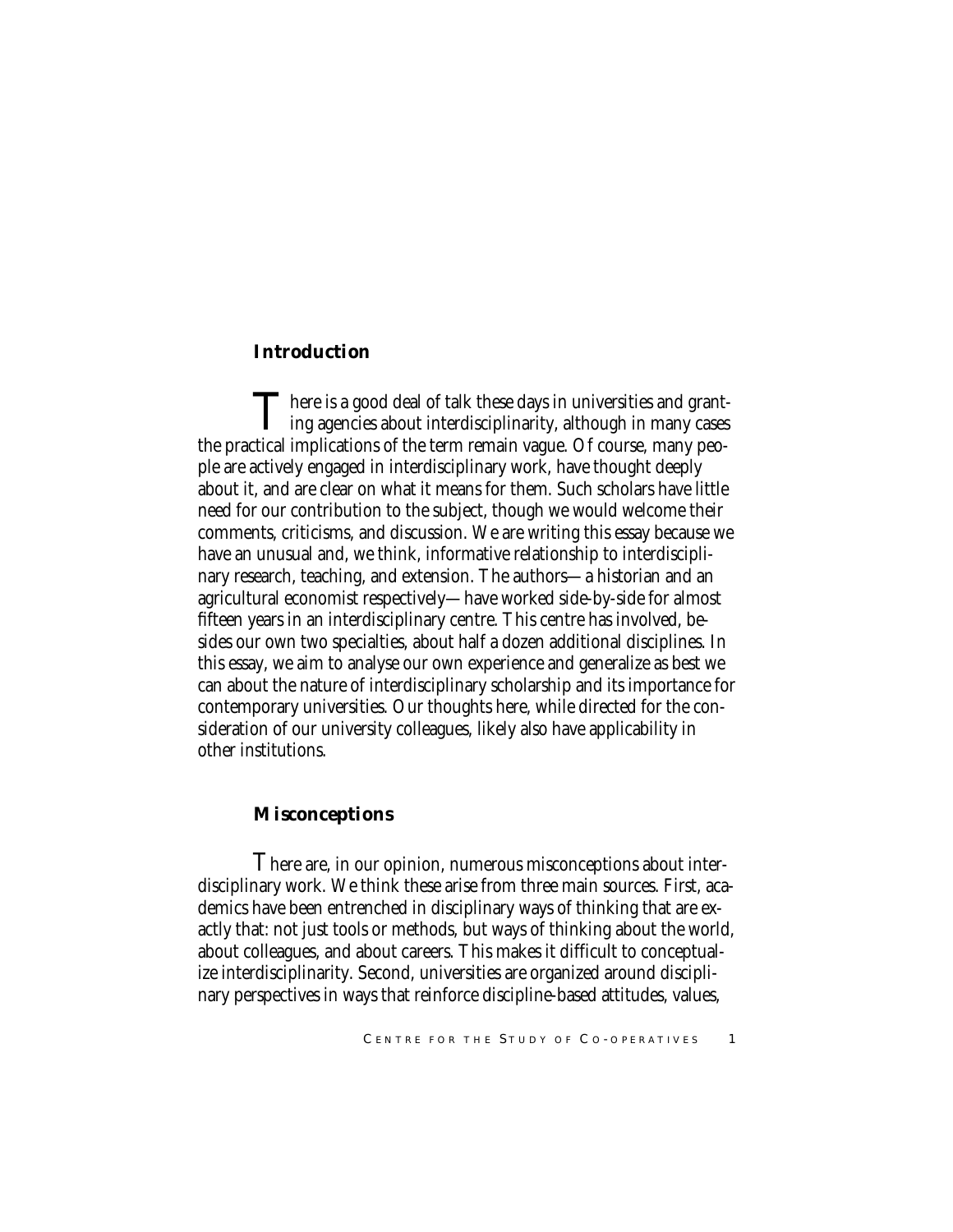and patterns of social interaction. In effect, while interdisciplinary work may not be inherently difficult or counterproductive (we will argue it is the opposite of these things), pursuing it in the given institutional setting might appear so. Finally, within the complex of attitudes and structures that makes up a modern university, there may easily be an impression that interdisciplinarity is being imposed "from above"—because university leaders talk about it—or "from outside"—because social and economic organizations, including businesses, may articulate the need for it. This can all too easily produce a defensive reaction among faculty, who leap to defend traditional disciplinary scholarship even when it is not seriously threatened.

Our perspective (to give away an important point in advance) is that interdisciplinary work does not conflict conceptually with disciplinary work. The two are not substitutes, but rather complements, to one another. Interdisciplinary research and teaching are desirable, perhaps indeed are required, in order to revitalize and strengthen disciplines. And strong, vibrant disciplines are required for solid interdisciplinary work. We believe that the results of an interdisciplinary emphasis at a university like ours will include more and better publications, seminars, and courses within various disciplines, as well as, to be sure, other publications and education outside the traditional disciplinary modes.

With this point of view, we are reacting against comments such as the following, which we believe are misconceptions:

- interdisciplinary research or teaching means lowering standards or losing focus
- interdisciplinarity means creating new departments
- interdisciplinarity is a disadvantage for faculty members, because their work will be judged negatively by their peers and colleagues
- interdisciplinarity means each faculty member involved has to become competent in more than one discipline

Contrary to these views, we think interdisciplinary research, teaching, and extension represent a particular kind of team approach to academic work, a team approach in which individual contributions are enhanced and complemented by being part of a larger effort.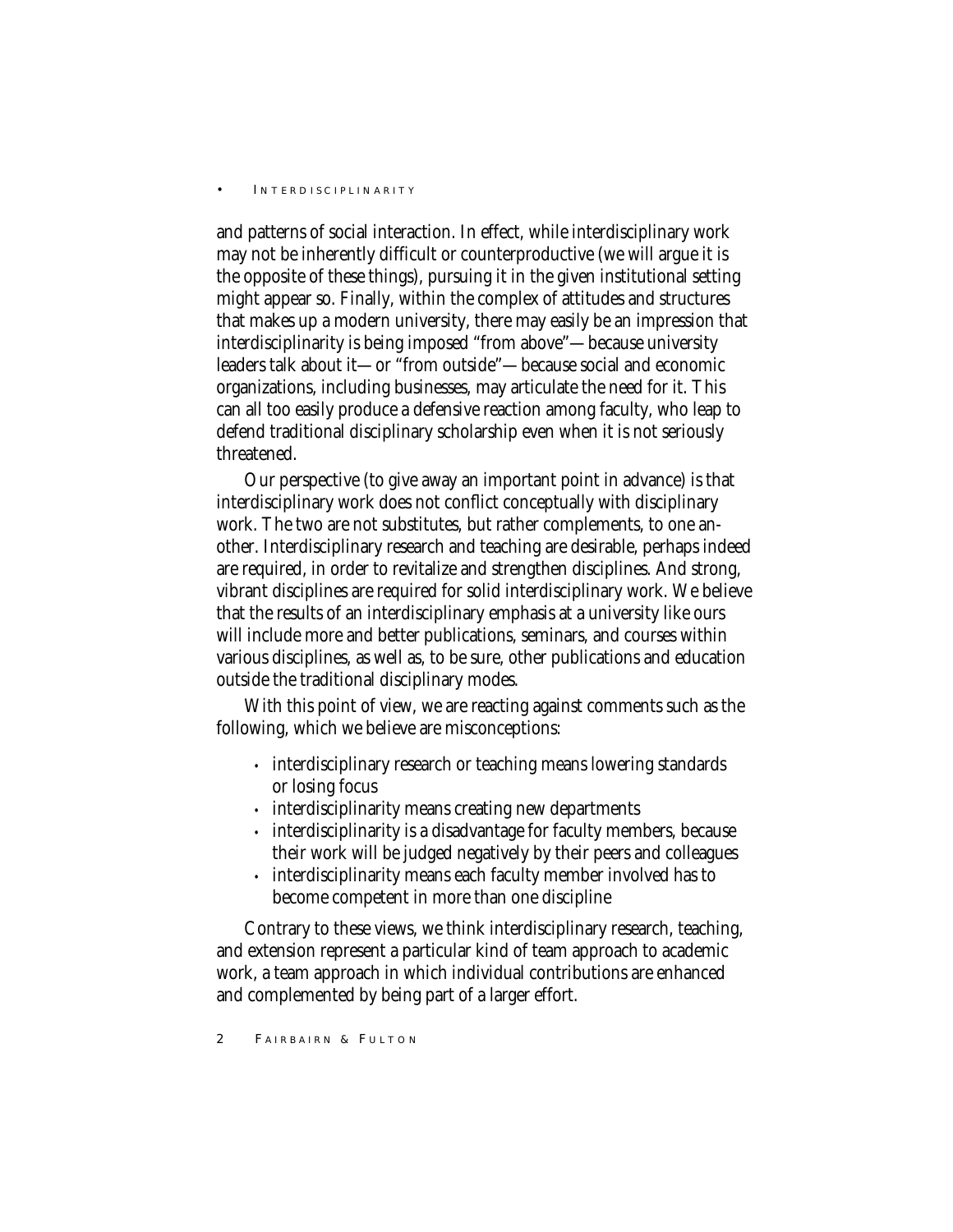## *Putting Matters in Context*

But before addressing some of the practical ways in which we see interdisciplinary work occurring, it is necessary to put matters in context. It is premature to debate *how* to conduct interdisciplinary work without establishing what it is and, above all, why it is important. In many ways the questions of how to organize, conduct, and evaluate interdisciplinary work are derivative questions that sort themselves out once interdisciplinarity is seen in a certain context.

We would like to contribute to establishing such a context in the following sections by outlining, first, our own perspective and experience; second, what we see as the crisis of the current model of university organization; and third, the broad patterns of a new form of organization. This will bring us back to where we have begun, namely the question of how interdisciplinarity should work "on the ground" for faculty members engaged in their core activities of research, teaching, and extension.

# **Interdisciplinarity in Action: A Problem-Based Approach to Economic and Social Development**

Interdisciplinarity represents a change from the methodologie<br>approach that has characterized university education and re-Interdisciplinarity represents a change from the methodological search up to the present time, to a more problem-based analysis. Structural changes are going on in our economy, society, and culture. Some sense of these changes is captured by the buzzwords "the knowledge economy." That notion is useful, but it represents only part of a larger trend; one could refer to many other slogans that characterize an ongoing transformation. Major changes are occurring that are giving rise to a demand, in fact a need, for interdisciplinary work in universities just as for interdepartmental work in government or work-team approaches and new alliances in industry. It is important to understand why this demand is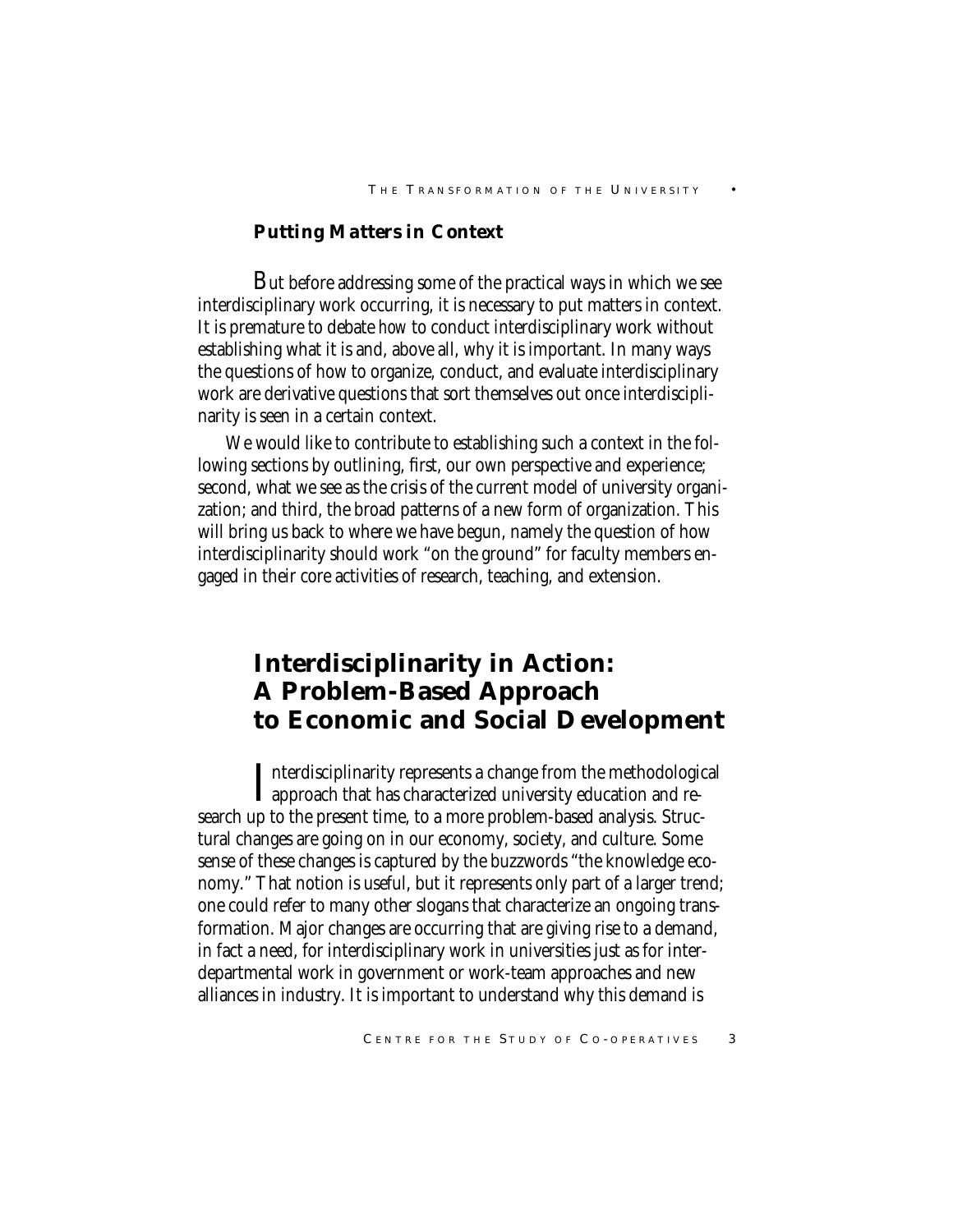occurring, and the role that an interdisciplinary approach can play in economic, social, and cultural development.

The two authors came to work in an interdisciplinary fashion because we joined a research centre that focusses on a social-economic "problem." This experience has conditioned our conception of interdisciplinarity and raises, we think, important points about interdisciplinary work in general. Our hypothesis is that interdisciplinarity can be defined as a problembased approach—or what we might also call an object-based approach in which knowledge and methods are brought to bear as needed to solve a complex problem or to address an object of study. The problem or the object is defined externally to the disciplines involved; it is not a simple intellectual construct or abstraction. Such an approach is distinct from disciplinary research, in which problems are conceived within the knowledge and methods of the discipline.

### *The Centre for the Study of Co-operatives*

To understand the nature of interdisciplinarity and how it differs from other approaches, it may be helpful to discuss our specific example. The Centre for the Study of Co-operatives, at the University of Saskatchewan in Saskatoon, was established in 1984 to undertake teaching and research on co-operatives of all types. The genesis of the idea emerged in the late 1970s with the recognition that, despite their importance to both the economy and society of the province, very little research was being done on co-operatives. The university, some of the province's co-operatives, and the provincial government came together to sponsor the creation of a centre. These interests have been represented since the inception on a management advisory board. To carry out its work, the Centre has had a changing mix of academic and nonacademic staff.

The results of the Centre's work are visible. In 1985, there was only one class on co-operatives being taught at the university, in the economics department. It was a struggle to find enough material to put together a halfsemester course. That's no longer true. Due to the work of the Centre, its partners and affiliated faculty members, and others, there is now a large

4 FAIRBAIRN & FULTON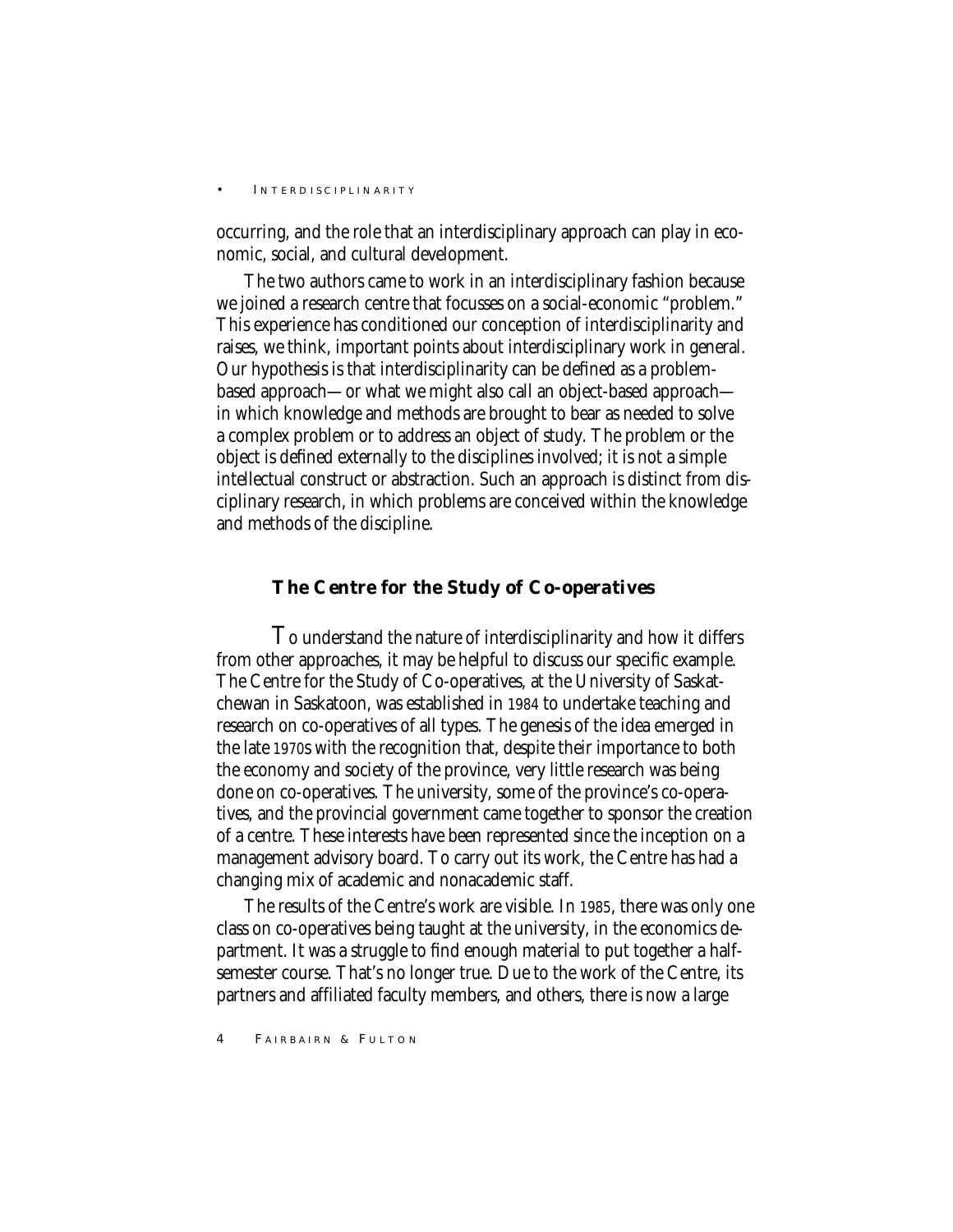body of theoretical and empirical literature. The University of Saskatchewan is now recognized as a leader in this field, not only nationally but internationally. There are numerous courses, and we are now investigating the possibility of a theme or concentration in co-operatives that could be taken in conjunction with various degrees. Finally, the university has been brought closer to an important set of audiences through the extension, public education, and community involvement carried out by members of the Centre.

It is interesting that the establishment of the Centre corresponds to the general pattern of how co-operatives themselves are developed: a response to a felt need that a vital area is not being addressed. There was no abstract design, *a priori* logic, or master plan that dictated that the university should have a co-operative studies centre; rather, the chain of events started with the identification of a gap related to the university's mission and its surrounding community. This kind of process is a common theme among other co-op research centres in other provinces and countries; and perhaps not only in the field of co-operative research.

The make-up of the faculty at the Centre has changed over time. It began with four academics from the disciplines of law, agricultural economics, commerce, and history. Currently the Centre has representatives from agricultural economics, history, and sociology (with one temporary vacancy). Depending on the nature of the topic that is being undertaken, the Centre's research is either multidisciplinary or interdisciplinary. By multidisciplinary we mean parallel studies from the perspective of different disciplines, with a low degree of integration: an example would be an anthology around a broad theme. In an interdisciplinary approach, concepts are borrowed from the assembled disciplines to tackle a particular research topic in integrated rather than parallel fashion.

What holds together a centre like our own is its common focus on something that is "real" (that is, not just an abstract concept, a theme, or a method, but something with a social and physical presence) and that is "out there" (in other words, is a concern of people external to the university, and has an identifiable constituency in the community). The problem we are constituted to deal with is something like: how can we understand what co-operatives are, how they work, and what role they can or should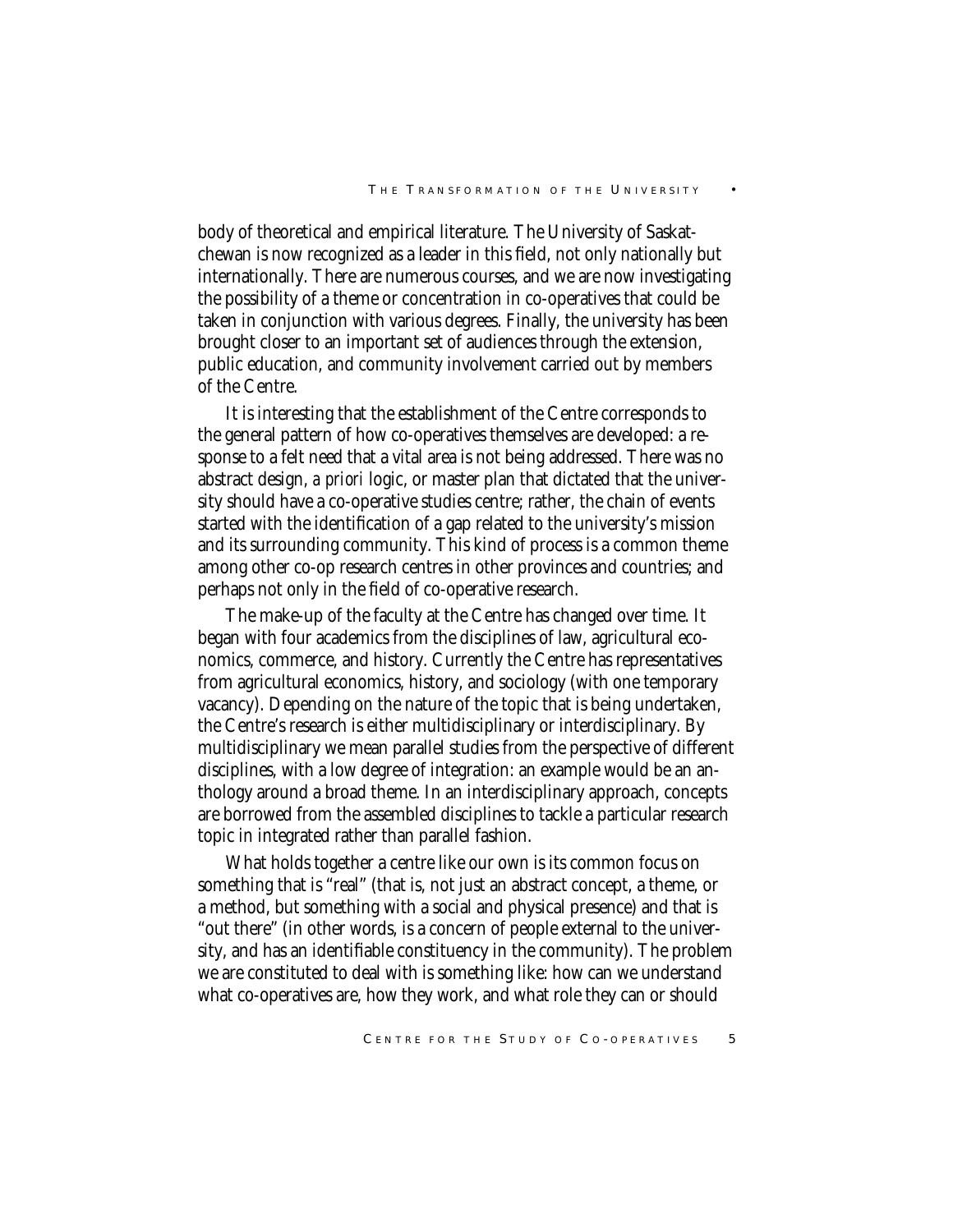play within the wider system of changing economic and social institutions? The need to answer this question forces each of us beyond the boundaries of a single discipline's answers, and requires us to lean on and learn from our colleagues. Instead of focussing on a variety of problems from the point of view of (for example) economics, we need to examine an object, such as (in our case) co-operatives, or an issue such as economic and social development, or a problem such as sustainability, with all the available means at our disposal. We know that history can help explain origins and ideas and organizations, and that economics can explain market imbalances and transactions costs, and that in addition to these we need sociology, management, law, political studies, adult education, and other disciplines. The problem or object of study structures our scholarship and defines the interdisciplinary team.

The interest and attention of external, nonacademic stakeholders also continually remind us of our focus, and inspire new research topics that bear no necessary relationship to any of our individual disciplines. Communities—social and physical objects of study—raise questions that disciplinary academics might not think of or focus upon. This is especially true when the community in question has a voice and the academics are prepared to listen. In this respect, the social sciences and humanities are well-suited to interdisciplinary work: they deal with human beings and social phenomena, which are as complex as anything in the natural world; and in addition they offer the possibility to involve external audiences and communities in the university's research and scholarship. We think this should be borne in mind in relation to claims that the demand for interdisciplinarity is being driven by the needs of the "hard" sciences. In comparison to, say, a geological research team, we in the social sciences and humanities have an advantage; it is as if we not only come together to study rocks, but also have a management board of rocks to whom we can report and from whom we can get insights that spur new research. Interdisciplinarity is certainly suited to complex scientific objects of study; it is also certainly suited to anything that has to do with people and society.

6 FAIRBAIRN & FULTON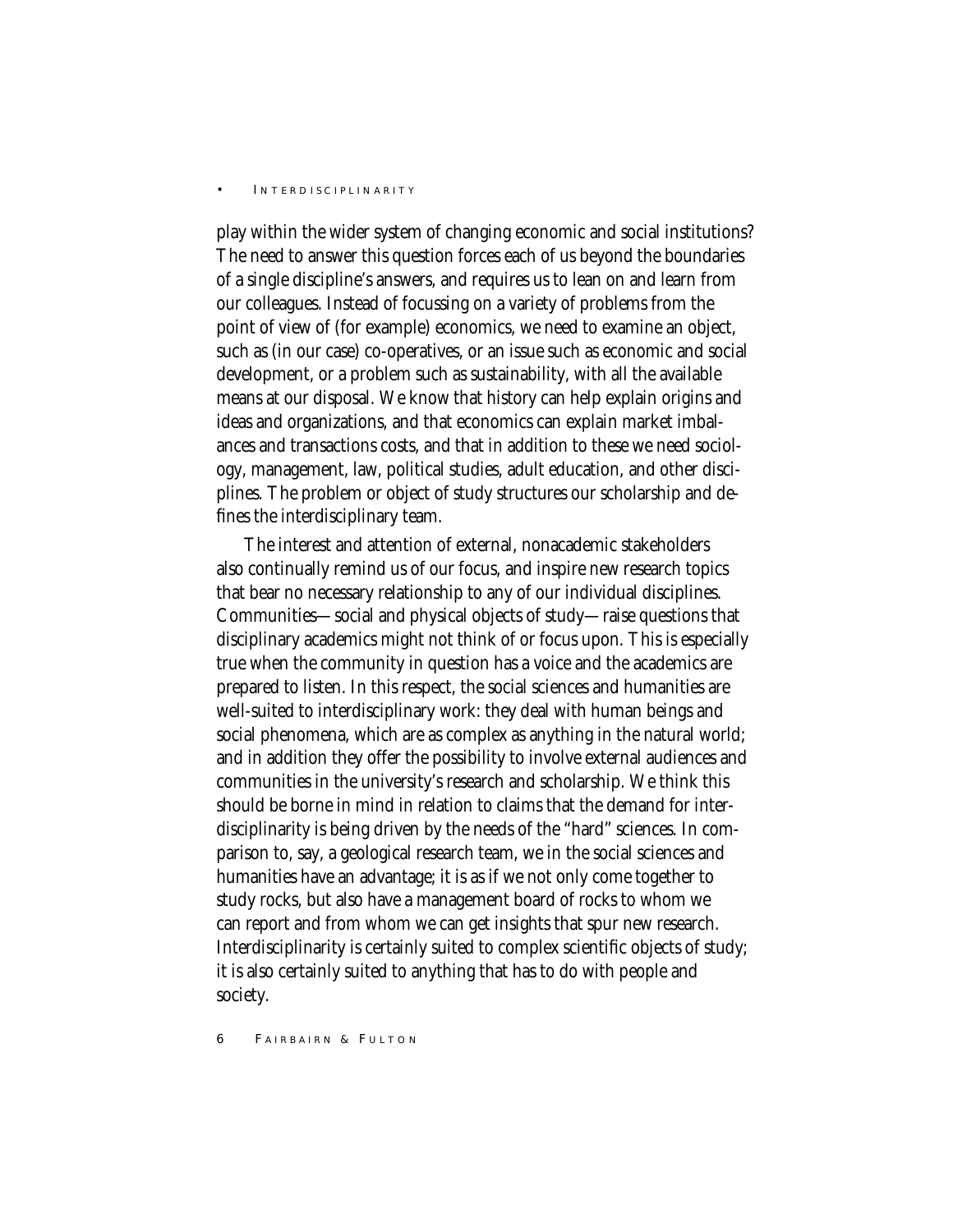# *Crossing Boundaries*

Framing an interdisciplinary subject is about crossing boundaries. For example, very often economic development and social development have been considered in isolation from each other. In fact they are not separable. One common bond is social capital, which is comprised of trust, modes of interaction, and access to networks. A community has more social capital if individuals in that community have greater access to outside sources of information. A community has greater social capital if it has greater acceptance of diversity both within and from without. And this notion of social capital is being increasingly seen as a key component of economic development. The essential connection between social and economic development is this: without social capital, economic development will be severely constrained, limited, even distorted.

This specific union of the social and economic aspects is evidenced in the Centre's research and extension concerning what are known as New Generation Co-operatives (NGCs). Due to networks that we had developed with colleagues in the northern United States, Centre researchers noticed the phenomenon of NGCs and began to talk about it in 1995. NGCs are initiatives such as processing facilities, pasta plants, bison processing plants, corn sweetener facilities, and specialty dairy operations that are owned by farmers in a co-operative fashion. NGCs involve farmers putting up substantial amounts of equity capital and signing delivery contracts requiring them to deliver certain amounts of product to their co-op. Many have been formed, particularly in North Dakota and Minnesota. The Centre has been working quite actively to transplant some of these promising ideas to Saskatchewan. It is surprising that the absorption of this idea in Saskatchewan has not been instantaneous, and this has led us to additional research and thinking about the processes of co-operative development.

Saskatchewan, we know, is a province in which co-operatives have played a major role. Why hasn't Saskatchewan embraced this other form of co-operative activity? In order to understand this problem, researchers have to examine development work and understand the legal régime and the taxation policy. A master's thesis by a researcher/developer associated with our centre looked at the role of adult educators in the development of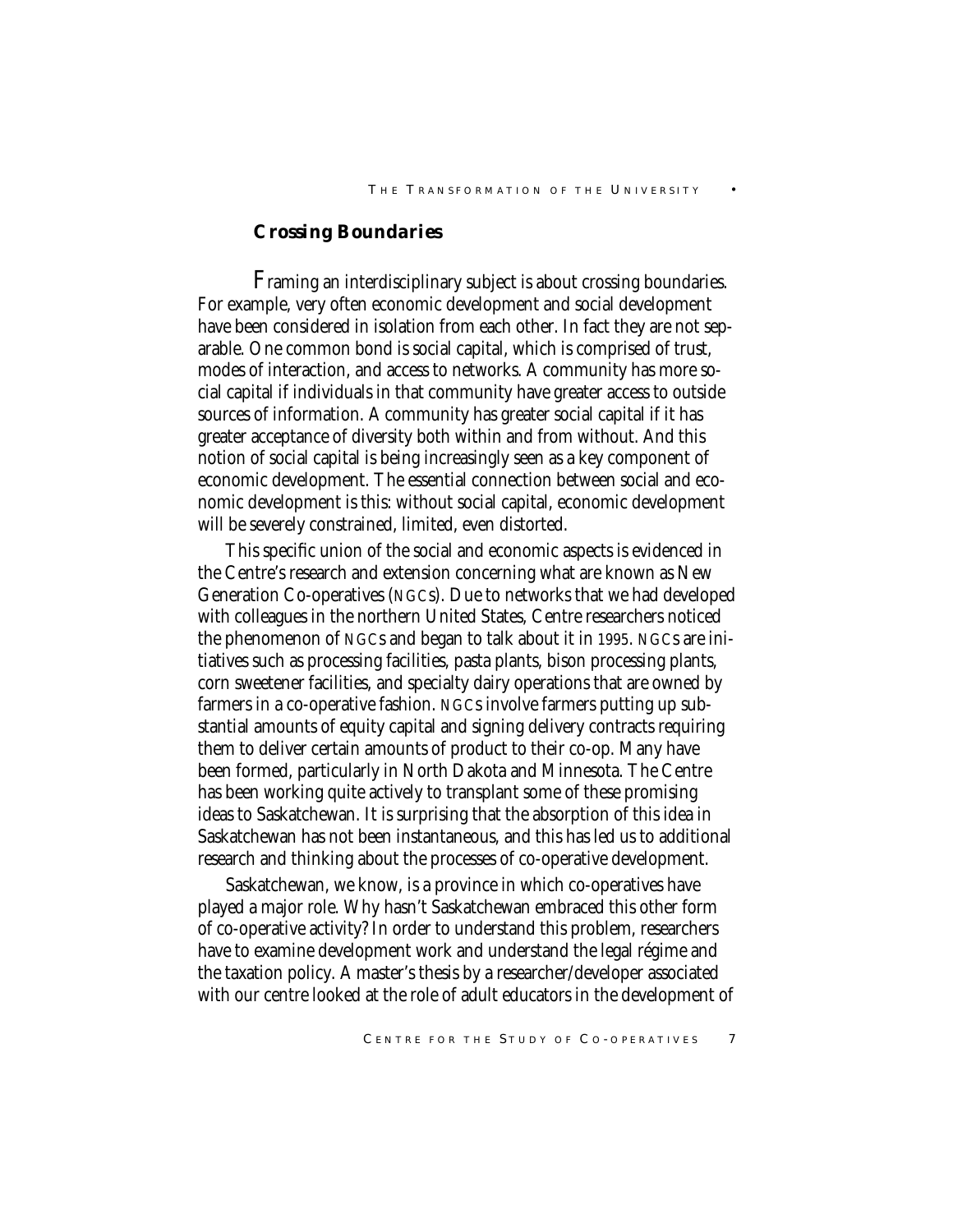NGCs: extension and adult education are important to understanding why co-ops are being developed. Researchers also have to consider the cultural and social factors, particularly farmers' attitudes: Saskatchewan farmers are reluctant to sign production or delivery contracts. History comes into it, and particularly farmers', governments', and co-operatives' misunderstanding of how successful development has occurred in the past. The myth that co-ops arise spontaneously when there is a need for them (while it is perhaps at least half-true) justifies inaction. And then there are the basic economics: what are the commodities in which the economics of NGCs are most promising? These are not necessarily the same areas as in the U.S., but in general, specialty crops and specialty livestock are the areas in which NGCs are going to work. Future work needs to link the development of producer organizations with university research and development, and the R&D has to proceed concurrently in studying organizational structures, agronomic characteristics of specialty crops, food uses, and market potential. A combination of different disciplines, and different modes of inquiry, are required in order to tackle this particular issue.

Our centre may or may not end up having contributed in a specific way to specific community-based ventures. If the area takes off, future research will go far beyond our centre; indeed, we can expect to have less and less to do with it as time goes on. Probably, we will move on to other questions and problems. The central matter from our point of view is that we have been compelled to articulate and integrate theory and ideas in ways that advance the understanding of co-operatives and of processes of social and economic development. The research involved may promote NGCs, but is of far wider relevance, and we are already incorporating the ideas involved into our own disciplinary research as well as other interdisciplinary projects.

The model we have described is one that hinges not simply on applying theory, popularizing innovations, or launching ventures, but is based on formulating, questioning, reformulating, and debating disciplinary and interdisciplinary interpretation and theory. Our belief is that this kind of activity can best occur in a university, and that it is good for a university that it occur there. It has certainly been our experience that this kind of work has been a spur to thinking and teaching as well as to our profes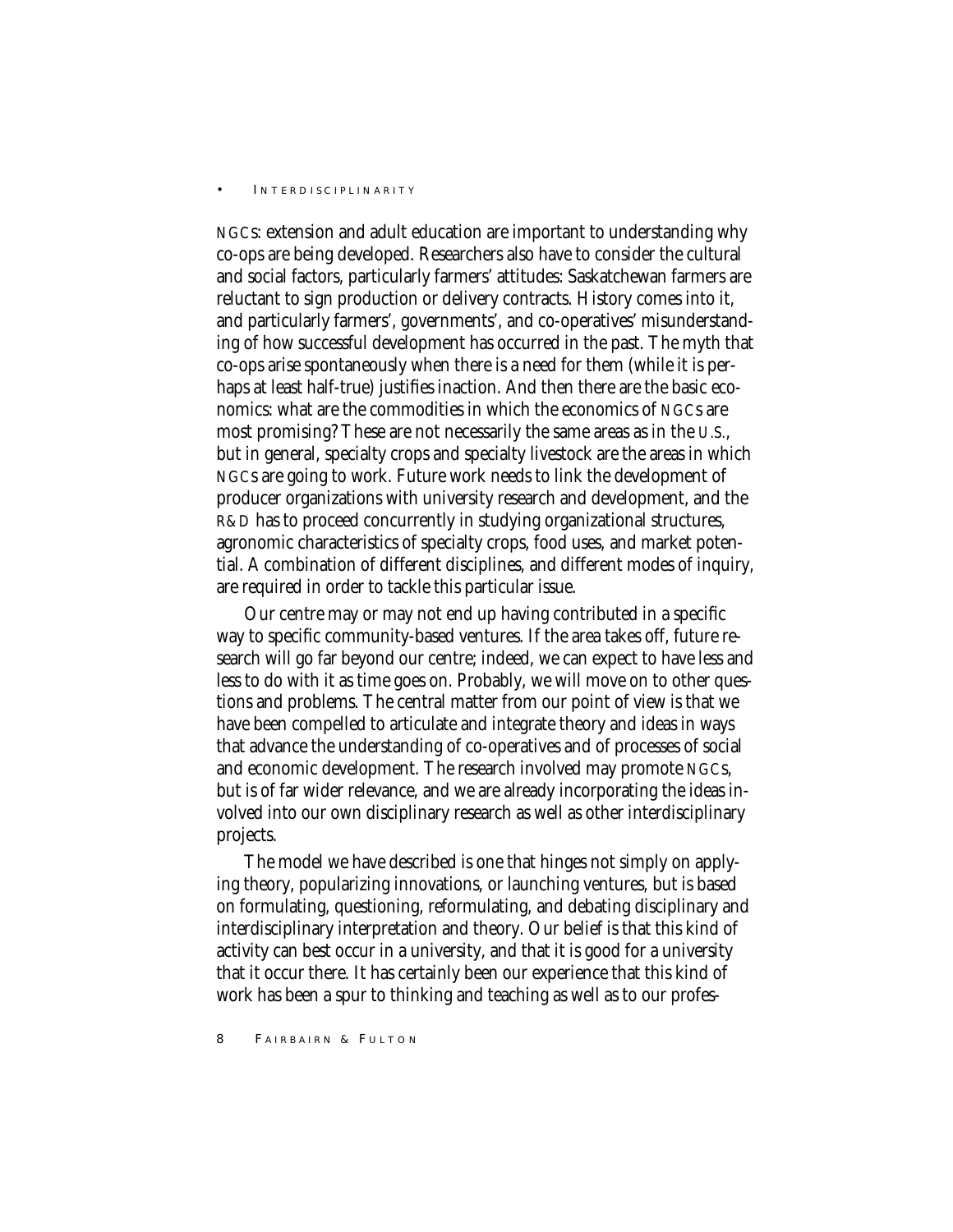sional development within our disciplines. This has been reflected, for example, in a paper presented within a disciplinary economics forum concerning the mathematical modeling of how ideology and values affect economic behaviour of people; and in work published in a mainstream history journal on how systems theories can be applied to the development of social movements. We suspect our disciplinary colleagues found our papers interesting precisely because of the nondisciplinary ideas from which they proceeded.

# *Keys to Success*

There are several characteristics of our centre that have been extremely important to the success of its interdisciplinary initiatives. One is that the Centre has been housed separately from any of the disciplines of which it is a part. This has enabled a sense of coherence and a critical mass —a physical space where colleagues can interact and have those kinds of hallway conversations that spark ideas. Another significant factor is that the academic faculty are each hired into their own respective departments; all tenure and promotion decisions are made in the home departments, so, for example, the historian had to go through all the hoops that a historian goes through as well as doing research, teaching, and extension related to the Centre's mandate. As we will describe, there are important aspects of the disciplinary approach that should not be lost. What benefits from being organized in an interdisciplinary way is the core work that academics do—research, teaching, and service.

Nonacademic staff are also central parts of our group. While support staff are essential to every unit on campus, they are not always recognized as such and are rarely integrated into the intellectual work and decision making of units. In our case, we have found that interdisciplinary work opens up new possibilities and new needs. Because of the Centre for the Study of Co-operatives's need to publish and communicate its research to meet the demand of its outside constituency, we maintain a full-time writer and editor on staff. This facilitates publications in nondisciplinary channels, to be sure; but it is also surprising how much our individual re-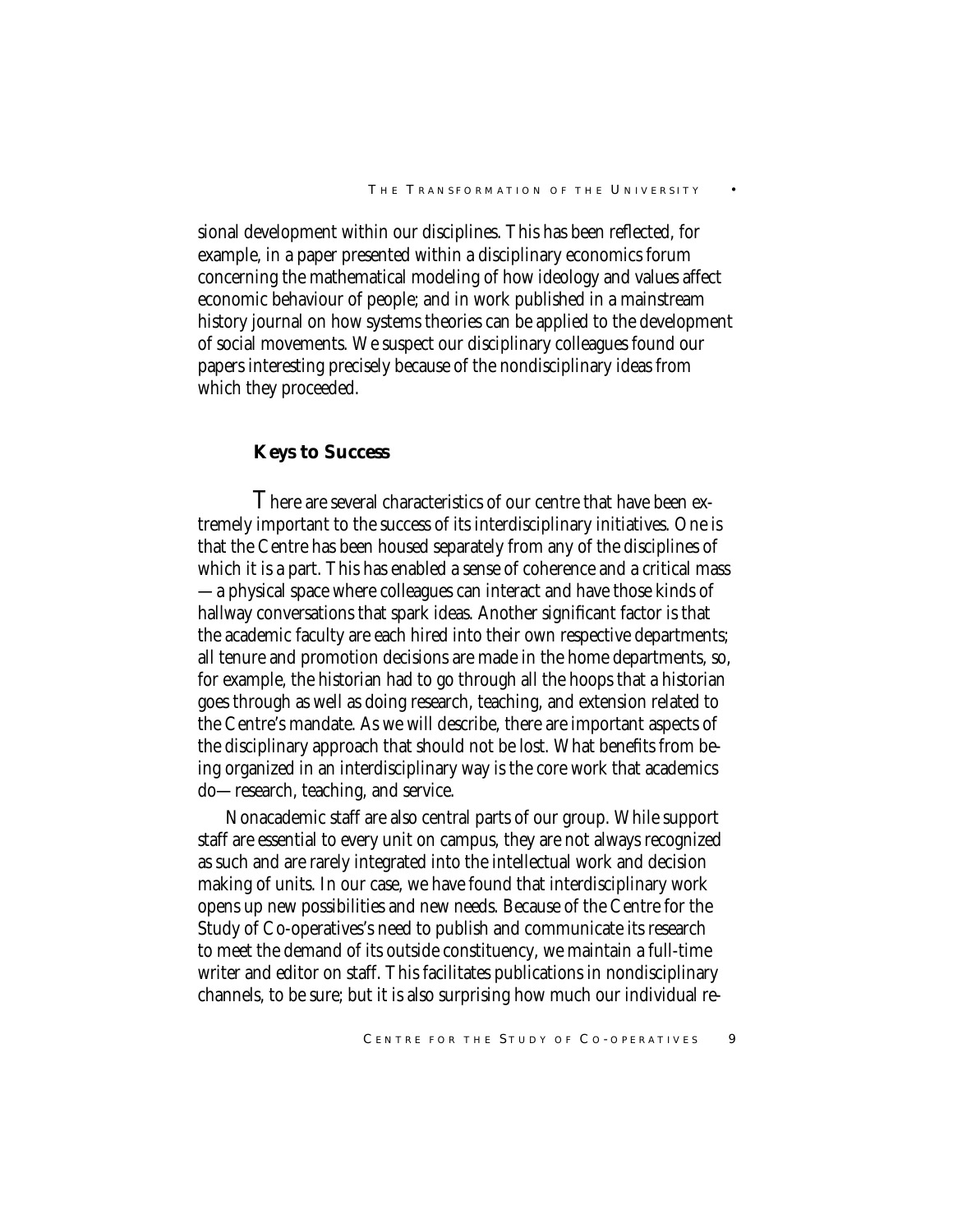search reaches our disciplinary colleagues elsewhere initially through more popular or mass-market forms. There is also a librarian and web designer because, again, of the need to get material out in different fashions. We have a specialist in community-based technology initiatives. And of course, there are researchers of different terms, ranks, and types working on a changing array of short- and medium-term projects. The constellation of nonacademic staff changes according to the linkages we can make among people who are available, graduate students looking for work in research or extension, and jobs that need doing.

We have tried to outline some aspects of our own experience. In order to explain why we think these aspects are significant, we need to deal with some much larger issues, and then come back at the end to questions of structure and technique for pursuing interdisciplinarity. Our main point is that our centre's structure and success does not arise from a master design or plan, but rather from following the internal logic that flows from a problem-based approach. Why is this so significant? We believe it is because of larger economic and cultural factors. In order to understand the importance of the foregoing characteristics of interdisciplinary work as we have experienced it, it is necessary to examine the changes going on in the economy and general society. Since the authors are writing from Saskatchewan and have a shared interest in rural areas, we begin with the agricultural sector of the economy—though in fact our point is that parallel changes are occurring in each sphere of society.

# **The Old and the New Economy in Agriculture**

 $\prod$  he public is widely aware—at least in Saskatchewan!—that<br>the agriculture industry and rural society are going through profound and painful transformations. What is perhaps less widely appreciated is that these transformations are closely connected to wider patterns. Of the major changes that have occurred in agriculture in the past fifteen to twenty years, the most significant are outlined on the facing page:

10 FAIRBAIRN & FULTON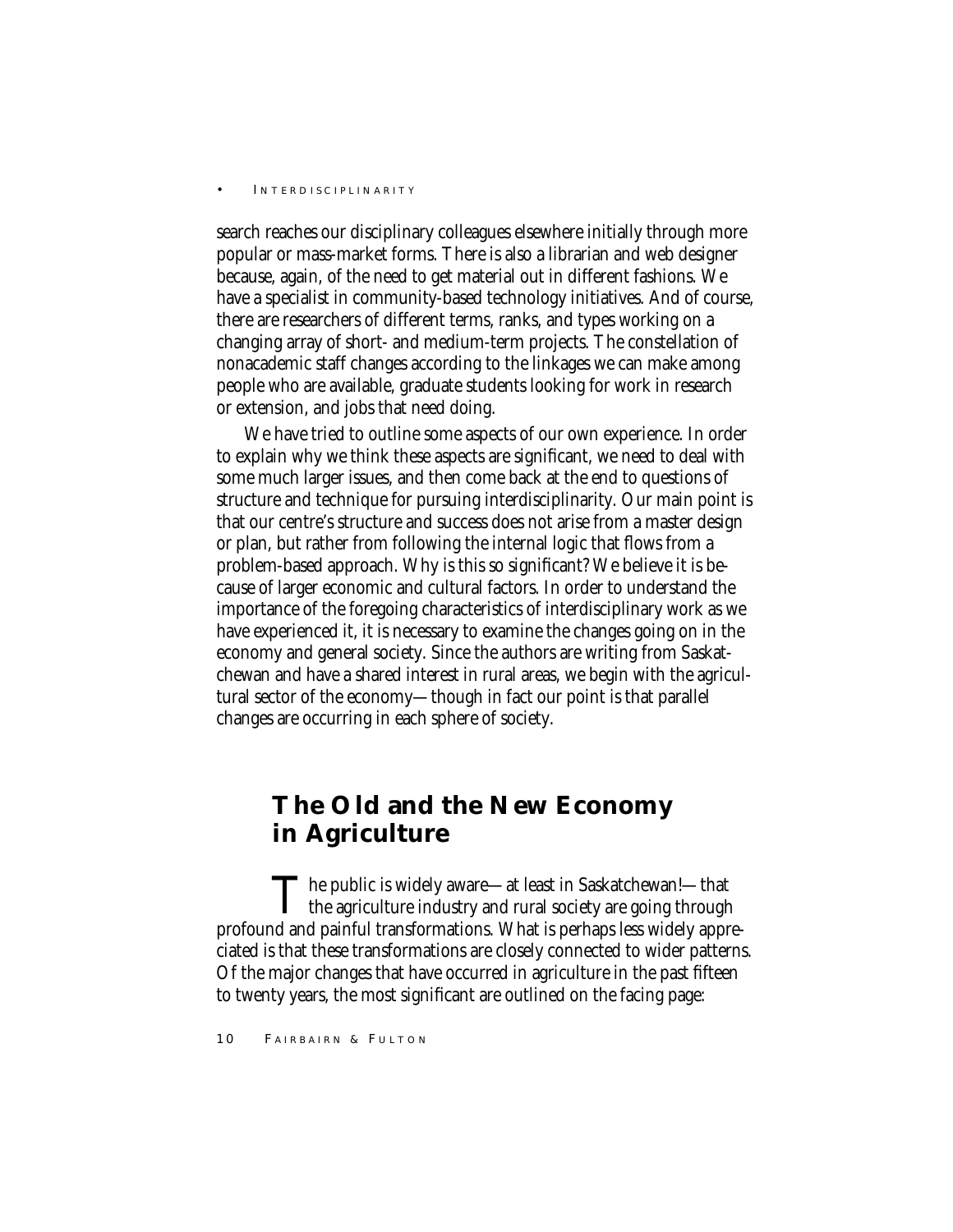# *The Transformation of Agriculture*

- More and more controllable production
- Focus on differentiated products, not basic commodities (adding value)
- Decline in the importance of primary agriculture
- Increased reliance on genetics and biotechnology to differentiate products
- Higher levels of specialization
- Increasing interdependence of each segment of the marketing chain
- Changing role of government—less ability to exert control through bureaucratic institutions or uniform programs

There are many more changes than these. However, the essential result is that we are seeing much **higher levels of specialization** in agricultural production. The hog industry, for example, which less than ten years ago was focussed on farrow-to-finish operations in one building, is now using three geographically distinct sites—which may be owned by different people—to carry out the same operations. In virtually every aspect of agriculture, tasks are subdividing into more and more specialized segments. Even crop production bears witness to this, with the rise of custom operators who are doing custom spraying, custom harvesting, and so on. Paradoxically, at the same time that this specialization is occurring, each segment of the whole agricultural chain is becoming more and more interdependent. There is a fragmentation, but at the same time each of the fragments is more interconnected with the other segments.

An example of this **interdependence**—extending all the way from grain production to the retail level—is a bakery in the United Kingdom called Warburton's, which markets a premium loaf of bread at a 50 percent mark-up over standard bread. Warburton's discovered a number of years ago that their ability to consistently deliver that quality of bread to their defined market hinged on the quality of wheat they were getting from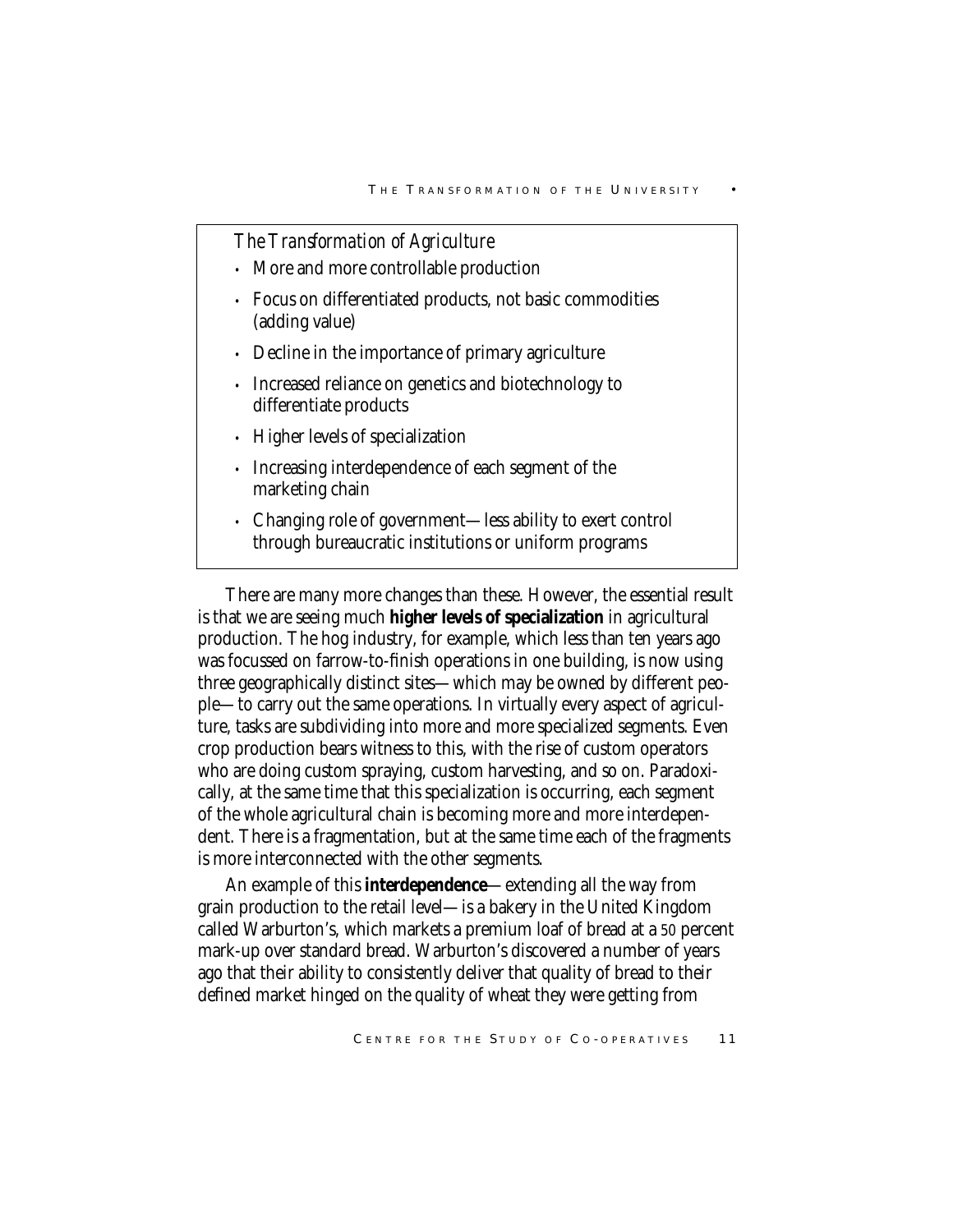Canada. Their research revealed that three varieties of Canadian hard red spring wheat—Teal, Pasqua, and Columbus—were providing the characteristics that enabled them to produce high-quality bread. As a result, they set up an identity-preserved system to chart those particular genetic varieties through the whole grain production and handling system in order to ensure bread of the desired value. This is but one instance of enhanced interdependence in the agri-food sector. Increasingly, genetic qualities highly affect end-use value of particular commodities. There is a greater focus on differentiated products rather than commodities, and of course, the increased reliance on genetics and biotechnology to differentiate those products. All of this represents a decline in the role of primary agriculture.

As this trend continues, value is created either in genetics or processing, or in some combination thereof. Farmers, who learned in the last generation or two to view themselves as single-commodity-production specialists, now find themselves specialized in the production of commodities that are not much valued by the market. The sectors where value is created are often controlled by large concentrations of corporate power. The result is not only an **income crisis**, but also **stress and uncertainty** for farmers who may feel torn by impossible demands: to grow wheat (or whatever the commodity might be) and also to understand and participate in its processing and marketing, to think clear through to the consumer level; to run an independent farm while negotiating with corporate interests; to apply new technology and to conceptualize one's own job in entirely new ways.

Changes in agriculture also revolve around a **crisis in identity** for farmers. Accustomed to thinking of themselves as "producers," and more recently as specialized producers, they now find that those categories don't apply—or at least are not sufficient to define an occupation that can sustain most of those who aspire to it. What is a farmer, if not someone who cultivates, full time, large acreages of wheat or herds of livestock? At the present juncture of events, such a question is confusing and difficult to answer: our recent concept of farming no longer fits well with reality. And so we see the emergence of concepts of on-farm diversification, off-farm income, "hobby farming," and all manner of catch phrases whose collective effect is to obscure the central question: who are farmers? What do they do? What is their relationship to the rest of society?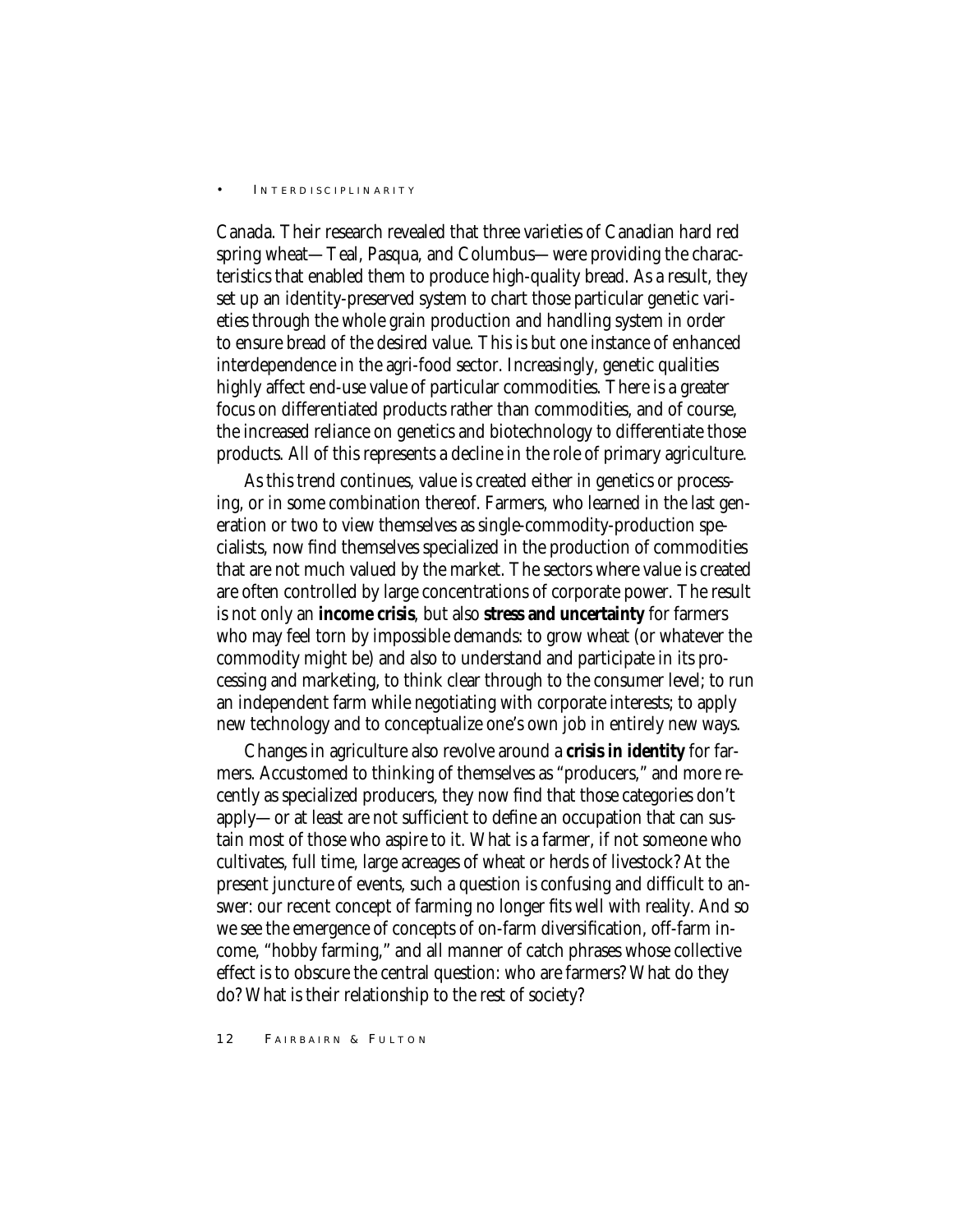#### THE TRANSFORMATION OF THE UNIVERSITY

Interestingly, some farmers from earlier eras of history would have had less conceptual difficulty adjusting to recent changes. Five hundred years ago, many prosperous agriculturally based communities were diversified into all manner of processing and production. They probably did not think of themselves as producers of raw commodities; they produced finished consumer goods, for themselves but also sometimes to sell. It was the market, science, and the state that taught farmers in places like Saskatchewan to become specialized producers of raw commodities. This meant huge increases in productivity, along with improvements in management and technology and many other aspects that farmers probably do not want to lose. But it is this *recent* mindset of commodity-specialization that is now a hindrance to success and indeed to survival.

Such processes are the result of a long line of development. The current industrial model of agriculture is an advanced articulation of changes that began decades or centuries ago. The tensions created by specialization and interdependence are contradictions inherent in the model, and their intensity reflects a kind of systemic maturity, or systemic crisis. It is precisely the pressures associated with specialization and interdependence that compel people to look for new forms of re-integration. Ultimately we believe this is what interdisciplinarity is about: to go beyond specialization, to collaborate on common goals, to embrace interdependence, to deal with key problems that fragmented occupations and perspectives cannot grasp.

The problems faced by external social and economic actors, and their solutions, are mirrored in the university's problems and solutions for the organization of work: all of these are parts of a single social system. We believe that the farmer and the university professor are not in qualitatively different positions in this set of transformations. If it has not done so already, the current model of organizing university work will also lead faculty members to feel torn apart by impossible demands. Professors trying to maintain their self-definition as specialized researchers, while also confronting systemic pressures for integration and the realities of interdependence, will find themselves confronting basic questions of identity.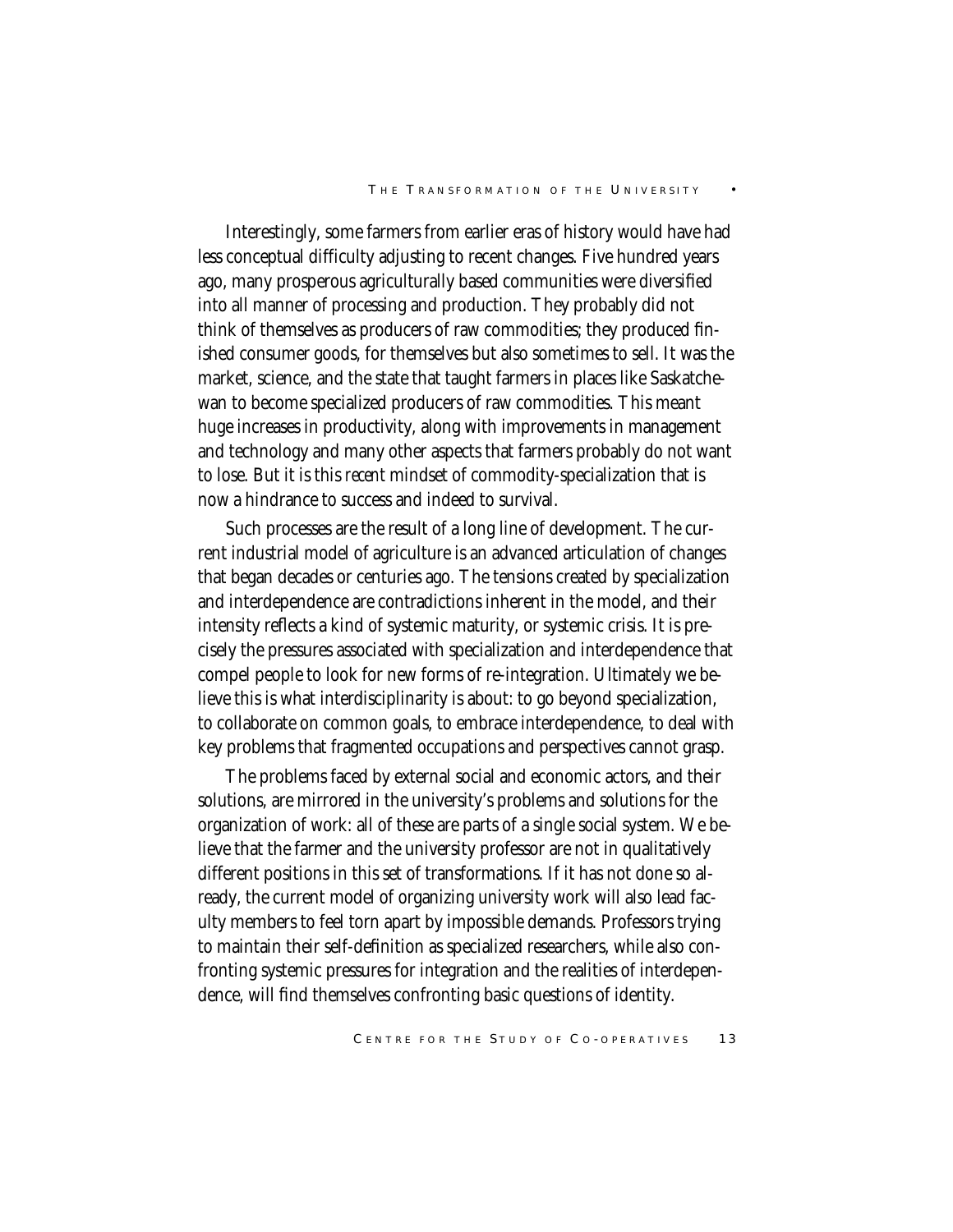# **The Industrial Model of Organization**

The phenomenon of specialization with simultaneously greater<br>interconnectivity is occurring throughout the entire economy and society in general. To highlight the changes, it is helpful to reduce the existing model of organization to its essentials, and contrast these with the emerging model.

The recent model of thought and action in our society can be characterized by what we call the industrial model. In adopting this term, we are seeking to relate the organizational-conceptual model to a time period, namely the industrial era of the nineteenth and twentieth centuries. This was a period of economic change through capital accumulation and investment, through refinement of technologies and occasional breakthroughs, and through characteristic forms of organization of work, notably through systems of division of labour. Central to the industrial system were corporate power, market rationality, professionalization, and detailed exercise of control through knowledge and process design. These features were bound up with differentiation of labour by class, gender, race, and region. While not all countries underwent industrialization and not all aspects of society were "industrialized," all were strongly affected by ideas, markets, corporations, technologies, and government structures rooted in the industrial model. The features of this model that we would like to highlight are three—hierarchy, order, and compartmentalization—all clearly evident in the illustration on the facing page.

This picture is an abstraction of the way that people have, often unreflectively, conceptualized social and economic systems. What does it represent? It could be an organization chart. Some would say it is a lecture theatre. For our purposes, we will use this diagram to illustrate the overall pattern according to which our general social and economic systems have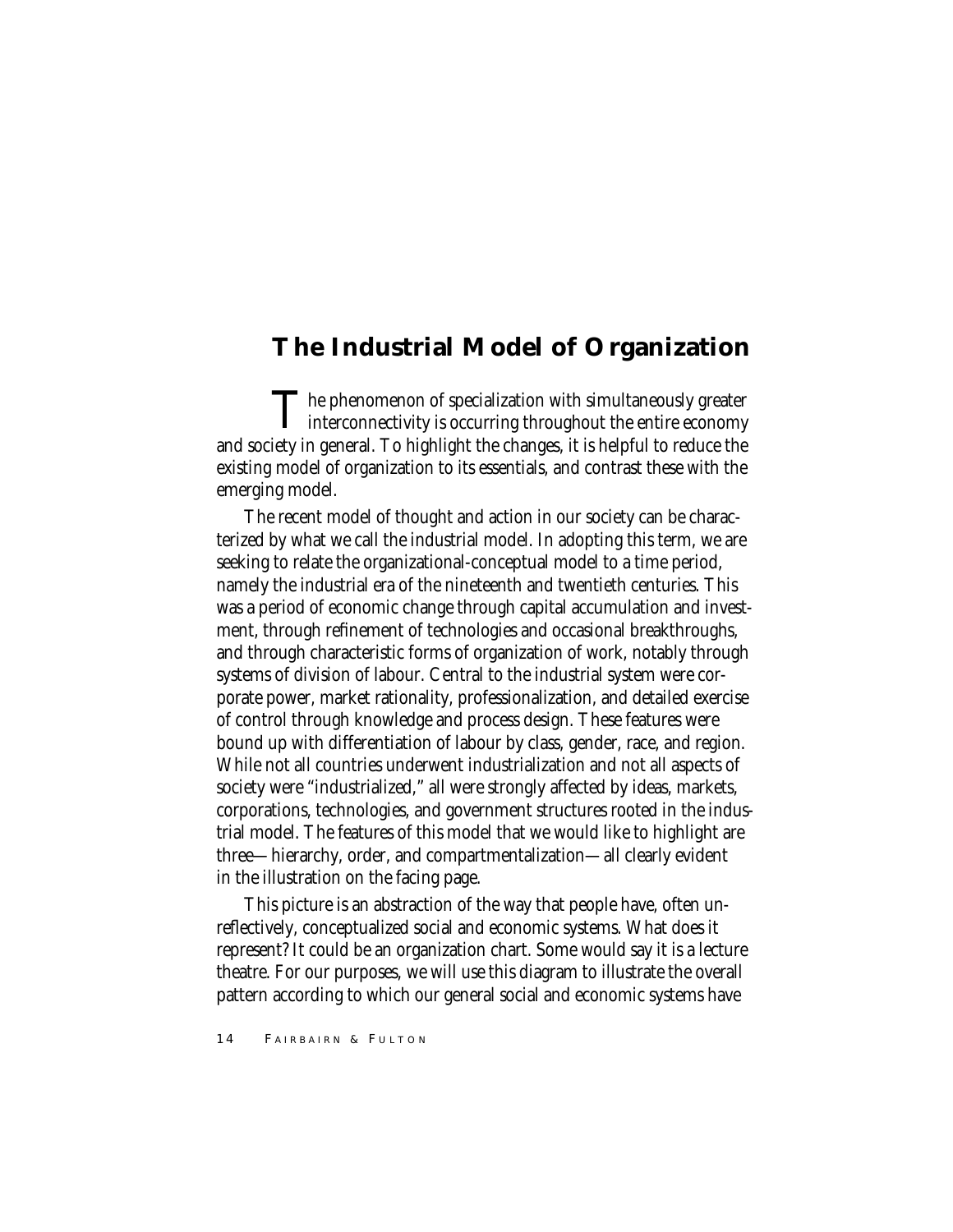been structured. Where this conceptualization closely matches the underlying features of a system, it is powerful; there are many historical instances of its effectiveness. But it has also been applied where it does not match, and in other cases has persisted even after the underlying structures have changed.



# *The Structure*

Considering economics, it was roughly over one hundred years ago that the idea of a marketing system emerged; industries started to structure themselves as vertical systems. They set themselves up to look like the picture above by formalizing the sequence of stages that products would go through. This is a picture of the way we've organized the production system within our economy. The column on the right might be agriculture, with the separate boxes representing the input supply sector, primary agriculture, transportation, processing, and so forth. The next column might be the automobile industry, or the petroleum industry. The essential idea is that each of these industries is fairly separate from the other, forming a kind of free-standing pillar. Each segment within each chain is also discrete and is more or less independent of the next above it or below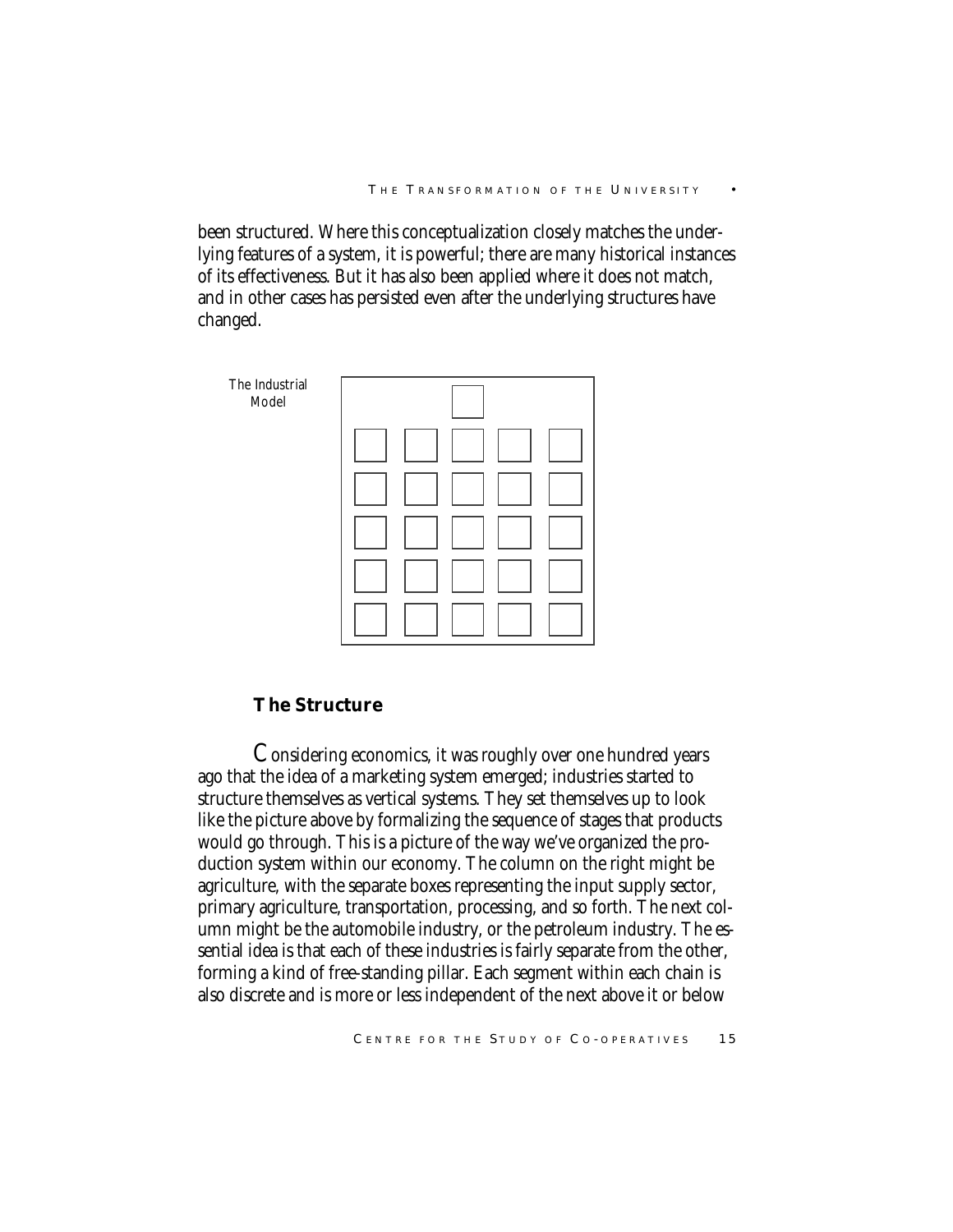it. For example, in the traditional agricultural system, the quality of the product coming off the farm really didn't determine the quality of the product coming off the processing end. Any deficiency or defect at one level could be "fixed" at another before the final product was delivered. Such a structure is linear and revolves around a concept of vertical market chains.

Interestingly, once developed, this model of the larger economy was replicated within other more specific areas such as organizations, the school system, or roads; the diagram above could represent the way townships were surveyed in this part of the world to prepare for European settlement. This structure was used over and over and over again. Why? In part because it coincides nicely with people's assumptions about the mechanical processes at the heart of the industrial world. Such processes were standardized and orderly—it was their orderliness that permitted them to be relatively easily managed and controlled by emerging institutions such as modern corporations and governments. It was, naturally, the elites in these institutions who found it convenient—indeed, automatic and unquestionable—to replicate the thought systems upon which their own power and success were based. To simplify and compartmentalize, identify and classify, was the first step towards "rational" exploitation of resources and people. Such systems were never universal or uncontested. Often a key step in dissent was for people to dispute the definition of the categories in which others held them. From workers redefining the meaning and dignity of work, to women asserting the rights that went with being women, to minorities and regions breaking out of dependent roles, a long series of social movements was concerned with challenging the definition and valuation of the "boxes" out of which industrial society was made. Despite such successes, the basic model was a dominant institutional and conceptual pattern imposed by institutions on vastly different spheres of society.

# *Specialization*

Parts or components in industrial systems were specialized, but they were comparable to one another in how they fit into the larger scheme; and the products they produced were standardized. Account-

16 FAIRBAIRN & FULTON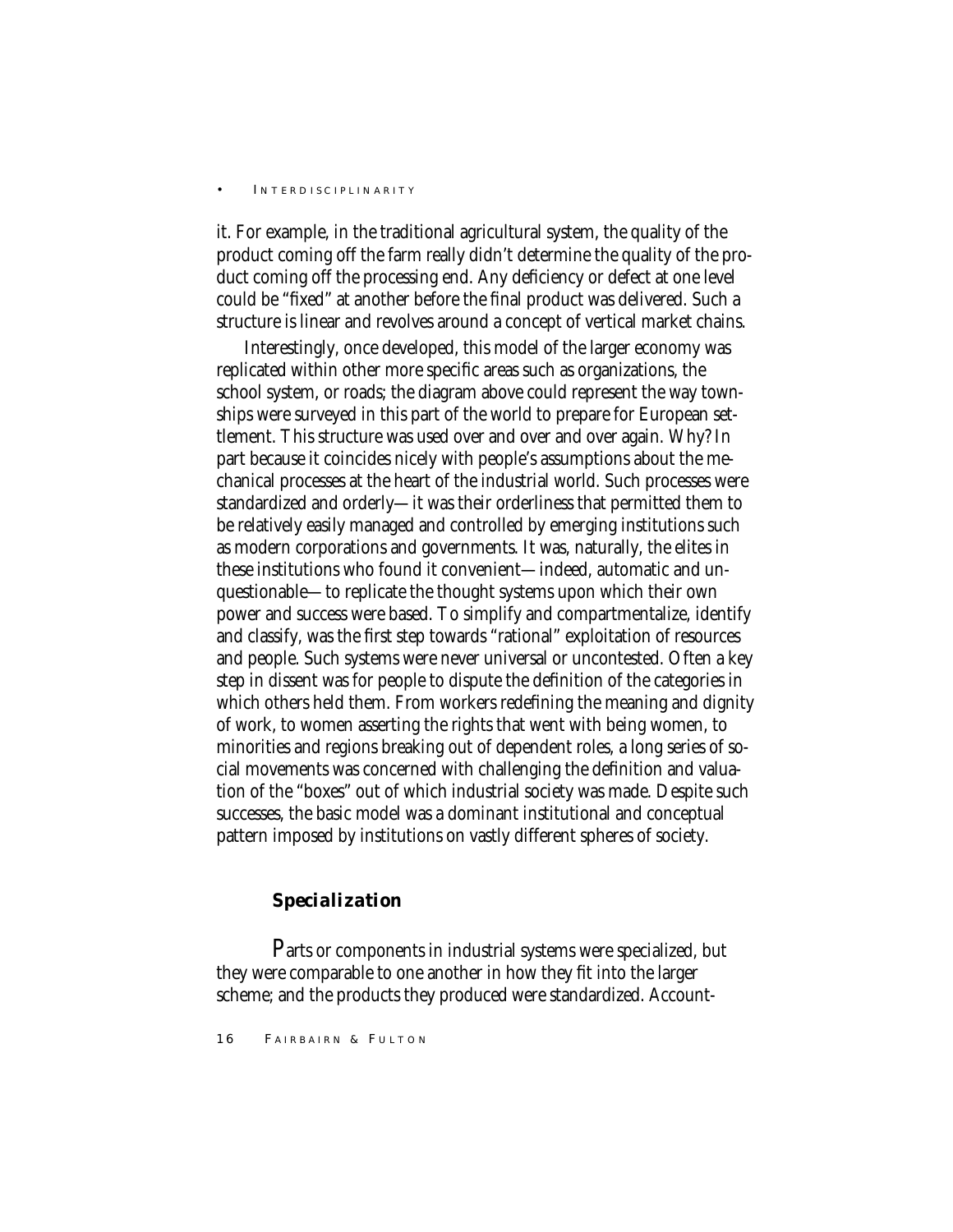ing departments in firms produced financial control and analysis; history departments in universities produced history; and if you took one of these units out of one firm or university (or took out one accountant or one historian) and plugged it into another such firm or university, it could with minor modifications play the same role as before. But neither one could play a *different* role: they are interchangeable only with others just like themselves.

Specialization, in the industrial system, also means a specific kind of standardization or interchangeability of components, which permits managers to reassemble the pieces into more efficient configurations based on rational design. The particular kind of rationality embodied in the industrial model does not account effectively for unique qualities and relationships among units. The model captures only those features of units that can be reduced to their place in a linear control or production chain. Such mechanical systems came out of the Industrial Revolution and were the foundation of the technology as well as the organizational structures with which industries were built.

### *A Reductionist Viewpoint*

All of this in turn mirrors the reductionist viewpoint of the time. In a reductionist philosophy, the whole equals the sum of the parts—an engine can be taken apart and reassembled, revealing all that is necessary to understand how it works. Though powerful, this pattern of thinking does have its limitations and its blind spots. Reductionism is helpful at finding discrete solutions to discrete problems: discovering that sulphur needs to be added to sulphur-deficient soil, or that excessive tilling will contribute to soil erosion. Where the problem is not discrete, where the systems involved are too "complex"—have too many interconnected parts—such methods are less helpful. Take, for example, the social, ethical, environmental, and consumer issues surrounding biotechnology. The reductionist study of the individual gene or even the individual organism is unable to address concerns about what the introduction of such a gene or organism will ultimately lead to in a specific social or environmental context.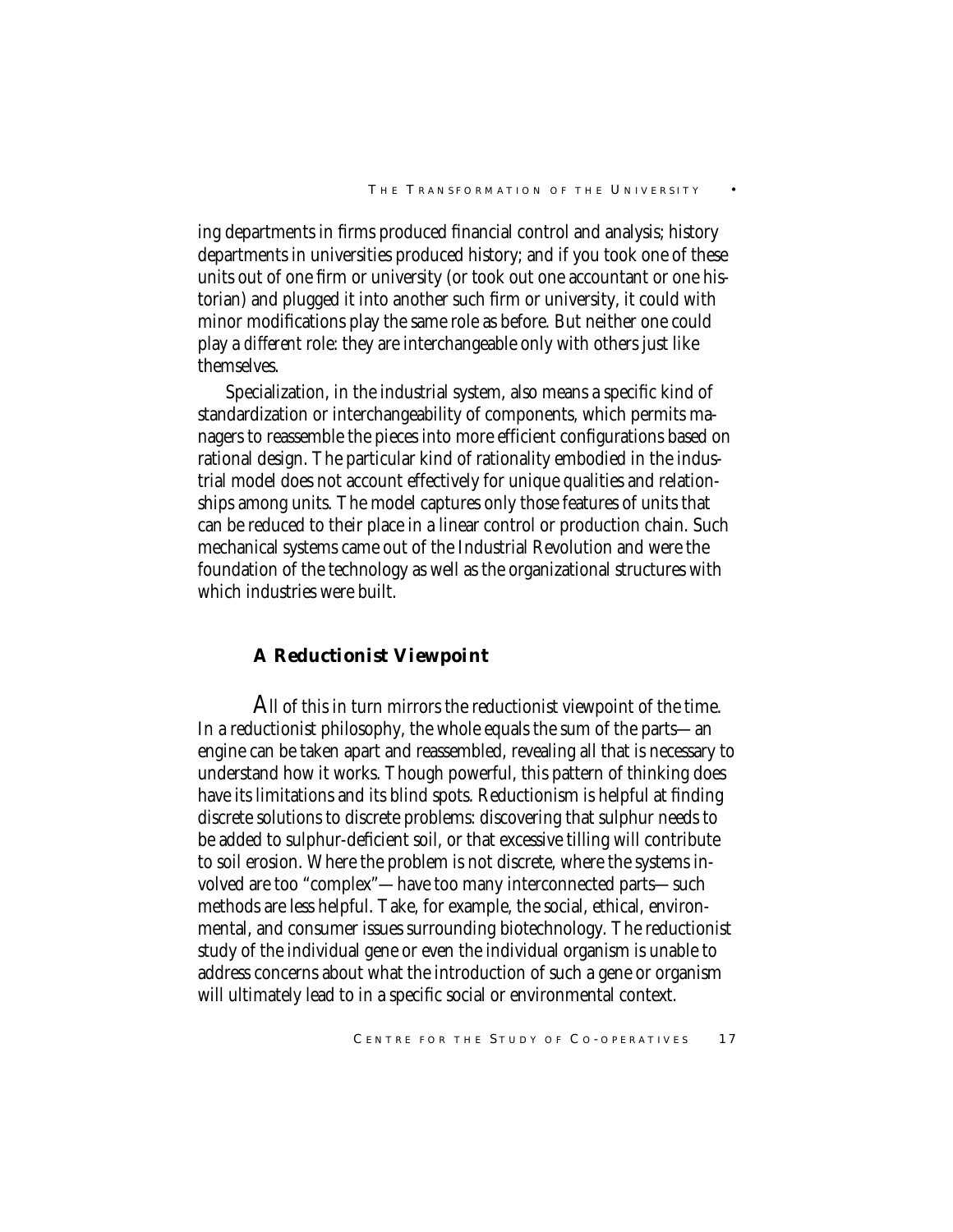Today, organizations and processes constructed according to the classic model are suffering criticisms or setbacks in numerous spheres of society. This includes all manner of institutions, whether public, private, or cooperative. Wherever they exist, these structures are under some common kinds of stress. They are criticized as inflexible, as rigid, as bureaucratic. They answer the wrong questions or solve the wrong problems. Industrialtype organizations may have too many layers, and we try to tinker with them by removing layers; or industrial-type processes may have too much rigidity and standardization, and we struggle to cover more and more niches with special programs, products, or marketing. But the basic flaw lies in the idea of compartmentalized boxes itself, in drawing boundaries around units or processes and trying to protect the rational geometric arrays of their organization.

# *Unpredictability*

One of the chief characteristics of new economies, new technologies, and new ideas is that they create unpredictability. Established organizations experience this as turbulence, and industrial-model organizations cope poorly with turbulence. Since the 1970s—we can date the change according to the first oil shock and the deregulation of currency exchanges there has been a prolonged period of increased economic turbulence, together with changing cultural values and ideas. While the industrial era was characterized by theories of long-term, linear, structural change or progress—theories such as Marxism or capitalism—it is no accident that the last generation has seen the rise of chaos theories. In scientific-conceptual terms, the twentieth century began with relativity, progressed through uncertainty, and ended with chaos. We will come back to chaos below, but first we want to make clear that the travails of the industrial model are highly relevant to universities.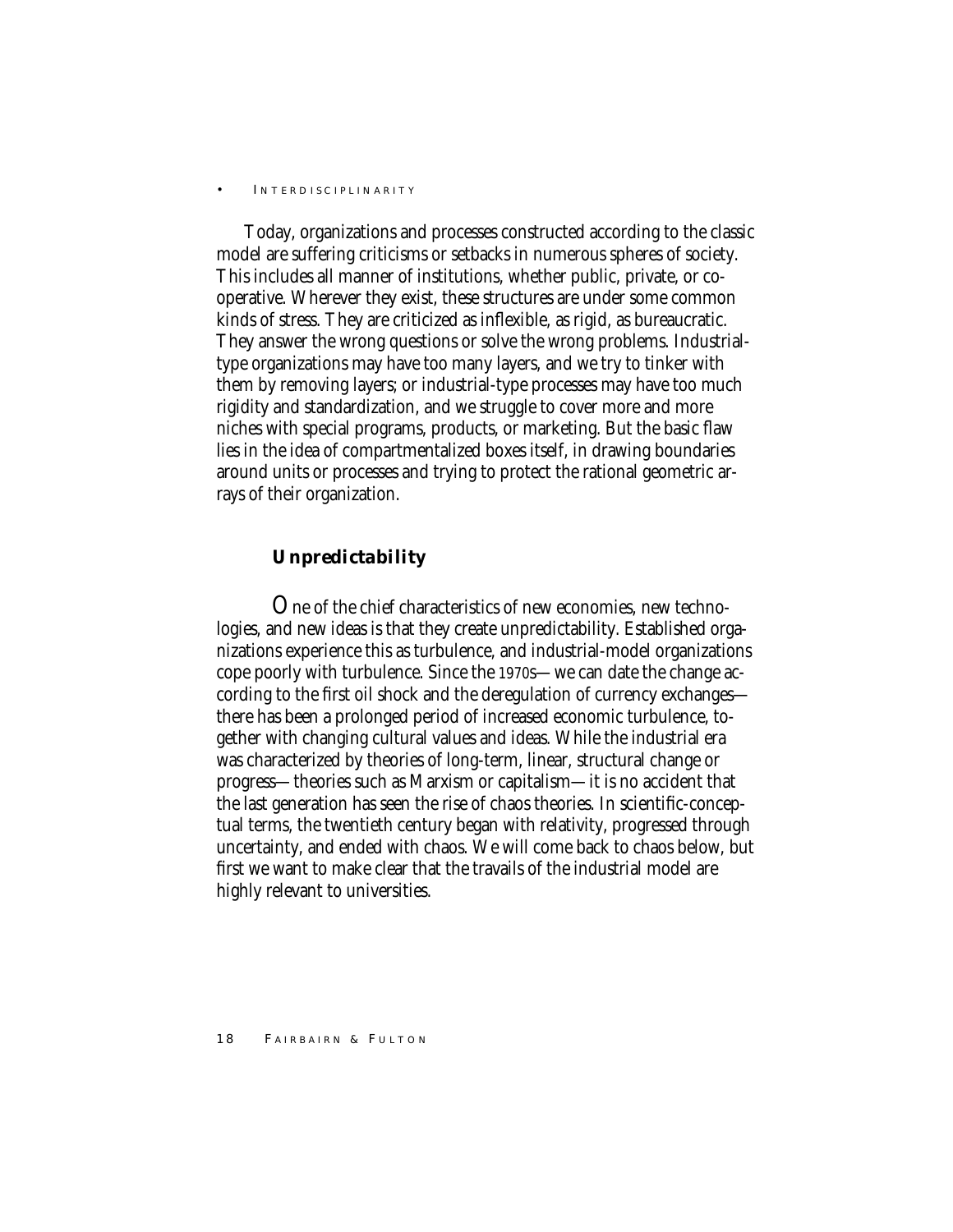# **The Industrial Model and the University**

Universities pride themselves on being centres for independent criticism and creative thinking about what is going on in the rest of society—and rightly so. Universities are arguably the only institutions in society where large numbers of people are paid to *think*. Other knowledge workers are paid for thinking that is involved in design groups, process management, and R&D labs, among other sites; they think as part of what they are paid for. The distinction of university faculty is that their knowledge is not explicitly tied to any other product. This gives them invaluable importance in social, political, and economic respects. But while stressing this, it is also true that independent, critical, creative, and thoughtful people in universities are sometimes somewhat blind to the ways in which they are themselves part of the systems they are studying. The industrial model of organization sketched above is a case in point. There are university faculty members who see the influence of economic models as something being imposed on the university from outside, for example through government and corporate influence. These are concerns; yet from our perspective, the dominant organizational model of society has already been imposed on the university, decades ago, from within—substantially through the assumptions and behaviours of faculty members themselves.

The modern university bears little resemblance to the medieval European community of scholars it sometimes invokes for legitimacy; and, indeed, the image of the community of scholars is a heavily idealized model. Medieval universities were, more or less, clerical institutions, training functionaries for service as priests, clerks, lawyers, and physicians; and doing so through systems that resembled apprenticeship. They were closely bound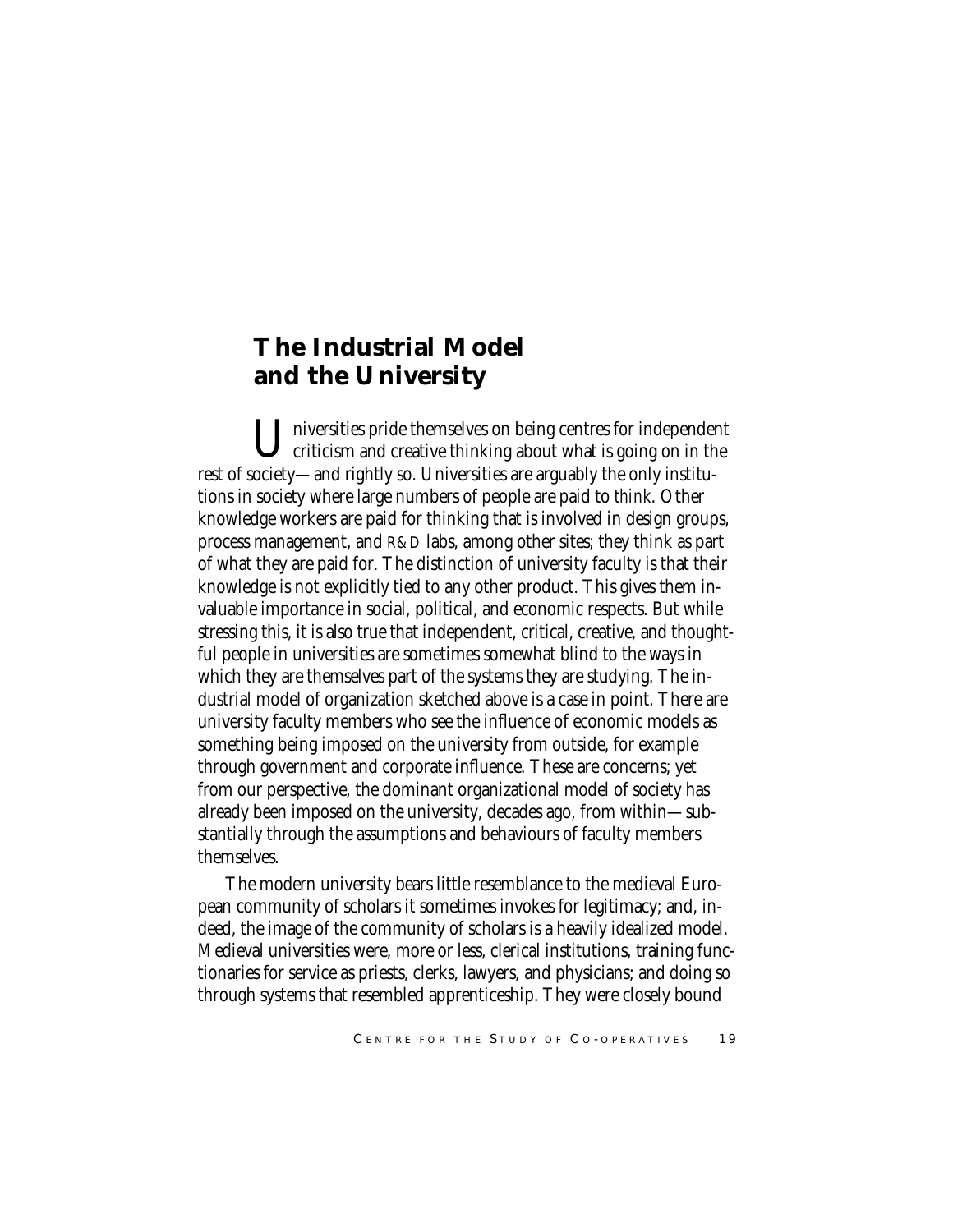up with the political and religious structures of their day, and heavily influenced by church dogma and by powerful bequests from wealthy and influential individuals. These medieval universities evolved through cycles of decay and renewal—corrupt in ages of decadence and stagnation, progressive in times of reform and idealism. It was only in the nineteenth century that the basic outlines of the modern university became apparent. Not coincidentally, the nineteenth century was the era of western European and North American industrialization, of the advance of science and a rising belief in progress, of the widening supremacy of markets and industrial corporations, and of bureaucratic government.

Universities embody key ideas of knowledge, specialization, status, and individualism that resemble the dominant values of nineteenth- and twentieth-century Euro–North American civilization. Processes of professionalization, bureaucratization, and technocracy that were moving forward in corporations and government were replicated in universities. Hierarchy in itself was not new; what was perhaps new was hierarchy based on a certain definition of merit, based on the authority of specialized knowledge and the apparent excellence of individual performance. To sum up the translation of these values into organizational practice: individual faculty members, acting alone in their separate fields, add up to a department. The excellence of the individuals makes the excellence of the department. Excellent departments, added up, make colleges or faculties, and eventually a university. Or to rephrase this into the actual, rather conservative fashion in which things work: a university is a more or less arbitrary collection of individual faculty members working autonomously of each other. They are occasionally reviewed by their colleagues, and do have meetings or seminars in common; but when each faculty member teaches or does research or extension—their defining activities, the core work of the university—this is generally regarded as a private matter in which colleagues are rarely asked to involve themselves. Such a system of privatized scholarship requires a certain minimal degree of co-ordination; departments are the primary regulators of the mechanical processes of scheduling and approvals. Interestingly, departments rarely discuss matters of content or substance. The university is a clockwork mechanism of formal pieces. Its actual work happens in the minds of individuals who are isolated from each other by the structures within which they work.

20 FAIRBAIRN & FULTON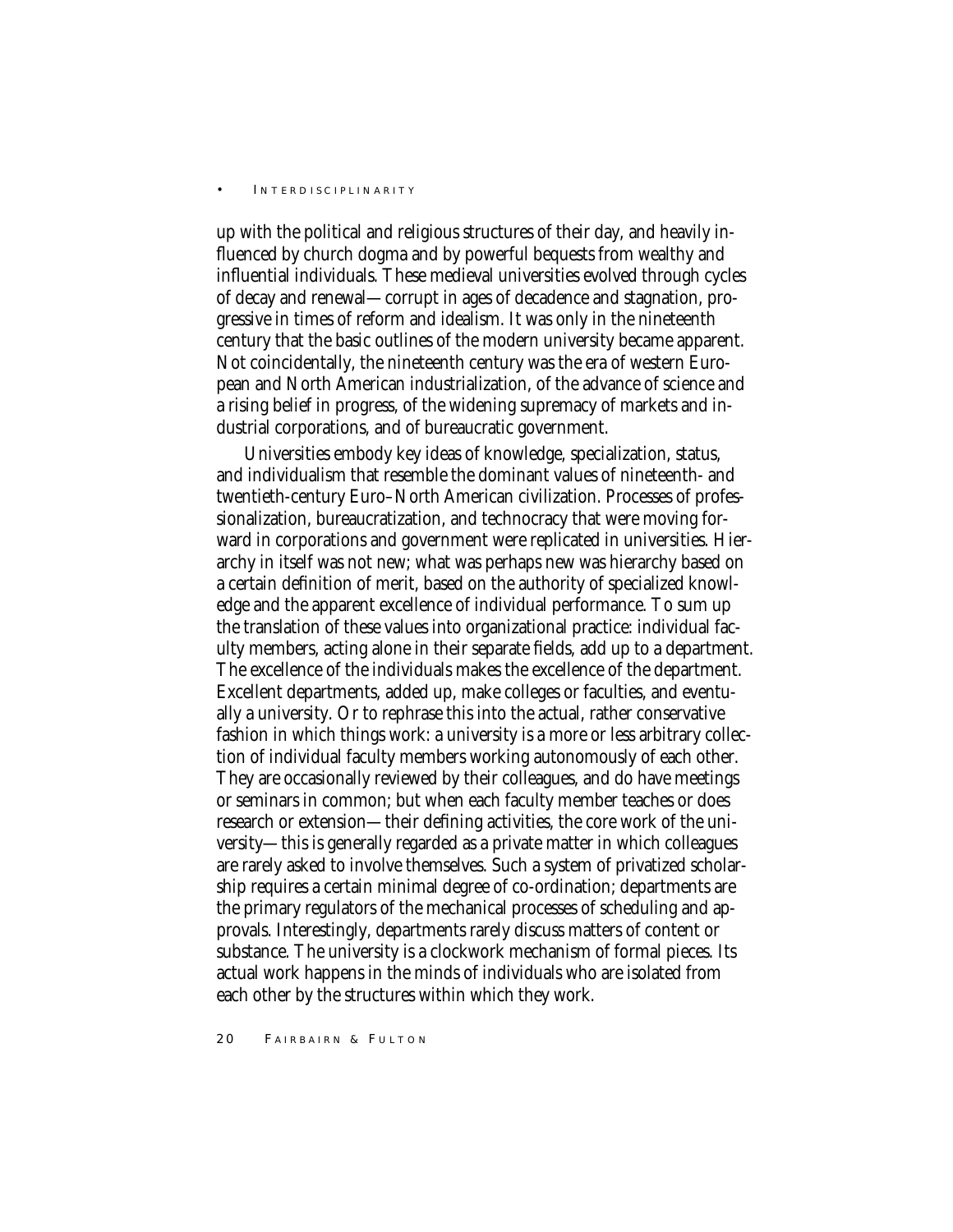# *A Bastion of the Compartmentalized Model*

The university is one of the bastions where the compartmentalized model remains entrenched and indeed perhaps under siege. The university has become structured around methods of inquiry—plant science, agricultural economics, history, English—where each discipline is separate from the next. Individuals can and do cross these boundaries, and certainly learn from colleagues elsewhere; but such activity is not the norm and is rarely recognized. The disciplines are windows onto reality; they frame overlapping subjects, and are differentiated not so much by what they study as by how they do it. Canola may be a subject of research by crop scientists or by economists or by others (biotechnologists, perhaps; nutritionists; engineers interested in lubricants; ethicists; sociologists interested in relations between farmers and corporations). The press in twentieth-century Canada might be studied by historians or by specialists in English, communications, or linguistics; its management and ownership might be studied by industrial-organization experts. When we say a historian and an agricultural economist study different "subjects," this is a misnomer. We may very well study the same subjects, but (traditionally) we use different methods. These methods are the basis of how we know, how we formulate and test hypotheses, what evidence we use, where we submit it for criticism by peers, how we teach students, what standards we must meet for tenure and promotion.

There is a saying, indeed a cliché, that if the only tool you have is a hammer, you will see every problem as a nail. To paraphrase: if the only tool you have is history, you will see every problem as a question of finding documents in archives. If your tool is economics, you will represent reality as the outcome of maximizing agents whose behaviour can be captured in equations containing Greek letters. The disciplinary organization of the university amounts to having teams of people who all wield hammers, others with saws, still others with sandpaper—each group trying to finish each job unaided by the others, and with no general contractor. In reality, the situation in an actual university is a good deal worse than the above analogy suggests. The department of carpenters, for example, likely consists of people highly specialized in entirely different styles and branches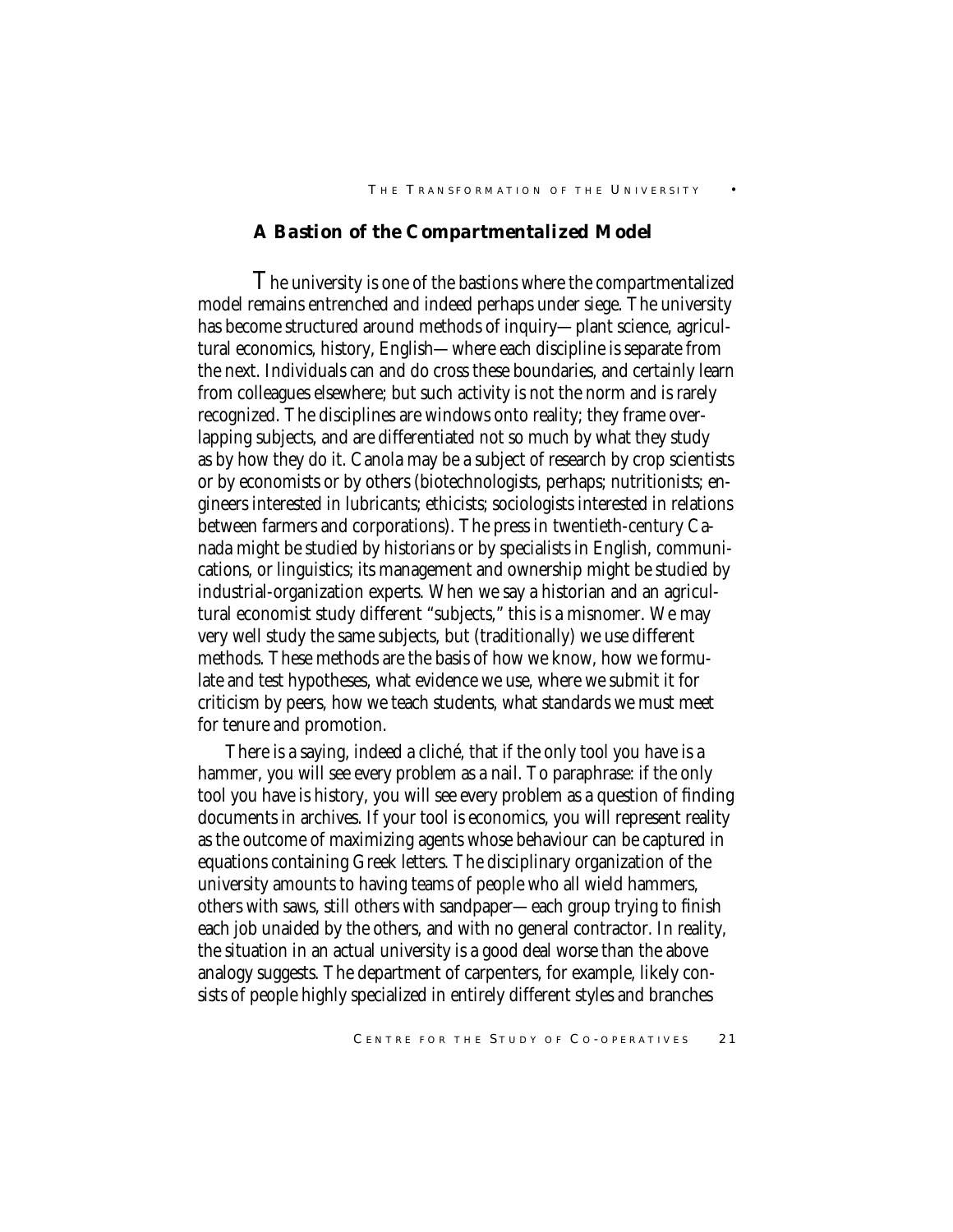of carpentry—so much so that no two of them can work together on a common project.

To change metaphors, a colleague once compared a university department to a zoo: it has one of each kind of animal—one specialist in every area of the discipline—each in its own cage bearing a prominent label. While there are reasons for this, notably the desire to "cover" wide fields of knowledge, we should acknowledge the consequences. Unless we deliberately hire faculty members in integrated clusters, they can hardly work together, *especially* within their own departments. Their closest peers and collaborators are indeed likely to be faculty members in the same subspecialization at other universities. Within the same university, it may indeed be likely they will find appropriate partners for research, teaching, and extension only within other departments or colleges.

Departments or colleges are therefore curious entities, because they consist of people who are all the same (in general methods) yet so different (in the subjects they work on) that they usually cannot actually collaborate in the university's real work of teaching, research, and service. A department is almost programmed, in terms of these fundamental functions, to be a fragmented collection of individuals. But in regulatory matters—in co-ordinating and supervising budgets, personnel, and the formal mechanisms of academic programs—it is an effective and autonomous administrative unit. The autonomy of faculty members and the autonomy of the department are indeed closely connected. Departmental autonomy serves to prevent outside interference and shield individuals from senior administrators. Some see the current system as an effective safeguard of academic freedom. It has been said that the purpose of the department is to be a shield for the individual faculty member against the college; the purpose of the college, to be a shield against the university administration; the purpose of the university, to be a shield against the state and everything else outside. Actually, the current structure makes a great deal of sense if viewed in this way: it is intended to be immovable, inflexible, and without any active collective purpose. With an allowable degree of oversimplification, one can characterize a university as an elaborate apparatus that is designed to be ineffective and so to protect the autonomy of individual faculty members—certainly, an end goal that is not devoid of merit.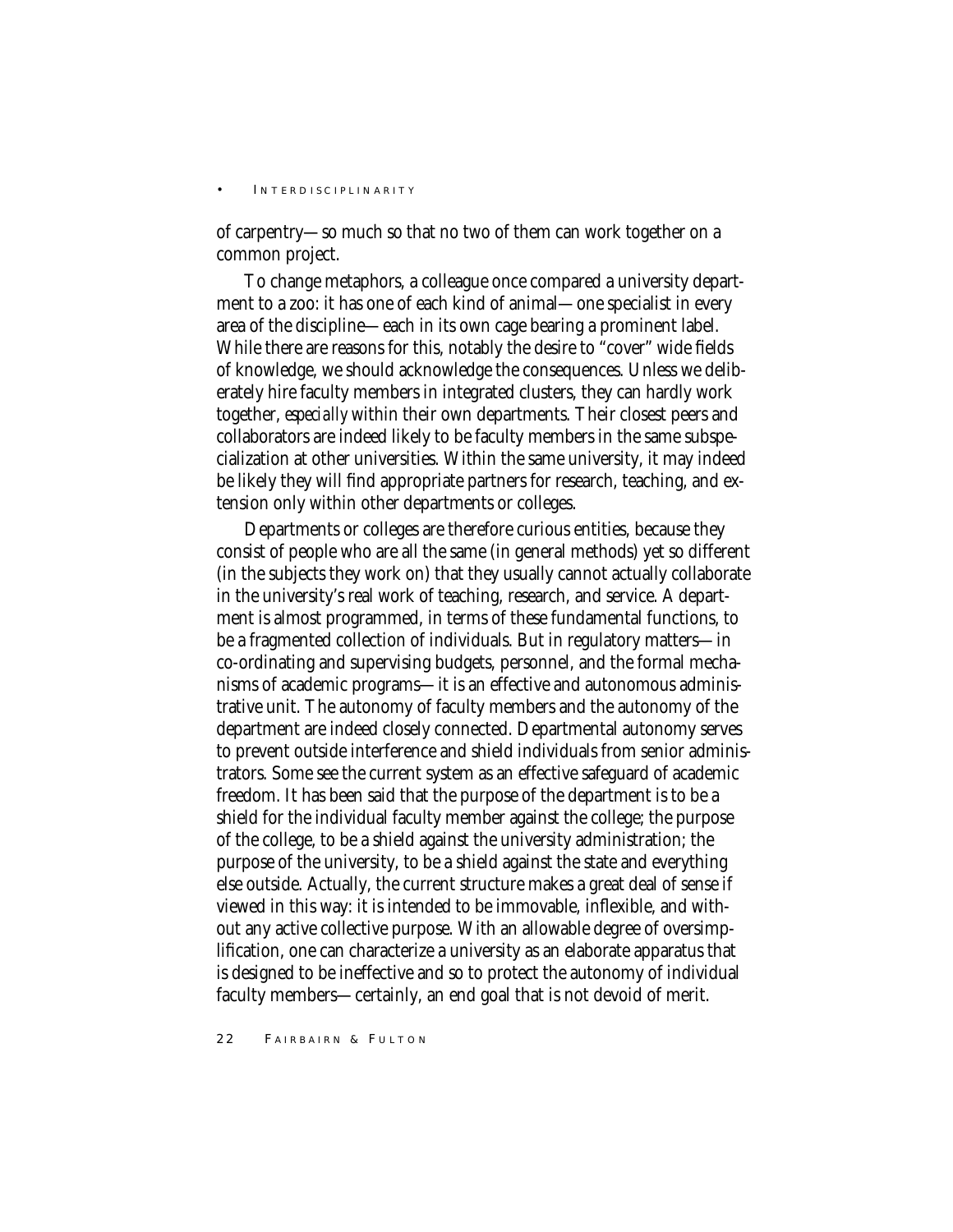Isolation and "siloing" are inherent in the industrial model, but for purposes of protection, the modern university has taken them to an especially dysfunctional extreme.

# *Is the Whole the Sum of Its Parts?*

But consider the idea that the whole is the sum of its parts, as applied to a university. On the one hand, this idea has the potential to foster change and adaptation, for when parts change, the organization changes. Such a model could in this sense be decentralized, bottom-up, adaptive. But if the parts are excessively autonomous, such a structure is not adaptive at all. Instead, each unit fiercely defends its own interests, with no attachment to the whole and no basis for identifying common projects of greater importance than local interests. Anything that deviates from formal, standardized equality of units causes conflict. Now suppose that the organization is under stress, that—like other large, conventional institutions—it is criticized for inflexibility and lack of responsiveness. Support is waning; resources are curtailed; demands are growing. What will the constituent entities do, in the absence of a shared vision of something greater than the parts, except defend their autonomy by defending the meaningless structure that embodies it? In this way, decentralized compartmentalization becomes a frozen impasse; the apparently orderly institution loses its coherence; units and people end up mutually blocking one another and devoting their energies to the defence of structures and practices they don't truly value or believe in. This is a crisis of a model of organization, and there is no direct way out of it.

Of course, universities don't entirely lack larger visions. Units buy into some collective outlooks and values, which do provide some grounds for making decisions and changing course. Individual faculty members can and do rise above the barriers among themselves and their departments. But the overall pattern looks uncomfortably like the reductionist-mechanical or industrial model. The legacy of the received organizational model is dysfunctional entities that are largely incapable of genuine strategic planning or of effective management or of common action at the supradepartmental or intercollege level. It is only with great effort that the tendency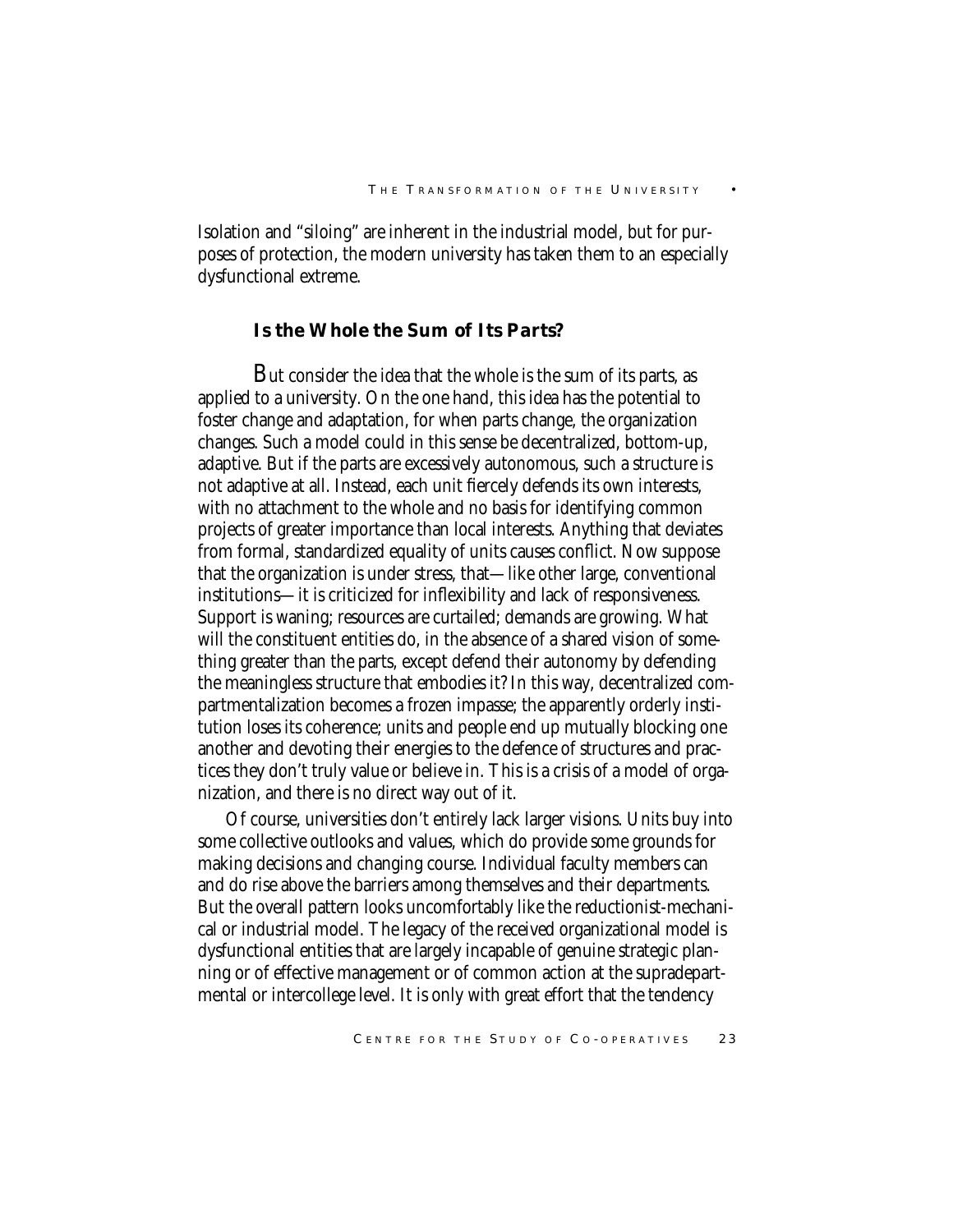towards disintegration into an agglomeration of mutually suspicious departments can be arrested. The result is wasted energy and a shortage of elegant innovations. The mood of many units, in such a situation, could be characterized as one of reactionary defensiveness and wounded pride.

We suspect that such circumstances do prevail, and not only at the university we know best, but also in other universities and in other kinds of institutions. Such problems do not reflect any particular choices or policies of any administrators; nor do they primarily reflect underfunding or excessive demands, though those are always bound up in any systemic institutional crisis. (If there were ample funding and small demands, institutional deficiencies would hardly be apparent. It's when the pressure mounts that the cracks widen.) There are important opportunities in seeing such difficulties not as the fault of specific individuals or policies, but as aspects of a pervasive culture or system that all of us could do something to change. It is true that, *in theory,* most things that need doing could be done within the existing structure and institutions—if only we had the right head/dean/senior administrator; if only we changed this policy or that; if only this or that! Such wishes are unrealistic. Good organizations are those in which the stars don't have to be perfectly aligned before something can happen. In practice, systemic problems of collective action create pervasive hindrances to change. What is needed are more flexible forms of organization, structured so as to reduce the costs (time, energy) and increase the likelihood of innovation.

# *The Necessity for Shared Missions*

The missions of teaching and research and extension are shared missions in which many people and departments and units must play complementary and mutually supporting roles. Effective teaching and research, in our view, require openness beyond the boundaries of disciplines; they require engagement with external "problems" and communities. There are existing models for doing this, including the centre where we work. The question that must be asked is whether these existing examples of interdisciplinarity were achieved because of or in spite of the current set-up of the university and its colleges. We suspect it is very much the latter, and that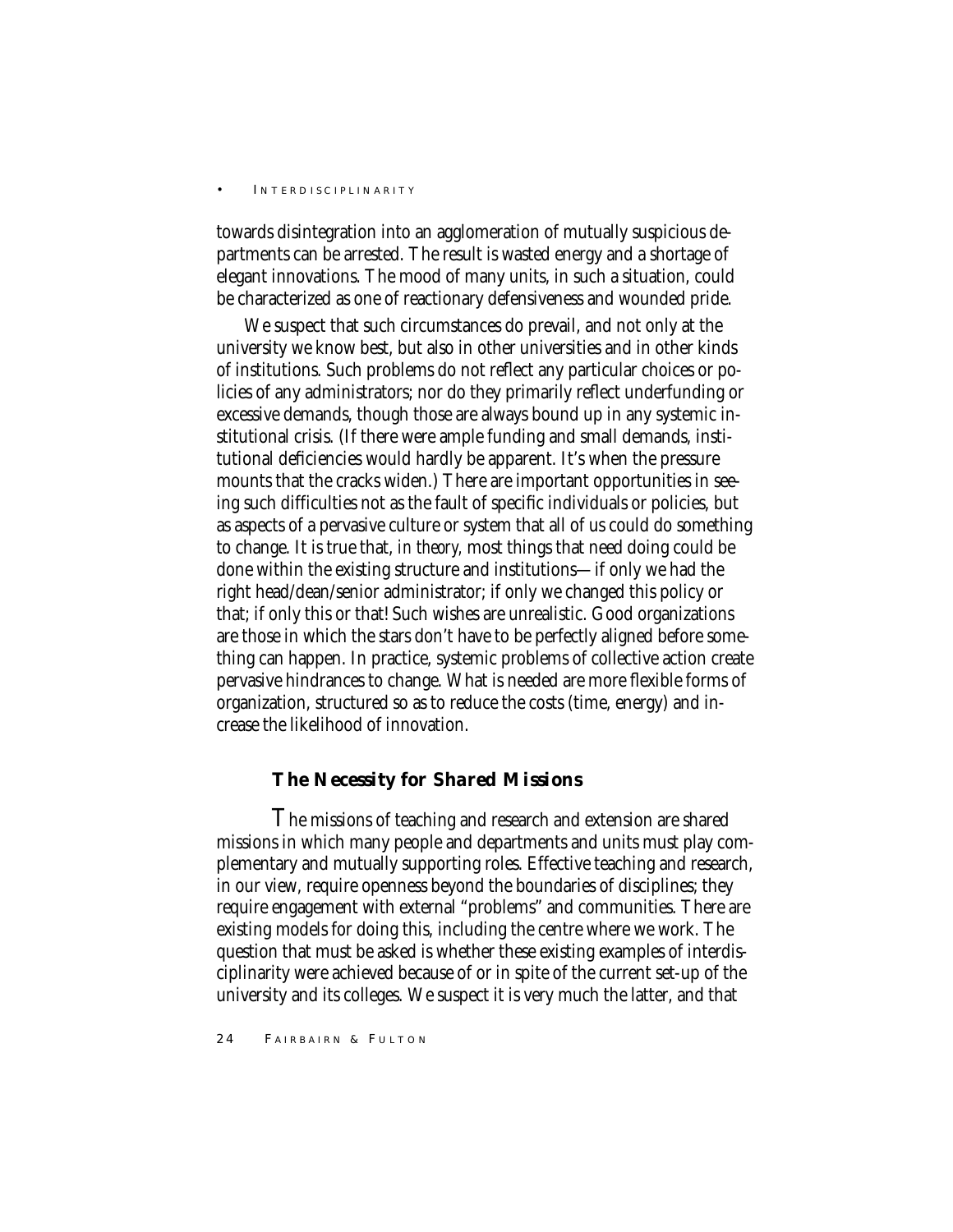the current organization of the university should not be given credit for what interdisciplinarity has evolved. Power and resources flow solidly within disciplinary-departmental channels; interdisciplinary activities are marginal and dependent on inclinations of individuals. Our own centre was created due significantly to outside support and initiative. We were almost forced on the university by a compelling outside problem, by interested outside sponsors, and by a determined president. Over the years we believe our performance has convinced many skeptics; but would our centre have even had a chance to demonstrate its utility if the university had had to create it using its own resources? How many other interdisciplinary centres should exist, but do not because the university takes no initiative?

As society at large moves into a more knowledge-based economy, a university should be a key player. Connected to a wider field of knowledge workers and organizations, it should be a home for engaged, critical inquiry into matters of relevance to the human condition. But this role is frustrated by fragmentation and atomization. The university needs to loosen up. Disciplinary and methodological and inter-unit boundaries have to be relaxed, and this has to touch on basic questions such as work assignments, hiring practices, administrative structures, teaching responsibilities, research offices, physical locations of faculty members, and many other matters. In all of these areas and others, the key issue is to nurture the willingness of people to engage in work across boundaries, directed towards common goals. At root, what is needed is for more faculty members to work as *teams* to solve *problems*. Such an idea is quite different from the departmental organization of the university. It is not necessarily incompatible with the existence of conventional departments and programs; but what it means is that such departments and programs can't be rigid channels or ruts—within which the work of the university is compelled to flow.

# **Complexity and Mutualism**

 $\sum$  ome of our colleagues might agree with our analysis of the pit-<br>falls of autonomous, specialized individualism in universities, yet still hold that this system is better than what they see as the alterna-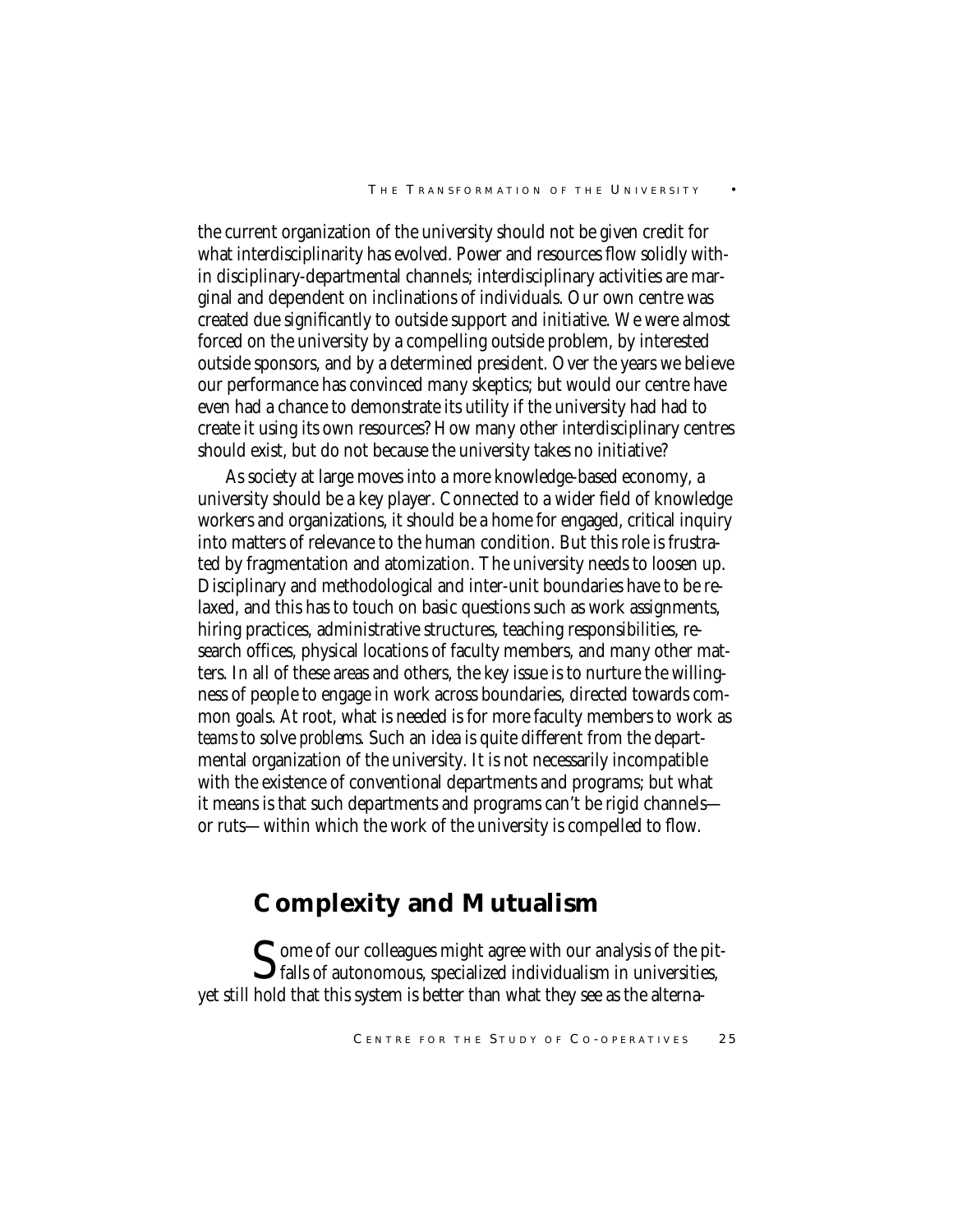tive—which might involve someone else telling them what to do. We think this is the real root of the fear and tension around interdisciplinarity (and other changes or reforms for that matter): the fear that the freedom and self-direction of faculty members, protected in their disciplines and programs, will be violated by orders or pressures from elsewhere. Since the present structure is founded on individualism, any change would seem to threaten faculty autonomy. This is an example of how the mechanistic culture is unable to formulate a strategy in the face of change. It is also a problem based on perceptions and, indeed, misperceptions. The critical independence of professors is indeed valuable; and gaining co-ordination by subjecting the university to more centralized control from above would hamper the performance of its most fundamental functions. But is it true that the only choices are fragmented individualism or centralized collectivism? What if we can take matters in an entirely different direction, and supplement our individualism without negating it?

Individualism and collectivism are not exclusive alternatives. There is also mutualism.

Interdisciplinary structures should not be imposed by any authority, nor should they be codified, standardized, entrenched, or otherwise bureaucratized. This would miss the point entirely. Interdisciplinary arrangements—not necessarily structures in the sense that departments or degree programs are structures of the university—should evolve on a voluntary basis among faculty members within and between departments and colleges. There must be a culture and institutional arrangements to support such voluntary coming together around problems, to be sure; but the administrative arrangements are not the central point. Interdisciplinary concentrations or ventures should be flexible and adaptive, not designed to be permanent to the degree that colleges and departments and their programs are largely permanent. Systematization and compartmentalization are what is to be avoided—these are attributes of the model that has now reached its limits, and which does not deal with unpredictability or turbulence.

In systems theory in the last twenty years or so, there has been growing discussion of what has been termed "complexity." Complexity, in this technical usage, does not mean the same as complicatedness, but, indeed, rather the opposite. Complexity is the evolution of pattern from the inter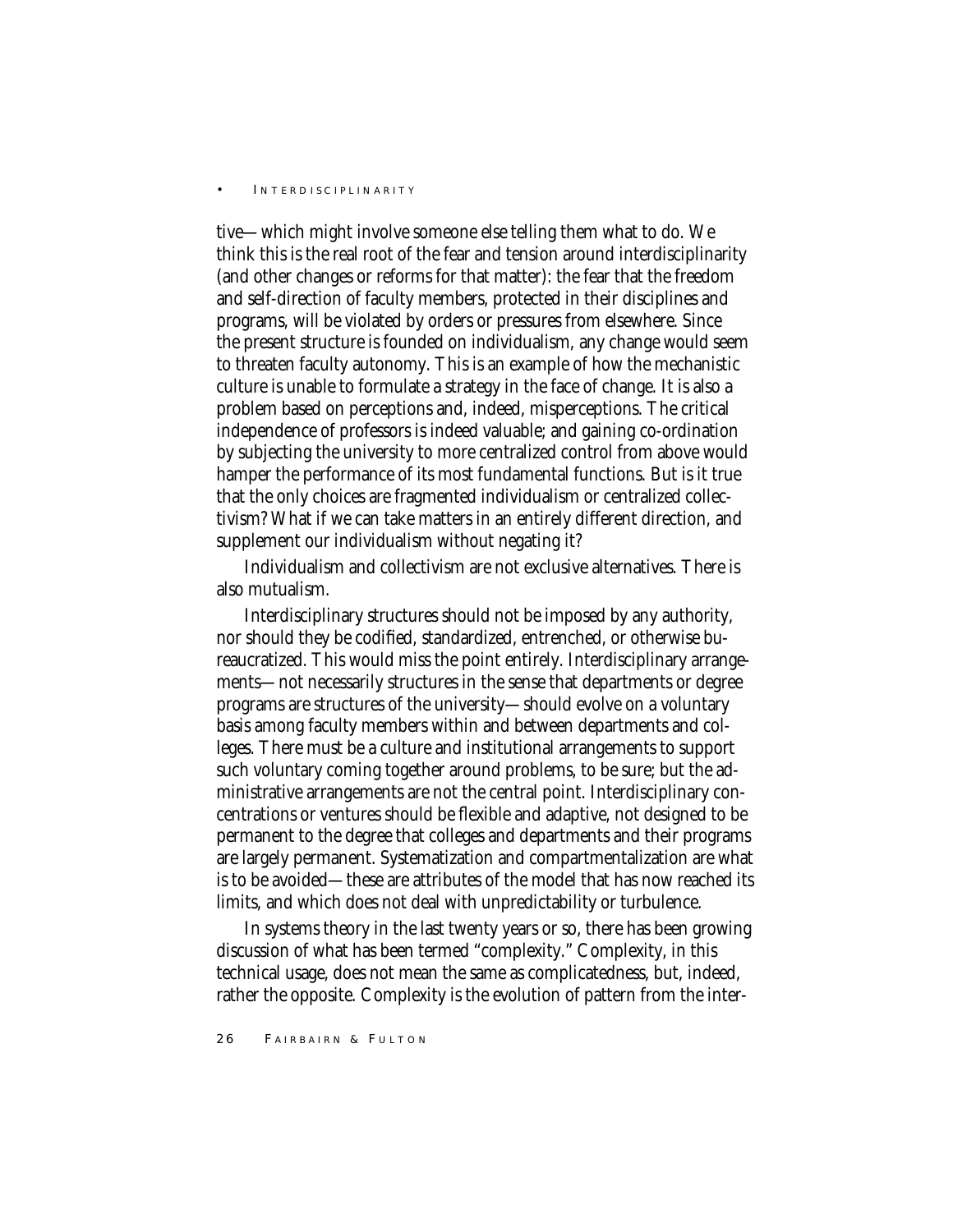action of parts; it is the "self-organization" of a certain kind of dynamic system. Pattern and interdependence can evolve out of an initially rather chaotic system. Components of a system (an ecology, a community) change, interact with each other and with the surrounding environment, find their niches—or fail, or find new niches—and through these processes build up coherence among themselves. These self-evolved patterns and feedback relationships can maintain relative stability at the same time that there is constant adaptation by both the whole and the parts; there is an equilibrium that is dynamic rather than static. New properties become apparent on larger scales of organization—emergent properties—that could not be predicted from reductionist analysis of the parts. Nature is full of complex patterns of organization; in fact, it seems to be a characteristic of life—including human life—to develop such spontaneous, complex patterns.

A complicated organization is probably a bad thing—overdesigned, maladaptive, poorly integrated. But a complex organization is one that evolves continuously while maintaining a balance between self-integration and adaptability. It does this through the way in which its components form connections with one another and with the outside.

Universities need to be more complex and less mechanical; more like a dynamic system and less like a mechanism. This requires more emphasis on process, relationships, and interconnections; less emphasis on design, authority, turf, or standardization. It requires greater internal flexibility; stronger contacts between units and with the outside world; an environment of grassroots creativity and risk-taking as well as rewards for success. Interdisciplinarity is almost certainly a key element of the complex university, perhaps the main means in which new connections, new mutualisms, and innovations will be made. More generally, interdisciplinarity is an example of the network mode of organization that will characterize the processes of a complex university.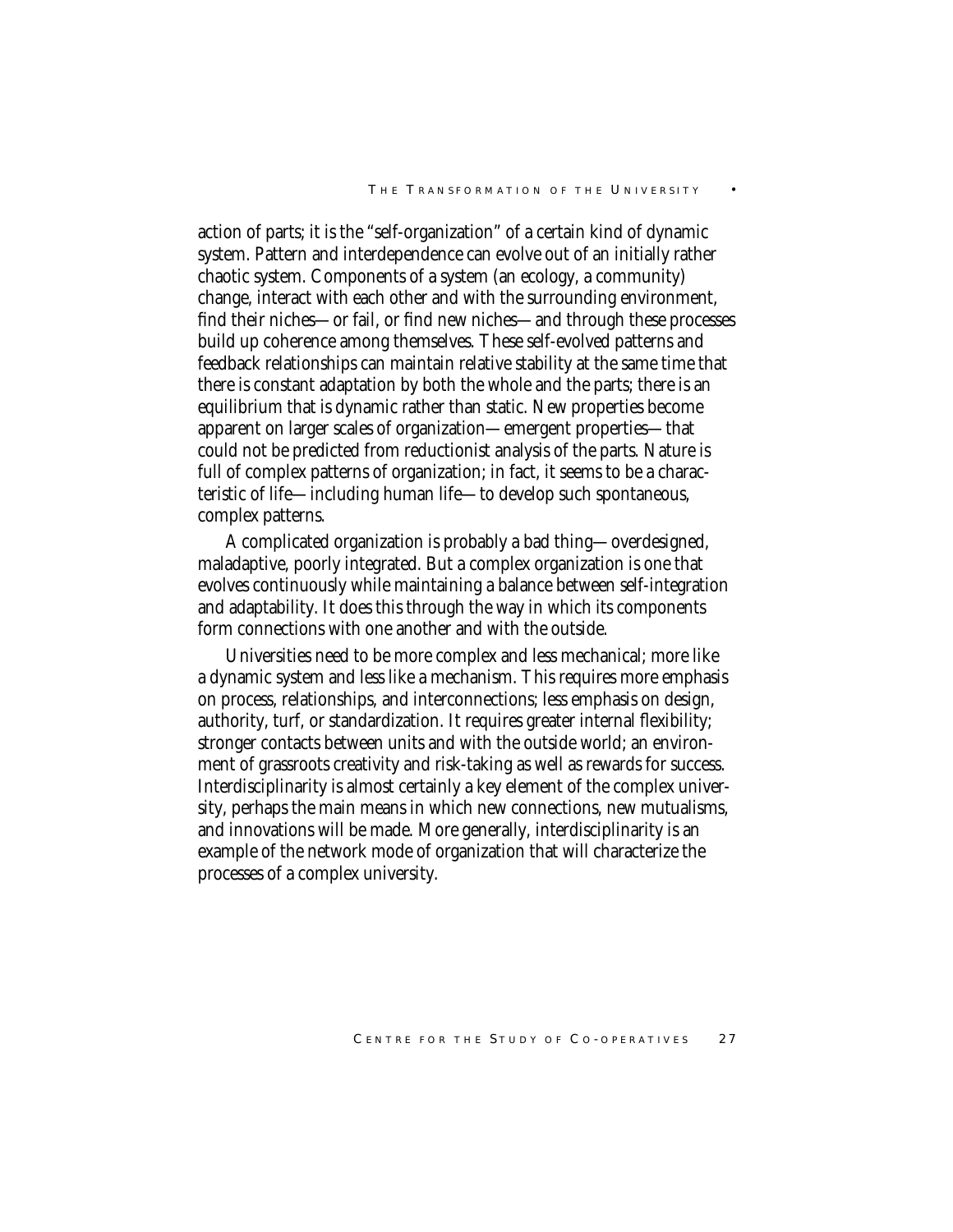# **Network Models**

Patterns of organization tend to repeat themselves at many levels<br>throughout a complex system of the contract of the contract of the contract of the contract of the contract of throughout a complex system such as human society. Much of the turbulence of the last quarter century has been related to the emergence of new, postindustrial patterns of thought and organization. These patterns have not simply swept away older ones, but they are steadily remaking important relationships in society. Along with changes like globalization and new technology, observers have pointed to other important changes such as the rising importance of services, the prominence of nonmaterial values in marketing and consumer choices, the increased importance of human resources in economic organizations, and so on. Such changes are basic challenges to the older, industrial model.

The industrial model, we have argued, with its neat, discrete boxes, no longer represents the world that is emerging. The network model, with its many nodes and interconnected pathways, offers a more accurate image for the future, complex organization.



#### 28 FAIRBAIRN & FULTON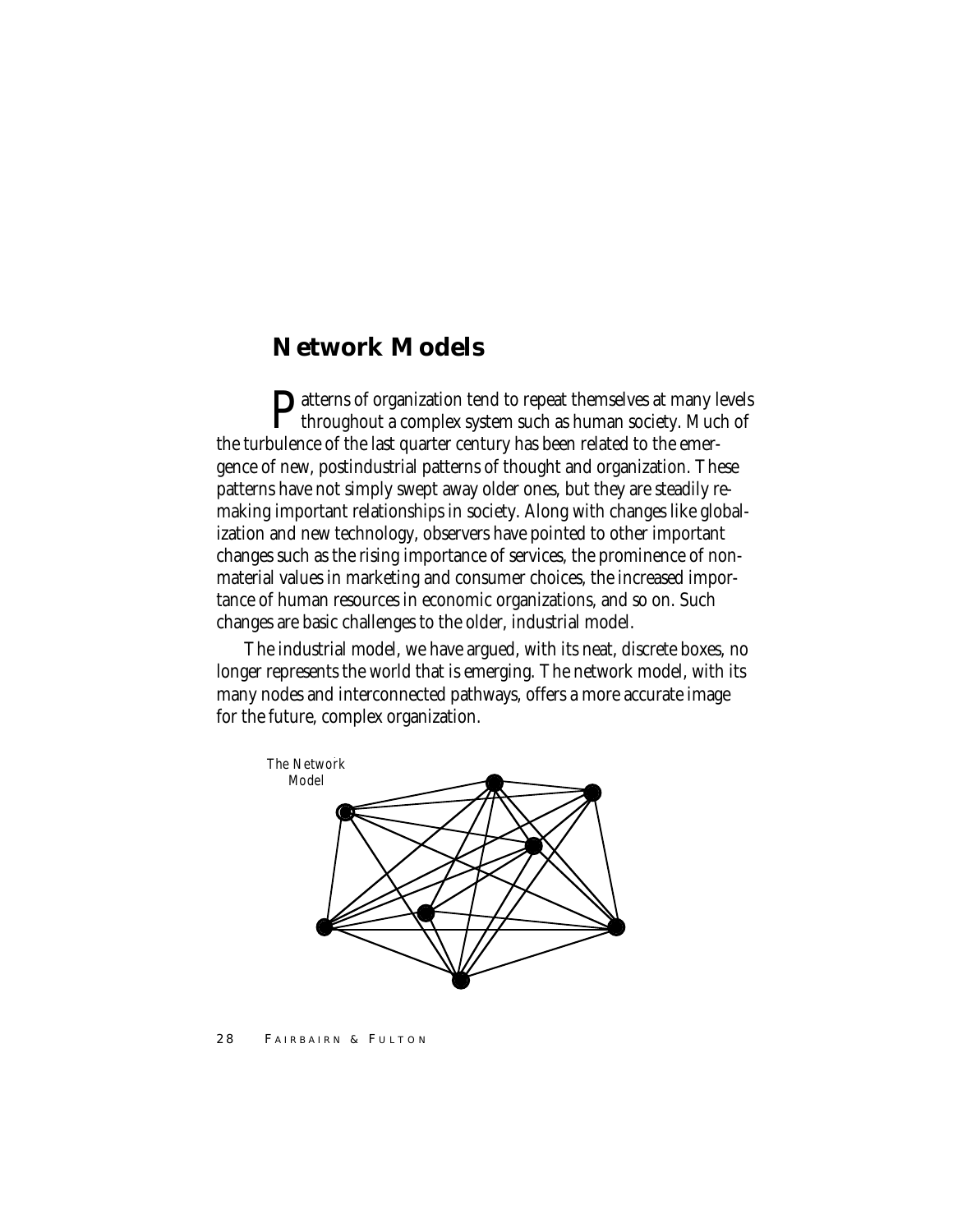Today's world is about networking rather than reduction; interconnection rather than isolation. A straight linear process is now very rare; separate segments do continue to exist in systems or organizations, but they are increasingly interconnected. There may be increasing specialization, but at the same time there is increasing interdependence. This network model is the basis for value creation in the knowledge economy of the information age; it is also the basis of new social movements and new social values. Why? Because new ideas, new ways of thinking or of doing things, are usually formed by combining old ideas in new ways. This is facilitated by a network system, where elements can be substituted and clustered in changing ways. Even true breakthroughs or paradigm shifts which are much more rare—are often inspired by lateral thinking, which is probably fostered by borrowing or sharing between specializations.

# *Synergies and Complementarities*

The rigid, industrial mechanical structure doesn't encourage synergies and complementarities—the sort of mutual or interdependent relationships out of which complexity develops. A reductionist framework does not lend itself to seeing complementarities in the first place, since it views the whole as only the sum of the parts. Synergies and complementarities, in contrast, allow for a whole that is greater than the sum of the parts. This complex web of interactions allows for both specialization and interdependence. And it reflects (as did the industrial model) the technological and cultural foundations of its time—in today's case, postindustrialism, postmodernism, the knowledge age. The network model and the assumptions that go with it are finding their way into many different areas. In the biotechnology field, for example, genes are recombined in new ways to create something completely different, and the result is not always clear because the interactions are effectively infinite.

An excellent example of this new system is computing. The computer language Fortran typifies the old industrial model. It was linear and rigid in structure; programs were written around complicated and minutely defined sequences of precise instructions. One person wrote the code and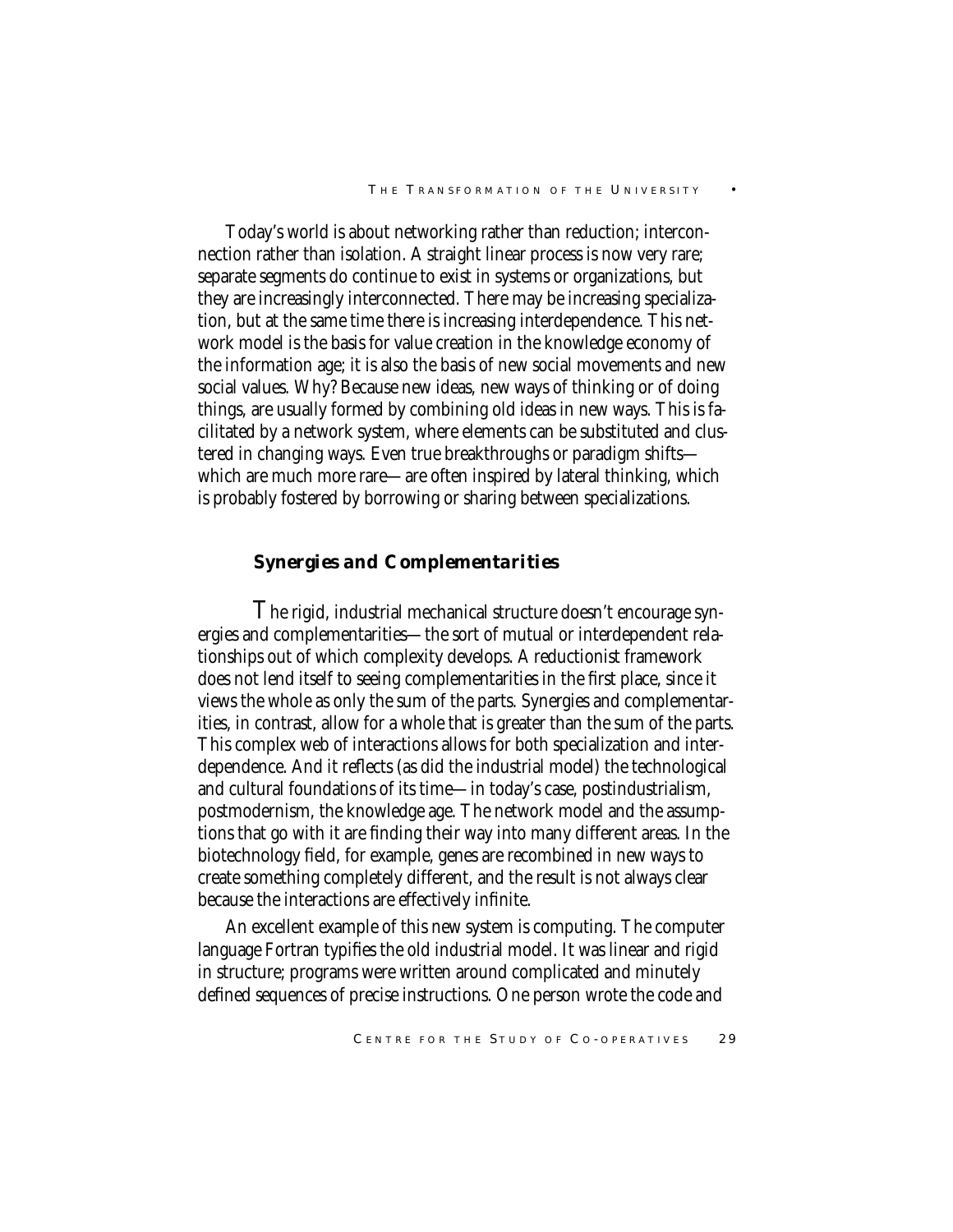only that person could likely understand it. It was exceedingly difficult to take a portion of a program written for one purpose and adapt it to another. Interaction by multiple users was difficult, and only with difficulty could programs of this type create an appearance for the user of a fluid and flexible environment. Some kinds of interrelationships might even be impossible to program. In contrast, the current set of programming languages are based on object-oriented programming. The "objects" are modular structures, discrete chunks of code or information with defined properties. Such objects can more easily be rearranged, and they interact with each other—"talk" to each other—in multiple ways. Diverse users can link them in various arrangements, using similar modules for different purposes. Objects can be added, removed, and substituted easily. New programs can be created much more quickly. With a common set of rules that govern how these objects interact with each other, no one individual is responsible for understanding or designing the whole.

One reason we like this analogy is that object-oriented programming does not entirely replace linear or sequential processes—rather, it combines linear and nonlinear features. Procedural sequences and hierarchies may be present in the primitives used to write the code that builds the objects. But they are not present in the overall design, team working arrangements, object combinations, reuses, modifications, or methods of production of the software. You can, at least in theory, do most things by either method; but—once people have made the necessary transitions in their thinking—one of them lends itself more easily to innovation and elegant thinking. This makes it both more satisfying and more productive.

On the cultural-intellectual side, the shifting web with its interconnected nodes, multiple authors, and shifting boundaries between creator and user may also serve as an illustration of postmodernism. Instead of a neat hierarchy of ideas, previously authoritative interpretations are decentred. New voices and perspectives are brought in; people and groups formerly depicted as subordinate are now constructed as agents and subjects —though not autonomous ones, for they function within fields of power and inequality, and are connected to each other through mutual perceptions. People define themselves by reference to others; the powerless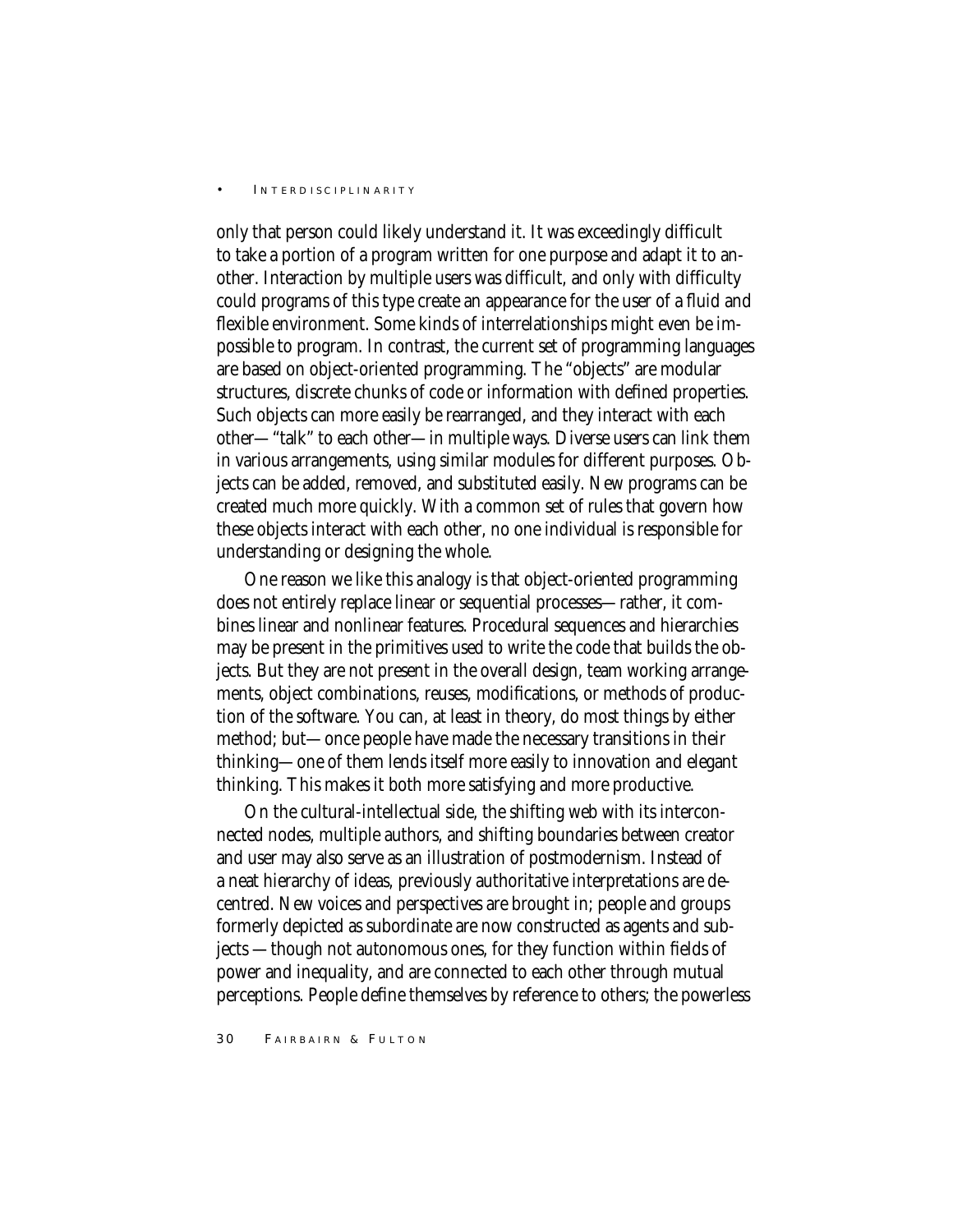or the powerful cannot be studied without reference to the system of power within which they participate. Even the observer is drawn into the web of analysis.

One of the striking things about the network image is that it dissolves boundaries. The neat compartments of the industrial model become fluid and overlapping. Even the nodes of the network may not be discrete units; they may be networks themselves, whose components are interlinked with those of other node-networks.

# **A Network Model of a University**

 $\mathbf{W}$  hile the network model is influencing many spheres of  $\boldsymbol{V}$  activity today, the university, we have argued, remains comparatively a bastion of compartmentalization, despite the efforts of individuals to the contrary. Budgets, resources, power, and most importantly, attitudes, remain centred on departments, which are united only by their methods of inquiry.

# *A Problem-Based Approach*

But interdisciplinarity is on the rise. In this new world, there is a need to re-focus the university around problems, topics, issues—*objects* of inquiry rather than *methods* of inquiry. We need to have a purpose to our inquiries rather than simply a means.

What we need, in more cases, is teams of people with *different* and complementary skills, methods, and disciplines. Such teams can come together around common problems and questions. There will, of course, still be groups of people who use the same methods, who work in the same discipline; and they should probably still come together in a disciplinebased department for purposes of academic administration, program matters, tenure and promotion, and so on. We should not relax, and possibly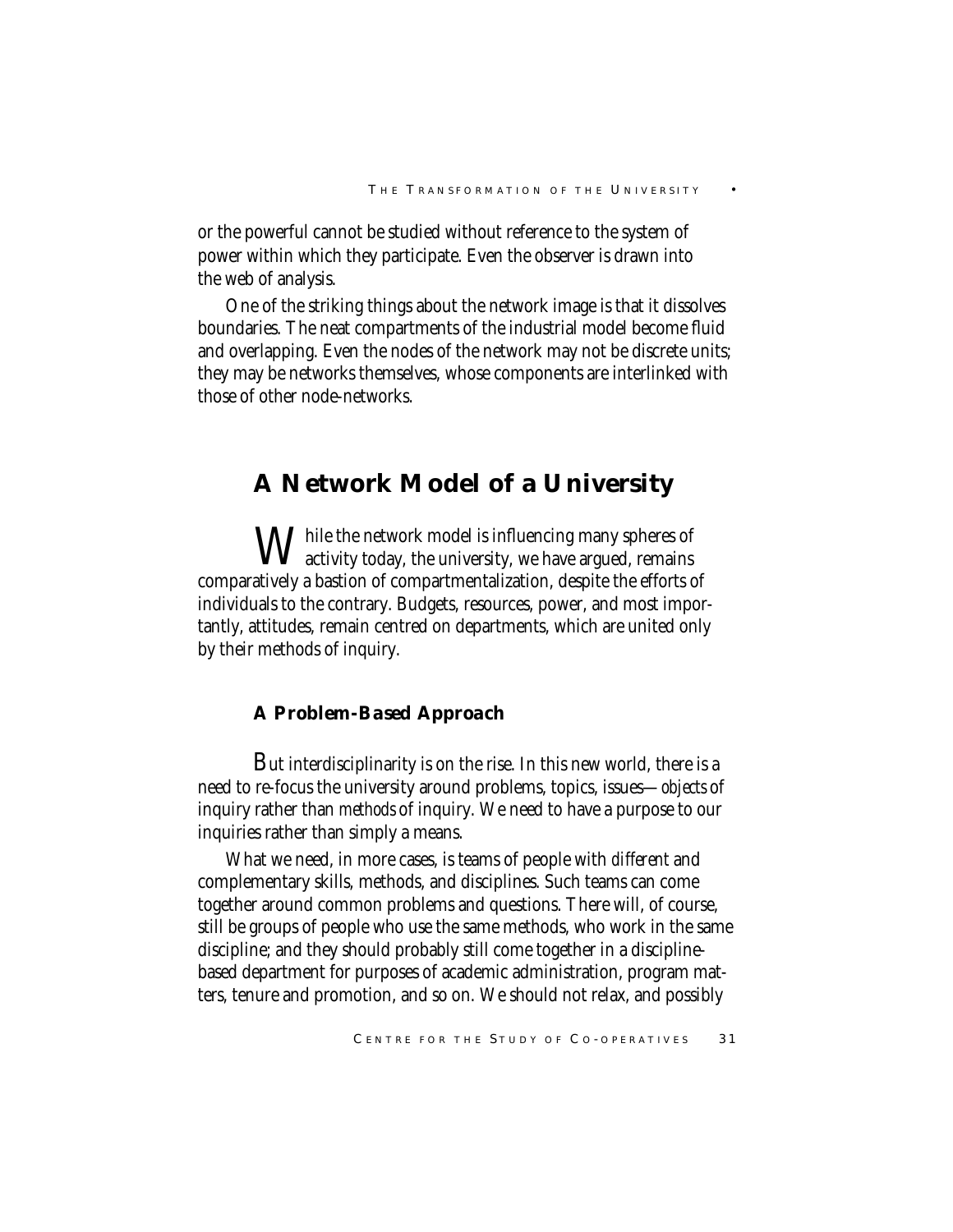don't even need much to change, appointments, standards, reviews, programs, and so on. What we do need to change, for more faculty members, is how the *actual work* of the university—research, teaching, and extension—is organized.

This change in focus has a number of implications, as we have indicated in the preceding pages. Once a certain kind of topic of inquiry has been identified, it becomes clear that other disciplines need to be involved; the enterprise forms the team. Focussing on a problem allows new ideas from different disciplines to be recombined to form something new. It allows for synergies and complementarities in a way that doesn't exist within a single method of inquiry. Equally importantly, a problem-based interdisciplinary approach provokes new questions, generates new insights, causes researchers to revisit and elaborate theory, and makes for betterquality and more innovative research, teaching, and extension. Such an approach requires not only faculty who differ in approach, but also nonacademic staff. An interdisciplinary centre ought to bring together a different mix of people than is often seen in traditional academic departments. This group is more diverse, and the nonacademic members of it are more equal and more fully integrated into a team outlook.

An extremely important outcome of this approach is that it facilitates the development of linkages with community groups. If it is somehow difficult to talk to farmers about university research, part of the reason may be that farmers really don't care about the methodology of agricultural economics *per se*. They don't really care about the methodology of history, either. Those are the things that preoccupy academics, not what interests farmers. However, farmers do care a great deal about co-operatives; they do care a great deal about economic and social development; and about many other relevant subjects. Focussing our research on problems is a way of making it comprehensible and more connected to various publics.

We have stressed that in determining objects of inquiry it is important to be careful about the boundaries drawn around those objects. We should draw boundaries in order to include things that were not usually included together before. In our case, our centre received an important impetus from deliberately bridging an intellectual divide between economic and social development. We were not the first or the only ones to straddle this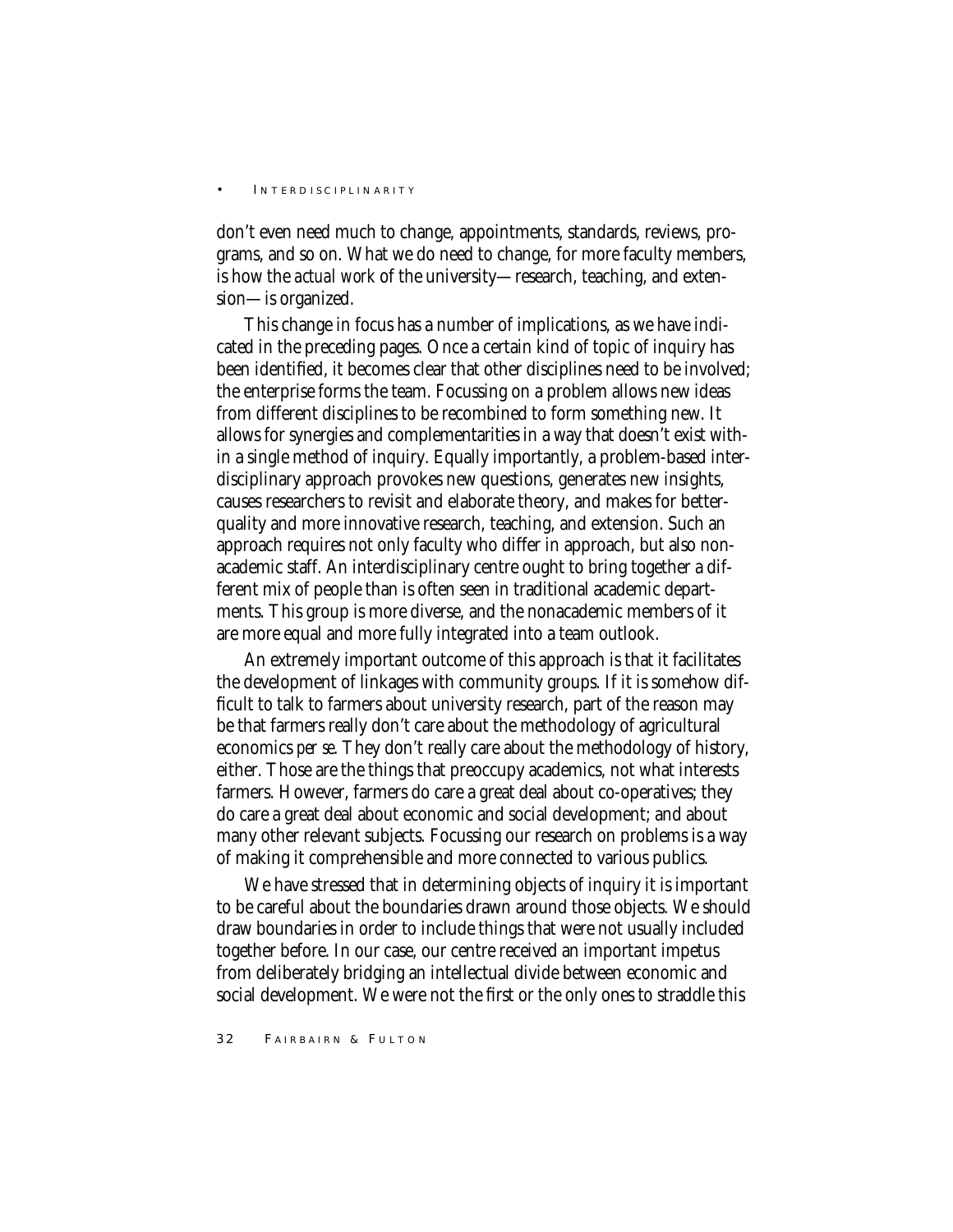boundary, but our point is that doing so was central to what we were able to accomplish. The importance of defining a group or project around an object of inquiry, as opposed to a method of inquiry, lies in recognizing the fallibility of the reductionist view. What is needed is an integrative framework that allows for the examination of objects in interaction and combination.

# *A Supportive Culture*

Interdisciplinarity also has to be founded in a supportive culture and in the values held by the university community. Interdisciplinarity requires that we value people's contributions somewhat differently, with somewhat more weighting on integration and somewhat less on separation and reduction. Ideas from different places and people must be valued and taken seriously—certainly including ideas from those who are marginalized or in different disciplines, from members of the university community who are not faculty members (staff, graduate students, undergraduates, sessional instructors), and from communities outside the university. Cutting loose from established assumptions of hierarchy and purity does require something of a leap of faith. It requires faith in oneself and in an approach based on intellectual engagement with the surrounding world, rather than on intellectual isolation from it. High standards are then something we maintain by how we handle ourselves in a complex and permeable environment, not something to be maintained by rigid and arbitrary rituals of exclusion. Many of the necessary values are already present in the campus community, but they could stand to be affirmed and to be operationalized with greater determination.

We believe many of the characteristics we have observed are generalizable, are indeed necessary aspects of interdisciplinary work. Work needs to happen more often in teams. Teams need to be built around problems or objects, which normally will cross disciplinary and conceptual boundaries. Members of teams will be diverse: not just members from different disciplines, but members of different rank and skills and orientations.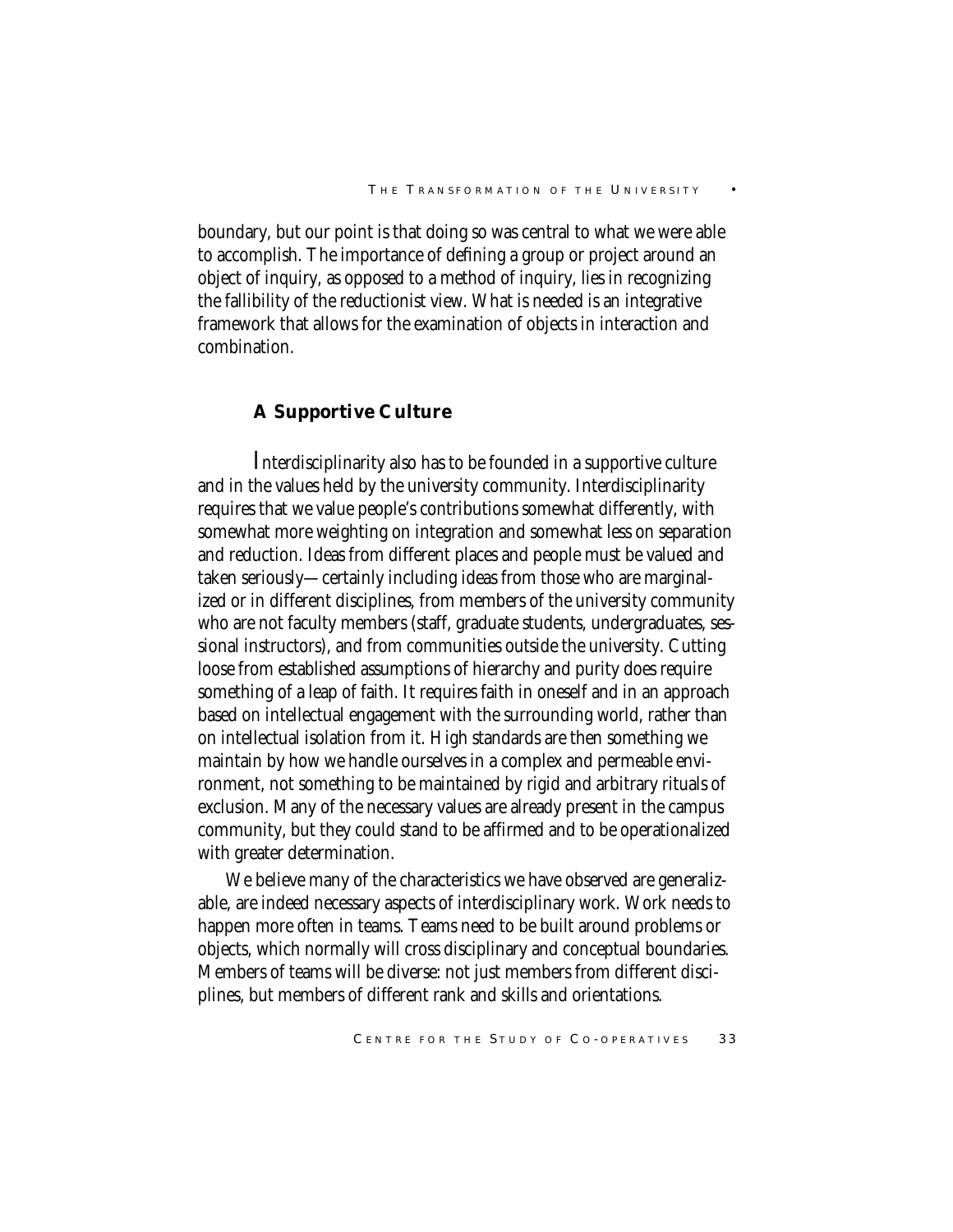### *Faculty Concerns*

What does this mean for faculty members? We referred at the outset to concerns that faculty members engaged in interdisciplinary work may not be valued or rewarded by their colleagues, that they may suffer from a double workload, that they may have to master many disciplines or else, failing this, end up as jacks of all trades and masters of none. By now, it may already be clear that we don't see these concerns as fundamental. Our own experience is that interdisciplinarity enriches and transforms disciplinarity. Coming together with academics from other disciplines, and with nonacademics and representatives of relevant communities, around a concrete object of study, has forced us to employ our disciplinary knowledge in new ways. We have not only learned about each other's disciplines. We have learned to be more innovative and perhaps more elegant in the employment of our own.

The observation made by some colleagues that interdisciplinarity is better suited to established academics able to take risks, than to academics trying to establish themselves, in our opinion misses the main point of the concept. It is true that well-established academics have a good foundation from which to join interdisciplinary projects, that they bring distinctive strengths, and that they should be encouraged. However, because interdisciplinarity is a way of working and thinking, it might be something that less-established scholars might learn more quickly in some cases. It seems foolish to argue that the newest scholars, trained in the newest methods of their disciplines, looking for focusses for their research, teaching, and extension, somehow have less to offer or less to gain than their senior colleagues—foolish, and condescending. It may be that less-established scholars will find it especially important to make sure they publish in disciplinary channels as well as nontraditional ones, but we have already argued that this is not incompatible with interdisciplinarity.

The issue is not one of treating disciplinary and interdisciplinary research differently. The standard is simply whether research is of high quality and of interest to others. To judge this, university tenure, promotion, and review committees might have to look more at quality of work and less at quantity—but then, they should do that anyway. They might have to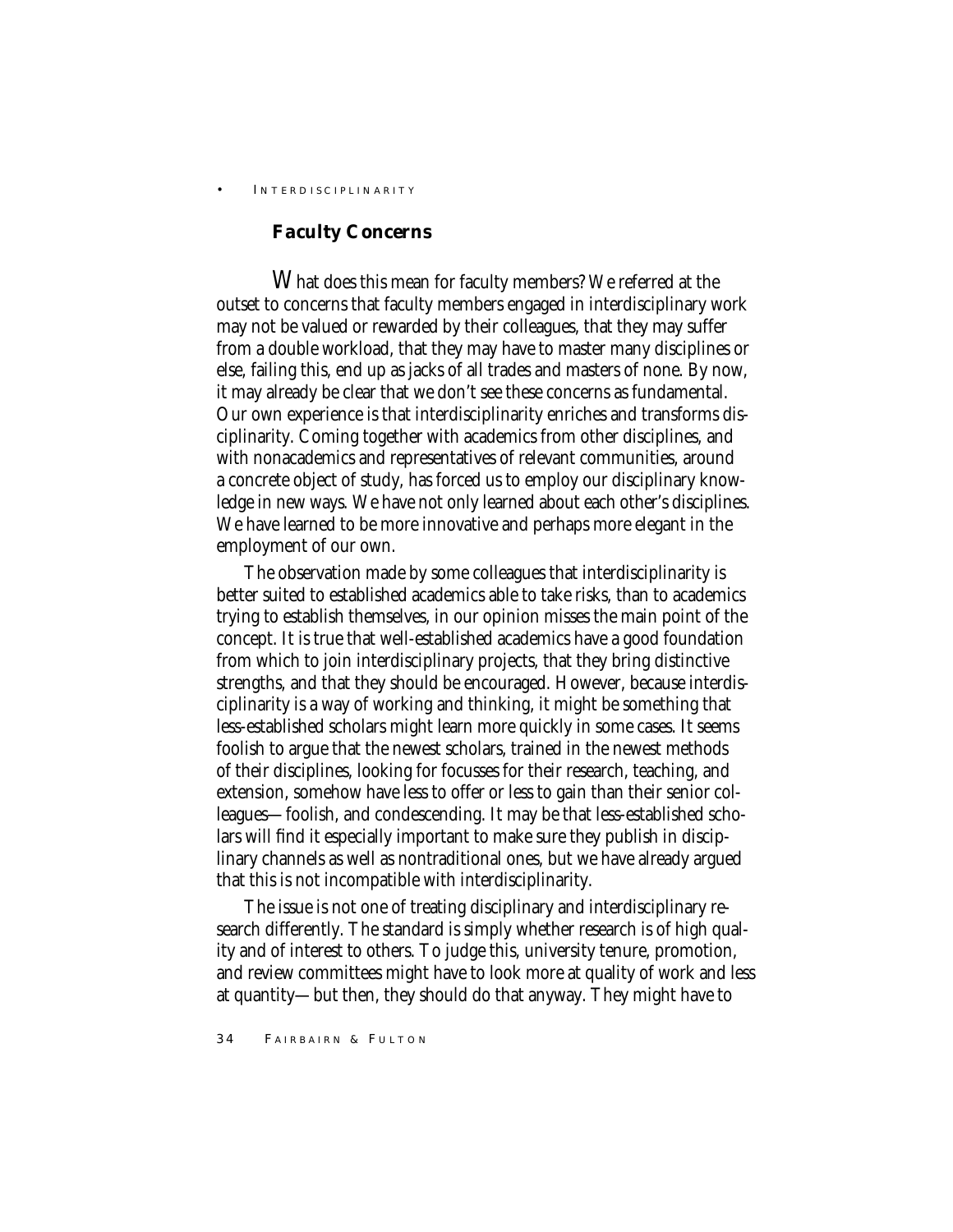allow that more time is needed to do high-quality work—but they should do that anyway. Perhaps it is too soon to consider tenure after three years, not just for faculty members who do interdisciplinary work, but for all of them. Perhaps some recognition needs to be given to nontraditional publications, but there is, at the same time, no need to relax the minimum expectations, for example, about publication in peer-reviewed disciplinary journals. Learning as part of an interdisciplinary team should give new or old scholars a creative edge and help them make their mark within their disciplines.

# *Becoming Interdisciplinary*

Academics don't necessarily need to agonize about how to make themselves interdisciplinary. It is really a question of finding a problem and a team. Interdisciplinarity is natural and logical, once a research object is chosen, and flows from the group environment. The real responsibility is not on the individual participant to learn the disciplines of the others, but rather to *interpret one's own discipline to the others* so that they can learn what they need for the common project. In many ways, interdisciplinarity is about representing and applying one's familiar discipline in an unfamiliar setting; the learning about other disciplines comes from others doing the same thing. It is true that individuals may become more interdisciplinary through their involvement in such ventures; however, we believe that at root, interdisciplinarity is a property of the team more than of the individuals within it. If the interdisciplinary group is conceptualized as itself constituting a complex system, then interdisciplinarity is an emergent property of this complex system. If we permit complexity to evolve within a dynamic network, interdisciplinarity will emerge.

For this reason, we believe discussion of interdisciplinary departments, interdisciplinary degrees, interdisciplinary journals, and so on, misses the bull's-eye. Such structural and institutional innovations may be required in particular cases, but they are not the sole point of the exercise. If *work* occurs in an interdisciplinary fashion, participants will ensure it finds its appropriate outlets and expressions. If this requires the founding of a new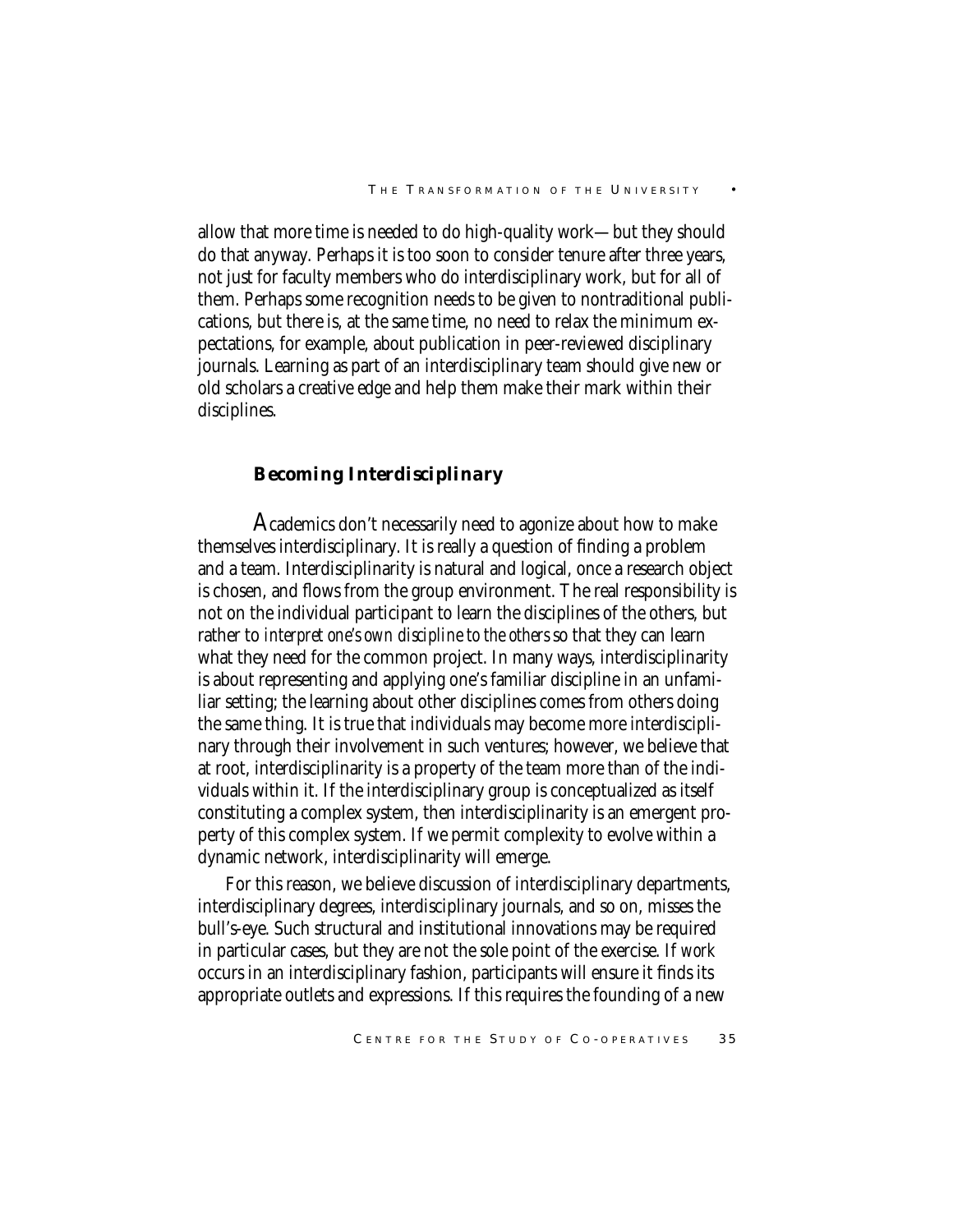journal or program, well and good—this is then an appropriate response to an identified need. But we should not assume that interdisciplinary thought may not find its chief expression through the existing programs, journals, career designations, and c.v. categories. Interdisciplinarity emerges when work is organized in a certain way. It does not need to be mandated, measured, systematized, regulated, boxed, confined, scrutinized under a microscope, or relegated to a pedestal—which are the ways in which an industrial-model university normally deflects problems. It needs to be incorporated into a culture.

Some believe that interdisciplinarity is fostered by large, monolithic academic-administrative units that formally encompass many disciplines. This opinion appears to be based on a misunderstanding, or rather an exceedingly minimalist definition, of what constitutes interdisciplinarity. It is true that large colleges, large programs, can offer students a wide smorgasbord of offerings. This is, at best, multidisciplinary; and it is multidisciplinary in teaching only—not necessarily in research or in public service. Interdisciplinarity arises from small groups that work (do research and teach) together, not from large groups that administer together. Sizes and configurations of academic units have little to do with interdisciplinarity and should be based on whatever considerations are relevant for effective administration. Interdisciplinarity is quite different. It happens across and between the line units of the university, and is developed through the encouragement of networks and problem-based centres or institutes parallel to the more permanent academic-administrative structures.

It would be in the university's interests to loosen the connections between the concepts of *programs* (degrees) and *academic units* (colleges and their departments); and to distinguish both of these from *interdisciplinary centres* (or institutes, research units, and the like). We should have some programs that correspond to single academic units, as is now normally the case; other programs that are shared among several academic units; and some that are run by "virtual colleges." (This is, incidentally, an outlook we missed in the recent debate about the possible division of the College of Arts and Science. The college could in fact be divided into separate units for administrative purposes, while still offering a shared set of B.A. and B.Sc. degrees under joint administration.) Interdisciplinary groups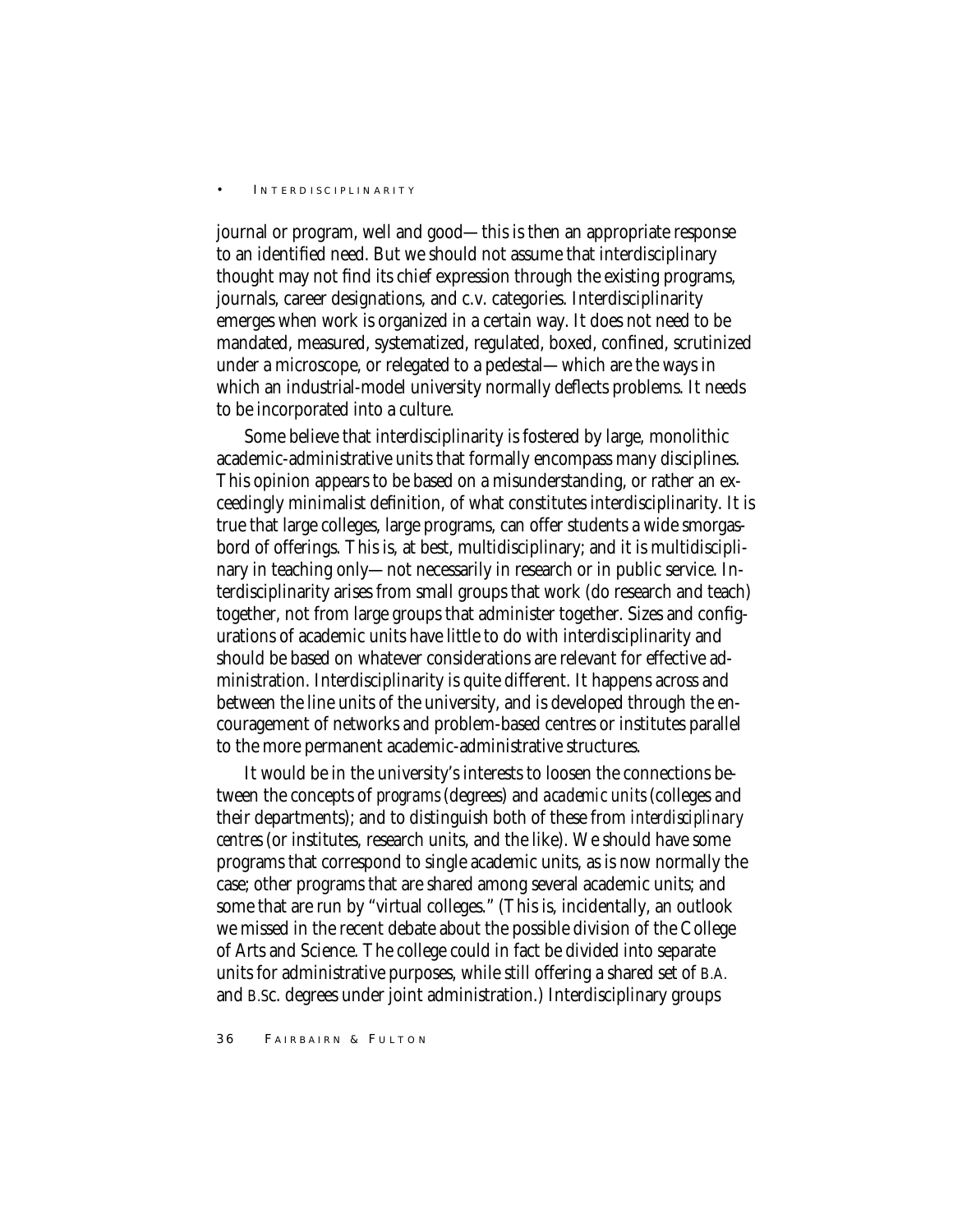work within and between and among programs and units, and constitute an entirely different concept of organization. The university should be clear, however, that interdisciplinary groups are important and should not be overlooked—indeed, should be encouraged—because they are not neatly contained within the programs and academic units of the university. Interdisciplinary groups should not be forced to turn themselves into programs, departments, and colleges in order to be taken seriously and receive resources. In most cases, they will do more good if they do not follow such a route.

There are, of course, places where the university's structures, policies, and procedures may need changing in order to encourage interdisciplinarity. It is not a case of replacing the existing structures, but rather of loosening them up and supplementing them with a growing number of interdisciplinary entities of various kinds. We do not, however, wish to minimize the challenges that may be involved. Greater discussion and greater flexibility are called for. Some of the innovations that arise may be genuine administrative headaches.

### *Challenges*

As well as opportunities, there are some real challenges facing interdisciplinary centres within universities. The **funding** of academic positions within these centres has to be independent enough of outside influence and short-term changes so that faculty members can be linked on a long-term basis with disciplinary departments. This is extremely important. Disciplinary departments are sources of the information, methods, and ideas that interdisciplinary departments can reconfigure. New ideas in agricultural economics can be discussed with historians and incorporated into their work and vice versa. A linkage to the disciplinary departments is essential in order to have access to these ideas. However, there must similarly be some independence from the discipline. Otherwise, demands put on individuals by the home department can be so great as to preclude their interdisciplinary work. This is why independent funding has, so far, financed thinking that is outside the box. It is a significant challenge for the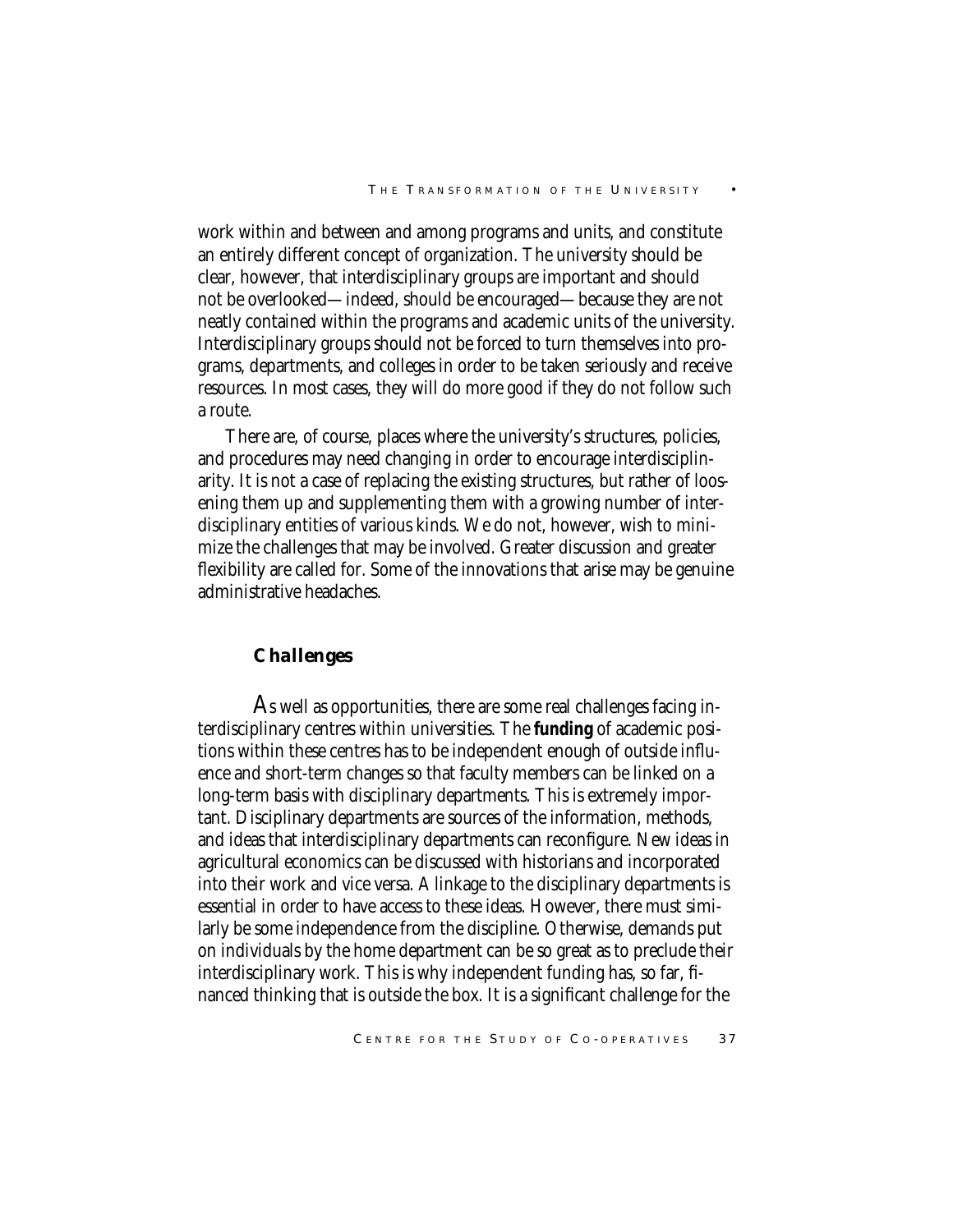university to conceptualize how this can occur more often, and particularly how it can provide independent funding to interdisciplinary ventures from within its own budget rather than innovating only when others are willing to pay the bill.

**Accountability structures** are another piece of the picture. There is a need for processes that enable interdisciplinary groups to be accountable in various senses to a wider audience and to broader interests than is traditionally seen in a disciplinary structure. Budgetary accountability and personnel review are important, though they can perhaps be handled through modifications to existing departmental, college, and university committees and administrative procedures. In an intellectual sense, other kinds of accountability are likely even more important. To explain research and teaching to an advisory committee that includes nonuniversity representatives is a salutary exercise and one we recommend to our colleagues wherever there is a living, breathing constituency for what universities do.

There also need to be mechanisms that allow for the **fluidity** that networks require: it must be easy for interdisciplinary groups to form, to rearrange the nodes of the network into subgroups with much greater ease than is currently possible. A university needs to be able to reconfigure these networks as the problems change, because the one thing known with certainty is that problems will continue to shift, and the structures that are set up in response will not then be equipped to solve the next problems that emerge. A university needs to be more flexible and responsive. The university itself needs to develop social capital. Since what we are calling for is a relaxing of departmental boundaries and an increased engagement in a wider and more flexible academic community, it is clear that no standardized model is the answer. The future system of colleges and departments should not be a single, comprehensive, uniform system, but rather an evolving, complex web of multiple and overlapping real and virtual units. These should be interlinked, interdependent, with plenty of communication and shared focal points—rather than being merely a complicated assortment of separate pieces.

Another challenge relates to our observation that—in our case—**being physically located in a single space** was important to our integration as a group. It facilitated the focus on a common problem, and was critical for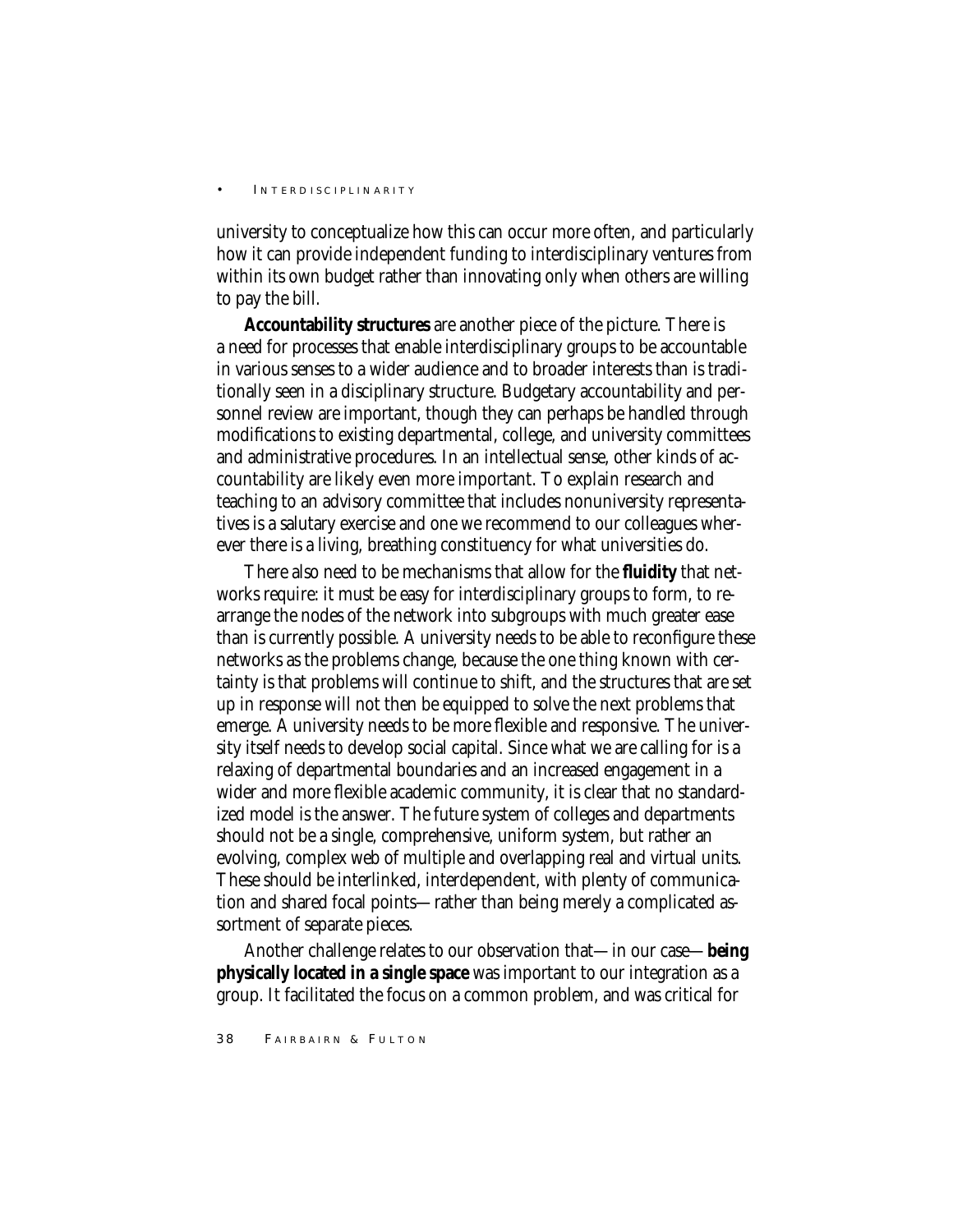learning from each other. A lot can be done in periodic seminars and discussion groups; but more happens when offices are side-by-side, when people talk in the hall, when visitors come by to see a cluster of researchers. What would it mean if this experience were to be replicated more widely? Clearly the university would have to find space for more centres, and the space needs of departments would change. People would need to be clustered. Architectural design in new and renovated buildings might be different. And consider the implications for the University of Saskatchewan's strategy of "virtual colleges." These are intended to be programs composed of researchers and teachers located in different colleges and departments; such virtual colleges have no physical centre or structure. They exist in the abstract, as a form for recombining existing resources in new ways. This may be desirable in specific cases, but as a general model our experience implies that the virtual-college concept may be backwards. Instead of virtual interdisciplinary units with real programs (degrees), what we may more urgently need is real interdisciplinary units (people physically located together) with virtual programs (that is, programs that exist only through and in connection with existing departments and degrees).

## *Our Vision*

Based on our own experience, we are interested in developing a cluster of graduate students from different disciplines—and some of them may be interdisciplinary where this is appropriate for their interests—connected with our centre through common research on co-operatives and through integrative projects, seminars, and events. Some of our graduate students share offices at our centre. Similarly, in undergraduate education, we propose to develop a "theme" in co-operative studies that could be undertaken in conjunction with various undergraduate degrees. We actually have little interest in creating "our own" graduate program or our own undergraduate degree program. In terms of the official, academic structure of the university, our centre and its educational role will, if our ideas work, remain quite invisible; and yet, our role and contribution will be real. This way of thinking parallels our concept that we can pursue interdisciplinary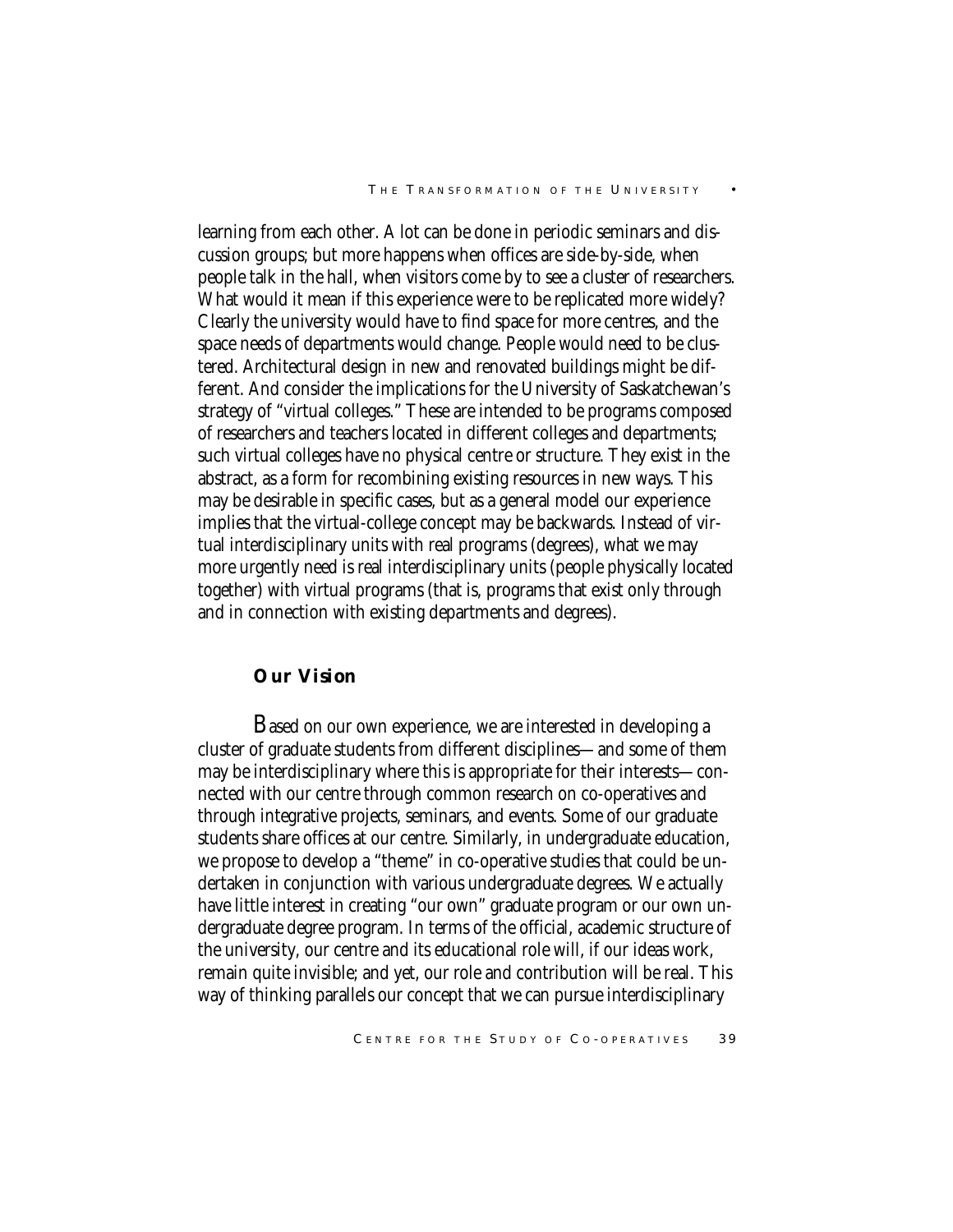research, while publishing it as well in disciplinary channels. Whether in graduate or undergraduate education, in extension, or in research, the common theme is that the administrative-structural changes that are necessary to promote interdisciplinarity may be less than one would at first assume. The real issue is where and how work is done. The real difficulties lie not so much in university rules, but in culture and attitudes, which are only partly embodied in rules and procedures. This has a positive side. Every member of the university—faculty, administrators, staff, and students—if they wish to be involved in interdisciplinary work, can begin to create the necessary culture by striving to embody it in their own thoughts and actions.

Perhaps the most fundamental point is that interdisciplinarity means opening oneself up in a personal sense. The ego of academics can sometimes be at odds with recognizing that important intellectual work is greater than one's own contribution. Working in an interdisciplinary, networked fashion requires tolerance and a willingness to share power. Seeing oneself as part of a network implies attaching respect to relationships, connections, and community. It also implies valuing people and ideas precisely for their differences, since it is the differences that add to the capabilities of a team. Interdisciplinary group endeavour will almost invariably touch at some point on barriers between faculty and nonfaculty, between one specialization and another, between the university and other communities. Participants face the choice at every such encounter to build the barriers higher by slighting the contributions of others, or to overcome barriers by appreciating those contributions. Successful networks arise from the mutual trust created through myriads of such decisions. Once such connections are nurtured, there is no telling where they might lead.